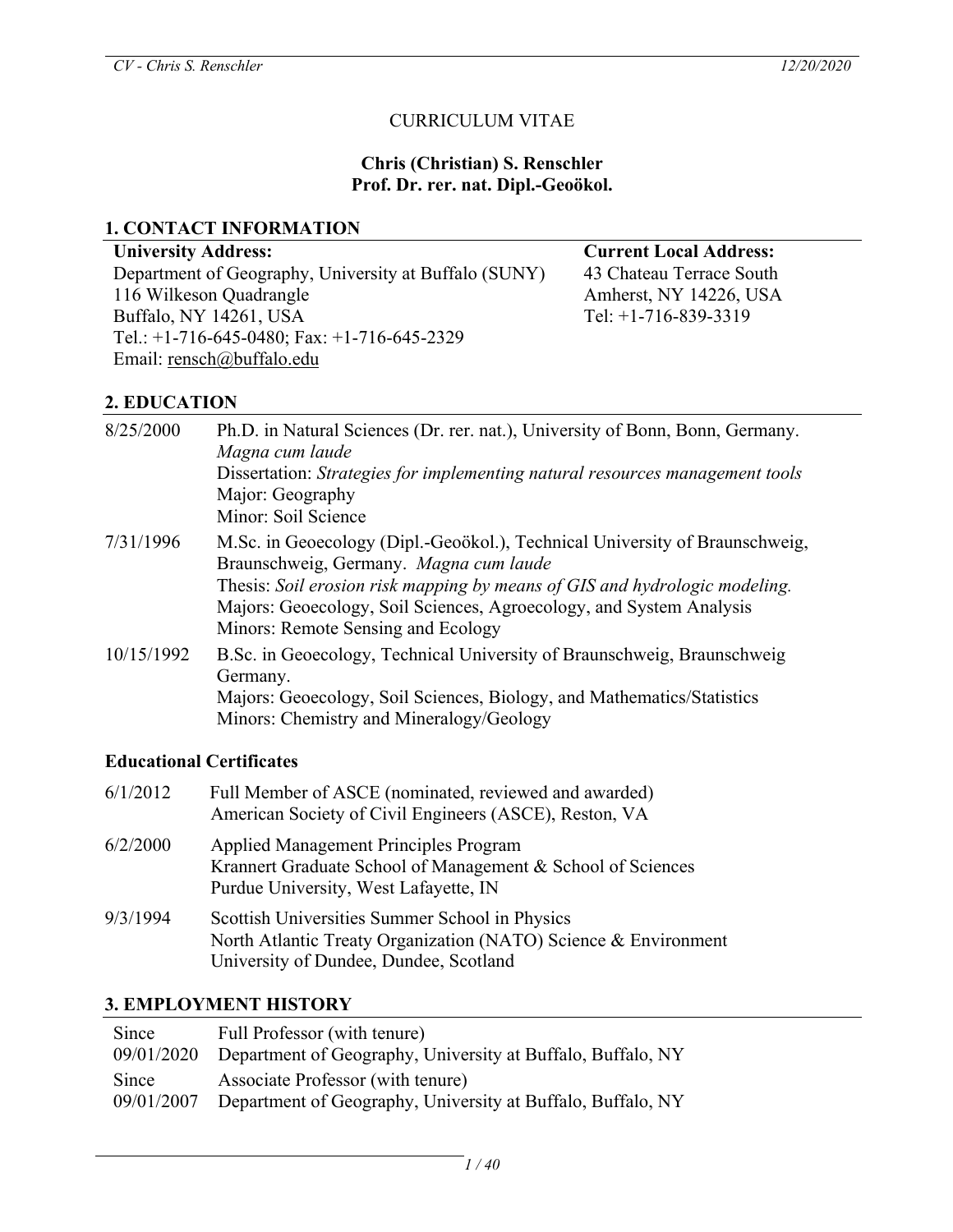| 08/31/2007                  | 08/15/2001 - Assistant Professor (tenure-track)<br>Department of Geography, University at Buffalo, Buffalo, NY                                                                                                                                                         |
|-----------------------------|------------------------------------------------------------------------------------------------------------------------------------------------------------------------------------------------------------------------------------------------------------------------|
| 08/14/2001                  | 01/01/2000 - Post-doctoral Researcher / Research Associate<br>Department of Agricultural & Biological Engineering/US Dept. of Agriculture-<br>Agricultural Research Service (USDA-ARS) National Soil Erosion Research Laborator<br>(NSERL), Purdue, West Lafayette, IN |
| 12/31/1999                  | $01/01/1999$ - Visiting Scientist                                                                                                                                                                                                                                      |
|                             | Department of Earth & Atmospheric Sciences, Purdue University<br>10/01/1996 - Research Assistant                                                                                                                                                                       |
|                             | 12/31/1998 Department of Geography, University of Bonn, Bonn, Germany                                                                                                                                                                                                  |
| 05/01/1996                  | 05/01/1995 - Associated Researcher Trainee<br>Water Resources Division, Intl. Institute for Geo-Information Sciences & Earth<br>Observation (ITC), University of Twente, Enschede, The Netherlands                                                                     |
| 11/15/1994                  | 09/05/1994 - Associated Researcher Trainee<br>Water Resources Division, Intl. Institute for Geo-Information Sciences & Earth<br>Observation (ITC), University of Twente, Enschede, The Netherlands                                                                     |
| 09/01/1994                  | 09/01/1993 - Research/Teaching Assistant<br>Inst. Photogrammetry & Remote Sensing, Technical University of Braunschweig,<br>Braunschweig, Germany                                                                                                                      |
| $5/01/1989$ -<br>11/31/1990 | Civil Servant<br>Malteser Hilfsdienst e.V., Aalen, Germany                                                                                                                                                                                                             |

# **4. AWARDS**

| 2019 | Achievement in GIS Award<br>Environmental Systems Research Institute (ESRI), Redlands, CA                                                                                                                                                                    |
|------|--------------------------------------------------------------------------------------------------------------------------------------------------------------------------------------------------------------------------------------------------------------|
| 2016 | OECD Co-operative Research Programme Fellow<br>Univ. of Natural Resources and Life Sciences (BOKU), Vienna, Austria<br>Organisation for Economic Co-operation and Development, Paris, France                                                                 |
| 2015 | U.S. Fulbright Scholar<br>Univ. of Natural Resources and Life Sciences (BOKU), Vienna, Austria<br>J.W. Fulbright Foreign Scholarship Board, Washington, DC                                                                                                   |
| 2013 | Community Scholar-in-Residence Fellowship<br>Civic Engagement and Public Policy Strategic Initiative<br>University at Buffalo, Buffalo, NY<br>Beneficiary: Michael Gates, Dir. Emergency Mgmt., Seneca Nation of Indians                                     |
| 2012 | "Geography Matters" Video Competition (Runner up)<br>Association of American Geographers (AAG), Washington, DC.<br>Available at: https://www.youtube.com/watch?v=KGcjdhosOdU                                                                                 |
| 2011 | Quake Summit 2011 Media Competition (Video Award for Outreach)<br>G.E. Brown, Jr. Network for Earthquake Engineering Simulation (NEES) $\&$<br>MCEER (Multidisciplinary Center for Earthquake Engineering Research) Purdue<br>University, West Lafayette, IN |
| 2009 | <b>ASABE Superior Paper Award</b><br>American Society of Agricult. & Biolog. Engineers (ASABE), St. Joseph, MI                                                                                                                                               |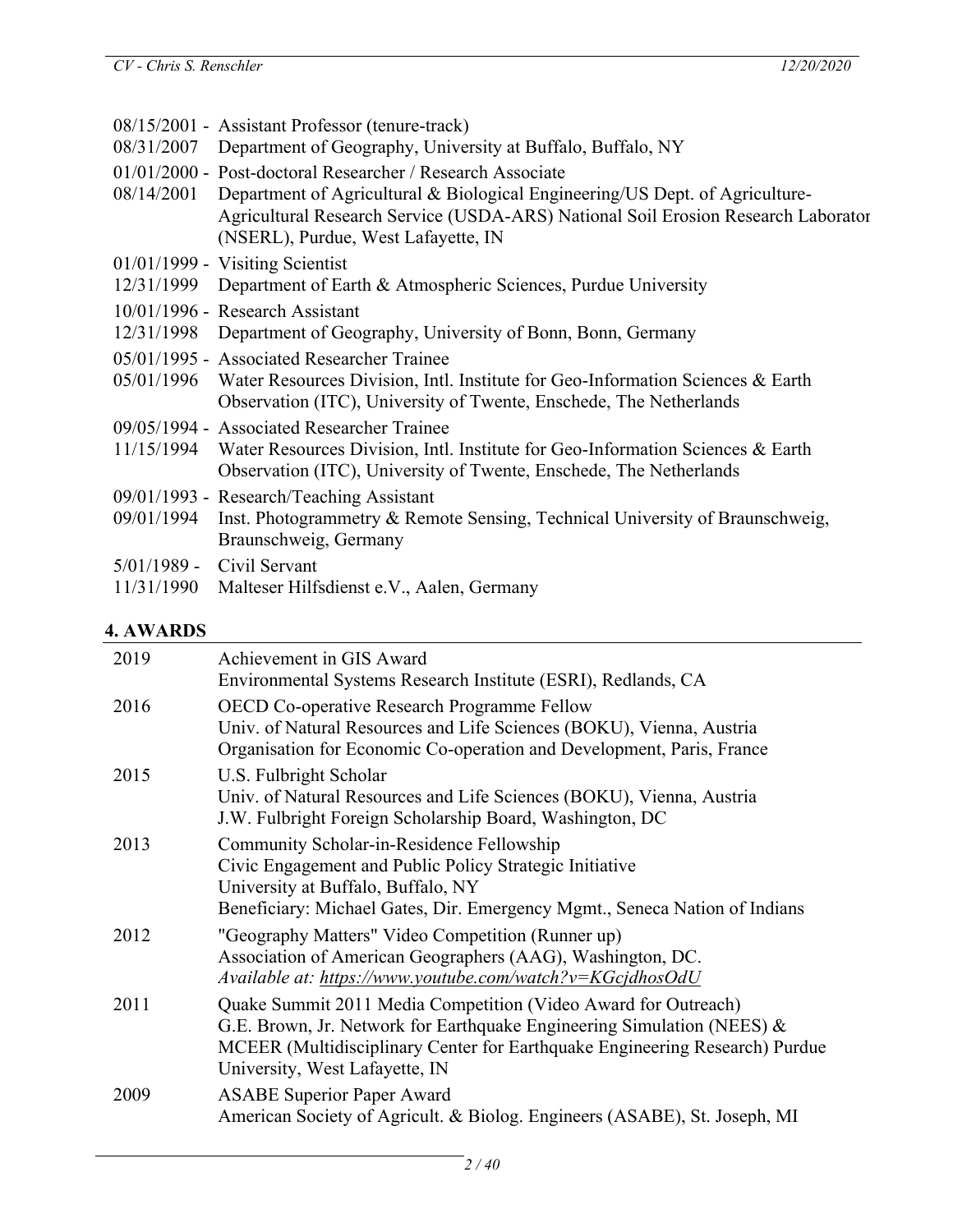| 2007 | SSSA Soil & Water Conservation Young Scholar Award<br>Soil Science Society of America (SSSA), Madison, WI                                                                 |
|------|---------------------------------------------------------------------------------------------------------------------------------------------------------------------------|
| 1999 | DAAD Fellowship. German Academic Exchange Service - Deutscher Akademischer<br>Austauschdienst (DAAD), Bonn, Germany                                                       |
| 1997 | International Conference Travel Award. Donors' Association for Promoting Sciences and<br>Humanities in Germany-Stifterverband f. d. Deutsche Wissenschaft, Essen, Germany |
| 1994 | Graduate Student Fellowship. European Union (EU) Community Program for<br>Education & Training in Technology, Brussels, Belgium                                           |
| 1994 | Travel Award University of Dundee, United Kingdom". Advanced Study Institute,<br>North Atlantic Treaty Organization (NATO), Brussels, Belgium                             |

# **5. HONORS**

| <b>HOTIOHD</b> |                                                                                                                                                                                                                                                          |
|----------------|----------------------------------------------------------------------------------------------------------------------------------------------------------------------------------------------------------------------------------------------------------|
| 2020           | <b>Guest Professor</b><br>Geographic Information Science Program, Singapore Institute of Management<br>(SIM), Singapore, Singapore                                                                                                                       |
| 2018           | <b>Guest Professor</b><br>Dept. of Biological and Environmental Engineering, Graduate School of Agriculture<br>& Life Sciences, The University of Tokyo, Tokyo, Japan                                                                                    |
| 2018           | <b>Guest Professor</b><br>Institute of Hydraulics and Rural Water Management (IHLW), Univ. Natural<br>Resources and Life Sciences (BOKU), Vienna, Austria                                                                                                |
| 2017           | Guest Professor of Integrated Environmental Management<br>Department of Geography and Regional Research, Faculty of Earth Sciences,<br>Geography and Astronomy, University of Vienna, Vienna, Austria                                                    |
| 2015/2016      | <b>Fulbright Visiting Professor</b><br>Department of Landscape, Spatial and Infrastructure Sciences (RaLI), Institute of<br>Surveying, Remote Sensing & Land Information (IVFL), Univ. of Natural<br>Resources and Life Sciences (BOKU), Vienna, Austria |
| 2013           | Visiting Lecturer                                                                                                                                                                                                                                        |
|                | College of Resource, Environment and Tourism, Capital Normal University,<br>Beijing, China                                                                                                                                                               |
| 2012           | Appointed Member of the New York State RESPOND Commission to find ways to<br>ensure readiness to respond to future weather-related disasters<br>Governor Andrew Cuomo, State of New York, Albany, NY                                                     |
| 2008           | Visiting Fellow in Geographical Sciences                                                                                                                                                                                                                 |
|                | School of Geography, Planning and Architecture, University of Queensland,<br>Brisbane, Australia                                                                                                                                                         |
| 2003/2004      | Researcher in Residence<br>College of Agriculture & Life Sciences (CALS), Cornell, Ithaca, NY                                                                                                                                                            |

# **6. EDITORIAL POSITIONS**

Since 2020 Editorial Board Member – *Remote Sensing* (Impact Factor 4.118) MDPI, Basel, Switzerland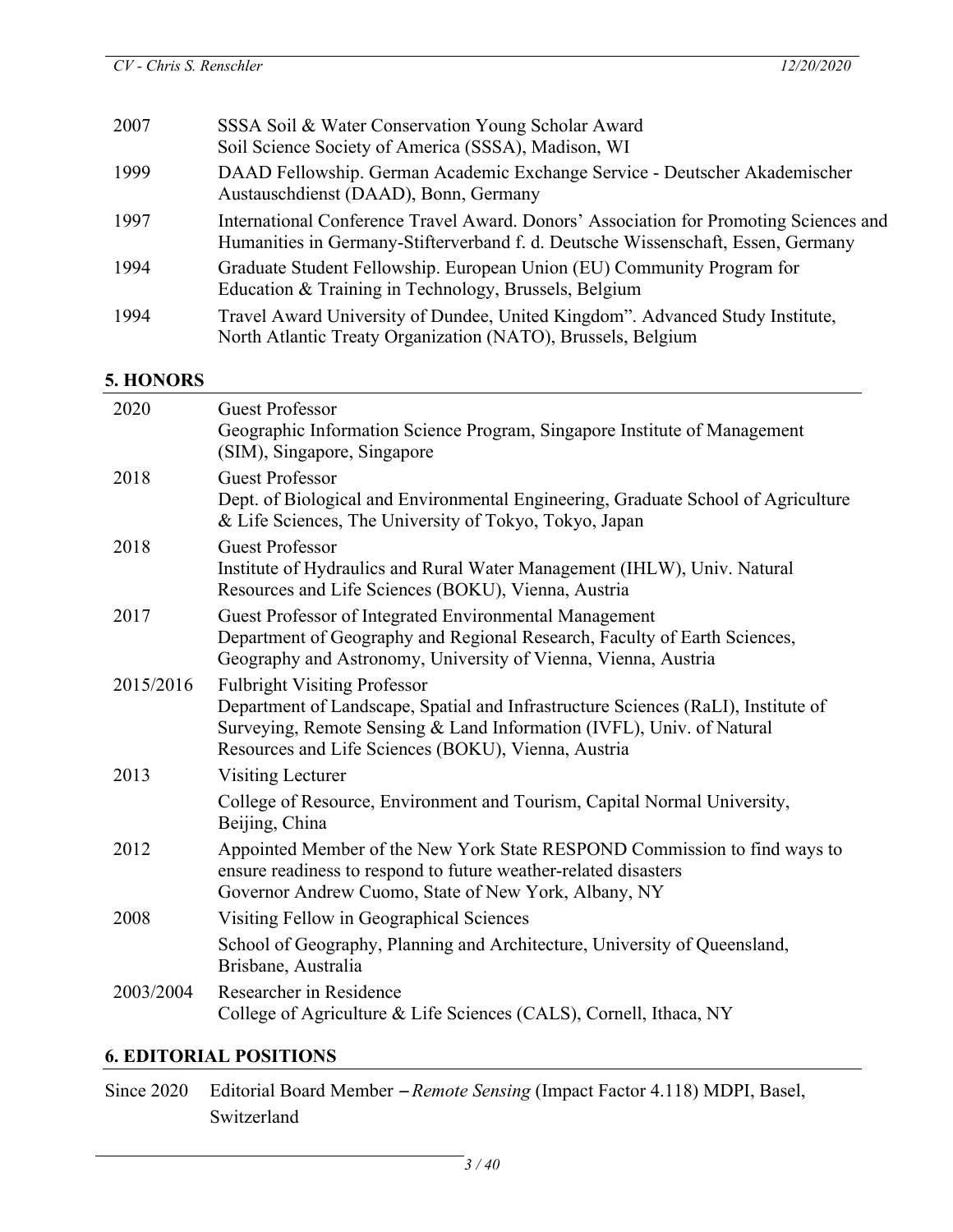| Since 2006 | Editorial Board Member - Journal of Earth Science Informatics (Impact Factor 1.525)<br>Springer-Verlag GmbH, Heidelberg, Germany                                                        |
|------------|-----------------------------------------------------------------------------------------------------------------------------------------------------------------------------------------|
| 2014       | Publication Committee Member - 3rd ACM SIGSPATIAL International Workshop on<br>Analytics for Big Geospatial Data (BigSpatial-2014), Nov 4, 2014, Dallas, TX, USA                        |
| 2013-2014  | Editor - <i>Geomorphorum.</i> AAG Geomorphology Specialty Group, On-line                                                                                                                |
| 2012       | GI Zeitgeist (GIZ) $2012 -$ Young researchers forum on Geographic Information<br>Science, Mar 16-17 2012, Muenster, Germany                                                             |
| 2010-2011  | Guest Editorial Board Member - Semantic Web Journal. Special Issue on Semantics<br>for Geochange. On-line Publication. IOS Press, The Netherlands                                       |
| 2004-2007  | Co-Guest Editor – Geomorphology, Special Issue on Geomorphology and Ecosystem,<br>Elsevier, The Netherlands                                                                             |
| 2000-2001  | Editorial Assistant - Soil Erosion Research for the 21st Century, Edited by Ascough<br>II, J.C. and Flanagan, D.C. American Society of Agricultural Engineers (ASAE), St.<br>Joseph, MI |

### **Manuscript Reviewer**

*In alphabetical order: Advances in Water Resources, Annals of the Association of American Geographers (AAG), Catena, Decision Support Systems, Decision Support Systems Journal and Electronic Commerce, Earth Science Review, Environmental Management, Environmental Modelling & Software, Geomorphology, Hydrological Processes, International Journal of Geographical Information Science (IJGIS), Journal of Computing in Civil Engineering, Journal of Earth Science Informatics, Journal of Environmental Quality, Journal of Hydrology, Journal of the American Water Resources Association, Journal of World Association of Soil and Water Conservation, Natural Hazards, Photogrammetric Engineering and Remote Sensing, Professional Geographer, Soil Science, Soil Science Society of America Journal, Transactions in GIS, Transactions of the ASABE/ASAE.*

### **Book Proposals Reviewed**

- 2008 Watershed Management, John Wiley & Sons, Inc.
- 2007 Erosion Modeling, Wiley-Blackwell

# **7. PROFESSIONAL AND PUBLIC SERVICE**

### **Professional Memberships**

| Since 2000 | Association of American Geographers (AAG)                                                                                                   |
|------------|---------------------------------------------------------------------------------------------------------------------------------------------|
| Since 2000 | Soil Science Society of America (SSSA)                                                                                                      |
| Since 2000 | American Geophysical Union (AGU)                                                                                                            |
| Since 1996 | International Association of Hydrological Sciences (IAHS)                                                                                   |
| 2012-2019  | American Society of Civil Engineers (ASCE)<br>(full membership was awarded to non-degree engineer through nomination and review<br>process) |
| 2002-2008  | International Environmental Modeling Software Society (iEMSs)                                                                               |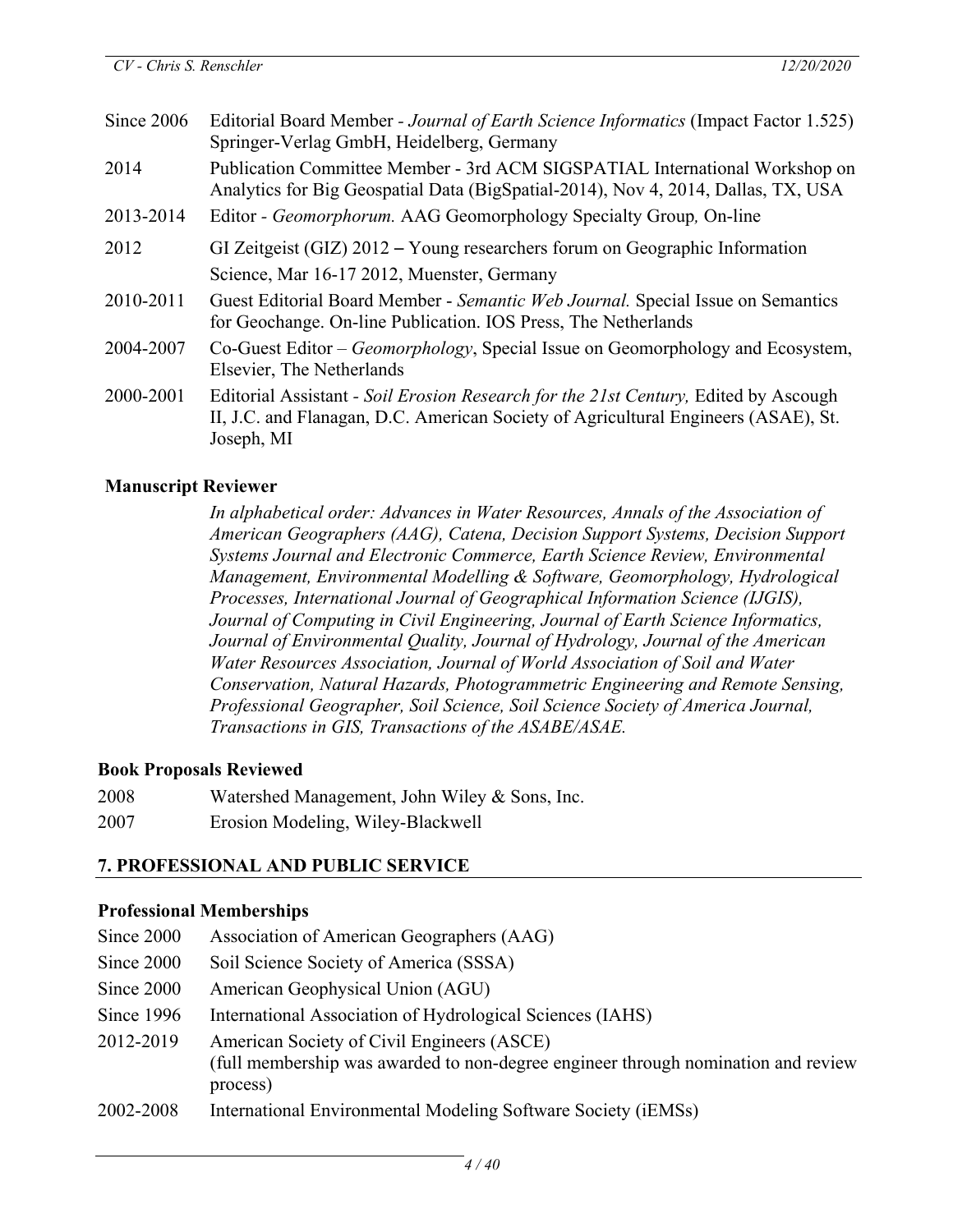### **Professional Society Appointments and Service**

- 2018-2019 ASCE-SEI-AIT Committee Member (invited, applied and approved), Advances in Information Technology (AIT), Analysis and Computation Technical Activities Division (TAD), Structural Engineering Institute (SEI), American Society of Civil Engineers (ASCE)
- 2012-2018 ASCE DRSIC Sub-Committee Member (invited, applied and approved), Disaster Resilience of Structures, Infrastructures and Communities (DRSIC), Structural Engineering Inst. (SEI), American Soc. Of Civil Engineers (ASCE)
- 2015-2018 Advisory Board Member, AAG-Geomorphology Specialty Group (GSG)
- 2014-2015 Chair AAG-GSG
- 2013-2014 Secretary-Treasurer AAG-GSG (elected)
- 2012-2013 Chair, Awards Committee AAG-GSG
- 2009-2011 Member, Awards Committee AAG-GSG (elected)

# **Conference and Technical Session Organization**

| Since 2020 | Session and Panel Organizer "OUTSTEPS Lower Great Lakes - A Regional Systems                                                                                                                                                                                                                                     |
|------------|------------------------------------------------------------------------------------------------------------------------------------------------------------------------------------------------------------------------------------------------------------------------------------------------------------------|
|            | Approach that Expands the Reach of Geography to Collaborate with Stakeholders",<br>Association of American Geographers (AAG), Seattle, WA, USA                                                                                                                                                                   |
| Since 2019 | Chair and Local Host - Inst. Electrical and Electronics Eng. (IEEE) Geoscience and                                                                                                                                                                                                                               |
| Since 2019 | Remote Sensing Society (GRSS) 2021 STRATUS Conference (Systems and<br>Technologies for Remote Sensing Applications Through Unmanned Aerial Systems)<br>Chair and Local Host - 2019 OUTSTEP Lower Great Lakes (Organizing Urban<br>Transects for a Sustainable Transformation of Economic Partnerships across the |
| Since 2017 | Lower Great Lakes)<br>Technical Program Committee Member, International Conference on Advanced<br>Geographic Information Systems, Applications, and Services (GEOProcessing)                                                                                                                                     |
| 2018-2019  | Co-Chair – Inst. Electrical and Electronics Eng. (IEEE) Geoscience and Remote<br>Sensing Society (GRSS) 2019 STRATUS workshop (110 attendees)                                                                                                                                                                    |
| 2017       | Session and Panel Co-organizer "All Things Nuclear", Association of American<br>Geographers (AAG), Boston, MA, USA                                                                                                                                                                                               |
| 2014       | Session Chair – GIS Case Studies in Environmental and Landscape Policy,<br>Association of American Geographers (AAG), Tampa, FL                                                                                                                                                                                  |
| 2008       | Session Chair - 2 <sup>nd</sup> Center for GeoHazards Studies Conference on Natural Disasters in<br>Small Communities: How Can We Help? Center for GeoHazard Studies, University at<br><b>Buffalo</b>                                                                                                            |
| 2005       | Conference Chair and Local Host, 35 <sup>th</sup> Intl. Binghamton Geomorphology Symposium<br>(BGS) on Geomorphology & Ecosystems (100 attendees)                                                                                                                                                                |
| 2003-2007  | Steering Committee Member, International Binghamton Geomorphology Symposium<br>(BGS) Series                                                                                                                                                                                                                      |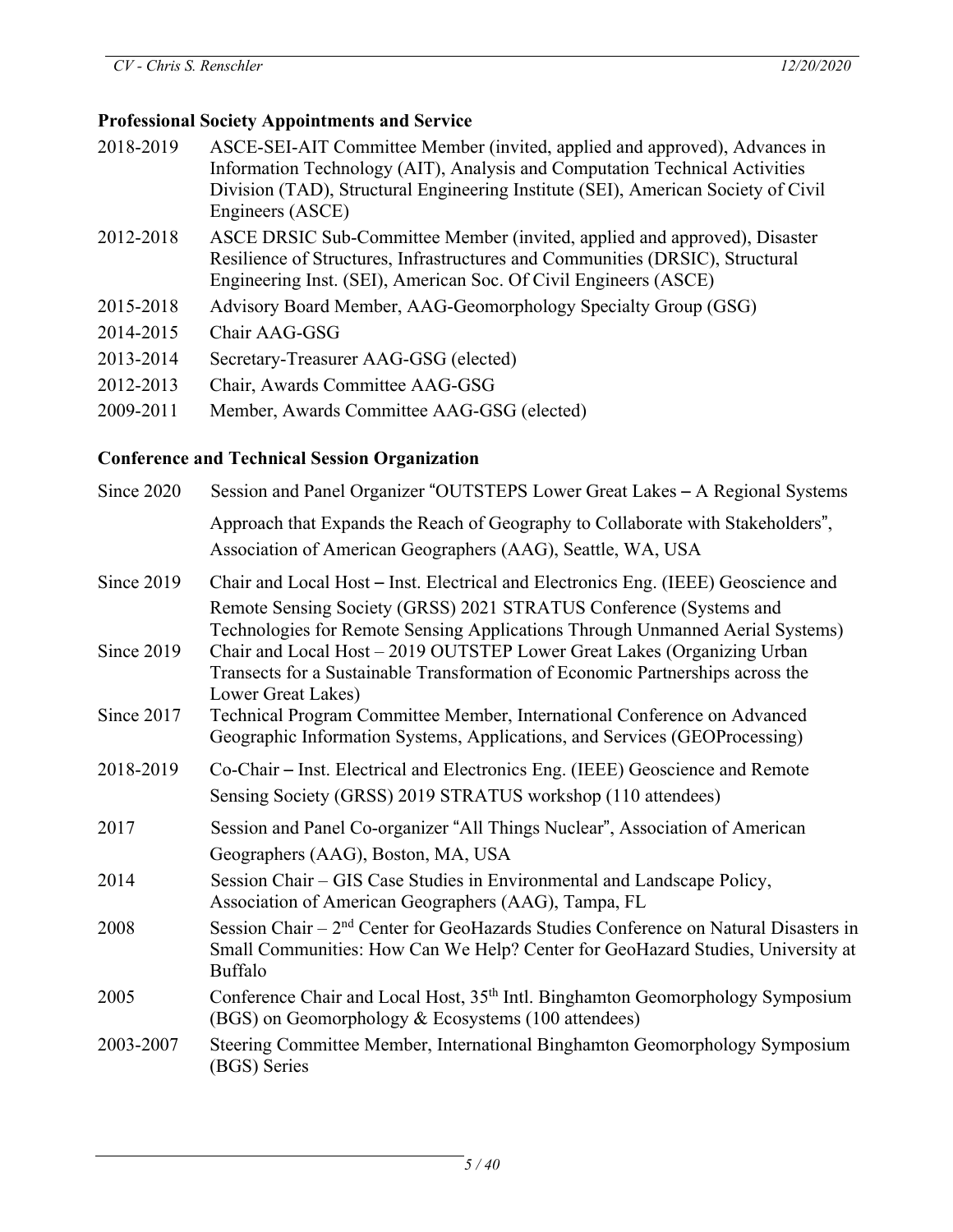### **Competitive Grant Panels (Invited On-Site)**

| 2019                                                             | Fulbright U.S. Scholar Program - Institute of International Education (IIE),                                                                         |  |
|------------------------------------------------------------------|------------------------------------------------------------------------------------------------------------------------------------------------------|--|
|                                                                  | Washington, DC.                                                                                                                                      |  |
| 2019                                                             | NSF- National Science Foundation Data-Intensive Research in Science and<br>Engineering (DIRSE)                                                       |  |
| 2014                                                             | NSF-National Science Foundation Small Business Innovation Research (SBIR) and<br>Small Business Technology Transfer (STTR) SBIR/STTR                 |  |
| 2013, 2014                                                       | NSF-National Science Foundation Crosscutting/NSF-wide – Science, Engineering and                                                                     |  |
|                                                                  | Education for Sustainability NSF-Wide Investment (SEES)                                                                                              |  |
| 2011                                                             | NSF-National Science Foundation Partnership for Innovation (PFI)                                                                                     |  |
| 2010                                                             | USDA/EPA-U.S. Department of Agriculture/Environmental Protection Agency<br>Cooperative State Research, Education, and Extension Service (CSREES)     |  |
| 2007                                                             | EPA-U.S. Environmental Protection Agency STAR Fellowships - Geography                                                                                |  |
| 2003-2005                                                        | EPA-U.S. Environmental Protection Agency STAR Fellowships - Geography                                                                                |  |
| <b>Competitive Grant or Fellowship Panels (Invited Off-Site)</b> |                                                                                                                                                      |  |
| 2019                                                             | Science to Achieve Results Contaminated Sites, Natural Disasters, Changing<br>Environmental Conditions and Vulnerable Communities: Research to Build |  |
|                                                                  | Resilience. National Center for Environmental Research (NCER) – Environmental                                                                        |  |
|                                                                  | Protection Agency (EPA)                                                                                                                              |  |
| 2018                                                             | Fulbright U.S. Scholar Program – Institute of International Education (IIE)                                                                          |  |
| 2018                                                             | DFG-Deutsche Forschungsgemeinschaft (Fernerkundung – Remote Sensing)                                                                                 |  |
| 2018, 2013                                                       | NSF-National Science Foundation Earth Sciences (EAR)                                                                                                 |  |
| 2012                                                             | NSF-National Science Foundation Behavioral and Cognitive Sciences (BCS)                                                                              |  |
| 2011                                                             | NSF-National Science Foundation Geography and Spatial Sciences (GSS)                                                                                 |  |
| 2004                                                             | Ontario Ministries of Environment, and Agriculture, Food and Rural Affairs                                                                           |  |
|                                                                  | Nutrient Management Joint Research Program, Canada (2)                                                                                               |  |
|                                                                  |                                                                                                                                                      |  |

2003 WRRI-Water Resources Research Institute University of North Carolina (2)

# **Tenure and Promotion Cases Reviewed**

| 2016 | Promotion to Associate Professor (Habilitation), University of Kiel, Germany |
|------|------------------------------------------------------------------------------|
| 2014 | Tenure and Promotion to Associate Professor, Texas A&M University, USA       |
| 2014 | Tenure and Promotion to Associate Professor, University of Tennessee, USA    |
| 2011 | Tenure to Associate Professor, North Carolina State University, USA          |
| 2010 | Tenure and Promotion to Associate Professor, University at Buffalo, USA      |

### **8. UNIVERSITY SERVICE**

| Since $2018$ | <b>Faculty Member</b>     | RENEW Sustainable Urban Environments Focus Area  |
|--------------|---------------------------|--------------------------------------------------|
|              | Since 2018 Faculty Member | Fulbright U.S. Scholar Program Review Committee  |
|              | Since 2015 Faculty Member | Center for Multisource Information Fusion (CMIF) |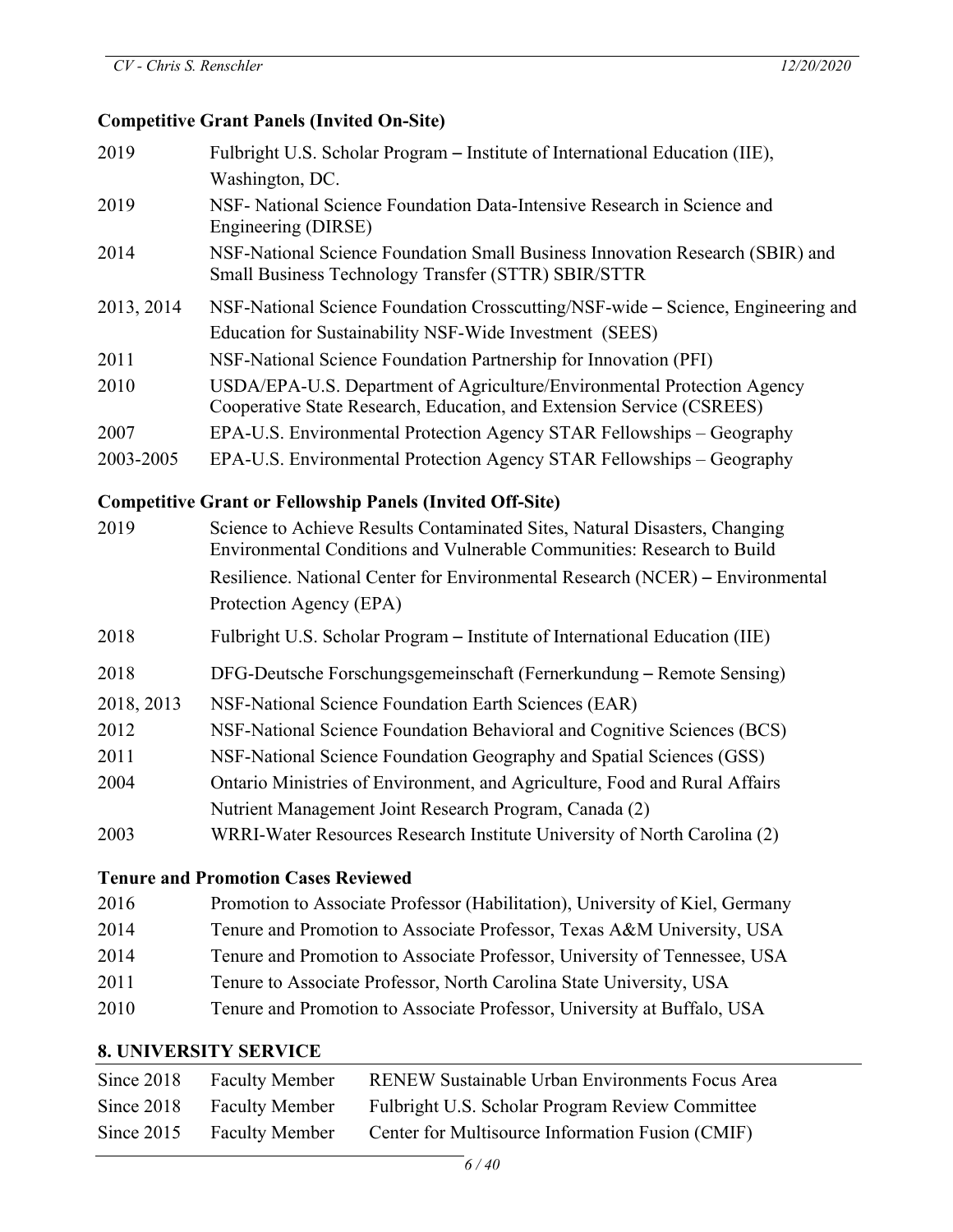| Since $2015$ | <b>Faculty Member</b>     | Inst. For Sustainable Transportation & Logistics (ISTL)                  |
|--------------|---------------------------|--------------------------------------------------------------------------|
| Since 2010   |                           | Faculty/Investigator MCEER-Earthquake Engineering to Extreme Events      |
| Since 2001   | <b>Faculty Member</b>     | Natl. Center for Geographic Inform. & Analysis (NCGIA)                   |
| 2018-2019    | <b>Faculty Member</b>     | Working Group Smart Spaces > Intelligent Environments                    |
| 2014-2016    | Member                    | <b>Sustainability Teaching Committee</b>                                 |
| 2014         |                           | Committee Member Collaborative Initiative on Resiliency (UB/Stony Brook) |
| 2014         | Organizer                 | Student Course Project Presentations, UB Earth Day Week                  |
| 2014         | Presenter                 | Discovery Seminar Climate Change, Sea Level Rise & NY                    |
| 2013         | Presenter                 | <b>UB Summer Lecture Series</b>                                          |
| 2012         | Panel Member              | UB Internal Review -NSF Major Research Instrument.                       |
| 2011-2013    | <b>Research Scientist</b> | Calspan University at Buffalo Research Center (CUBRC)                    |
| 2007-2014    | <b>Faculty Advisor</b>    | UB2020 Strategic Strength Initiative: Extreme Event                      |
| 2007-2008    |                           | Committee Member Institutional Repository Task Force                     |
| 2007         | Panel Member              | Physical & Engineering Sciences Panel UB2020 Scholars                    |
| 2006-2010    | <b>Research Scientist</b> | MCEER—From Earthquake Eng. To Extreme Events                             |
| 2006         | Member                    | Search Committee, Inst. Local Gov. & Regional Growth                     |
| 2005         | Participant               | Niagara-Exploration of Cross Border Research                             |
| 2004         |                           | Committee Member Curriculum Development - Environment & Society Inst.    |
| 2003, 2005   | Judge                     | <b>Poster Competition - Scientific Research Society</b>                  |
| 2001-2014    | <b>Advisory Board</b>     | Natl. Center for Geographic Inform. & Analysis (NCGIA)                   |

# **9. COLLEGE SERVICE** – **COLLEGE OF ARTS AND SCIENCES (CAS)**

| Since 2010 | Participating Faculty BS Environmental Geosciences (Senior Capstone Course) |                                                          |  |
|------------|-----------------------------------------------------------------------------|----------------------------------------------------------|--|
| Since 2005 | <b>Advisory Board</b>                                                       | CAS Center for GeoHazards Studies (Founding Member)      |  |
| 2019       |                                                                             | Participating Faculty CAS Class Visitation Program       |  |
| 2013       | Presenter                                                                   | CAS Introductory Course (CAS 101)                        |  |
| 2007       | Member                                                                      | Geology Search Committee (Senior Faculty Search)         |  |
| 2002       | Member                                                                      | Junior Faculty Search Committee (CAS Dean)               |  |
| 2001-2008  | Member                                                                      | Committee Sloan Professional Science Masters Certificate |  |
| 2001, 2004 | Member                                                                      | Geology Search Committee (Junior Faculty Searches)       |  |

#### **10. DEPARTMENTAL SERVICE**

| Since 2006 | Director  | Geographic Information & Analysis Lab (GIAL)          |  |
|------------|-----------|-------------------------------------------------------|--|
| Since 2001 | Director  | Landscape-based Environmental System Analysis &       |  |
|            |           | Modeling (LESAM) Laboratory                           |  |
| 2019       | Organizer | A-GIAL Earth Day Event - Geography Alumni Networking  |  |
| 2014       | Organizer | SUNY at Buffalo - Alumni and Friends Gathering at the |  |
|            |           | Meeting Association of American Geographer (AAG)      |  |
| 2014       | Member    | <b>Website Review Committee</b>                       |  |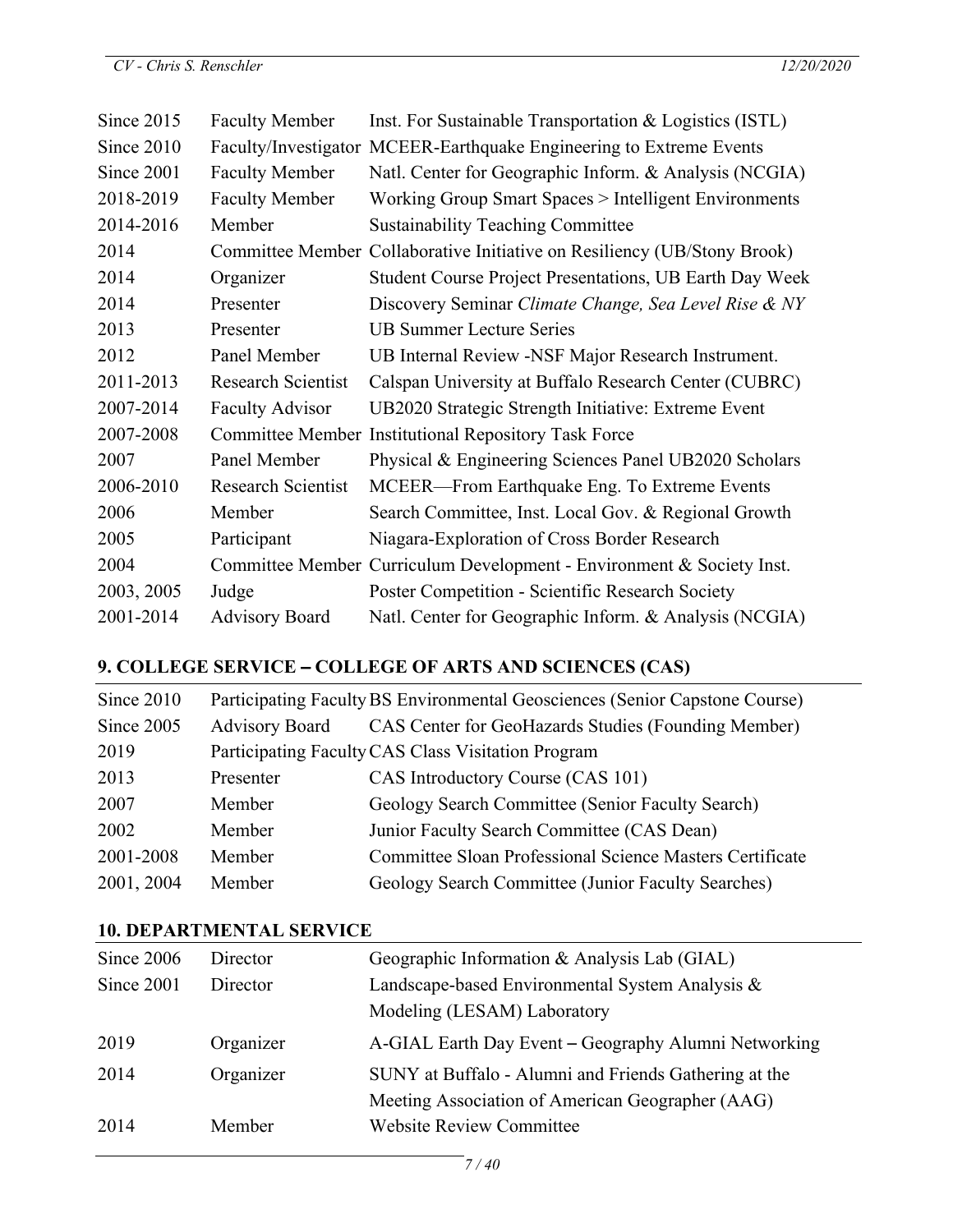| 2013, 2014 | Member    | Search Committee (Junior Faculty Searches)                     |  |
|------------|-----------|----------------------------------------------------------------|--|
| 2013       | Director  | Acting Director of Undergraduate Studies                       |  |
| 2010-2016  | Organizer | Annual Alan MacPherson Friendly Golf - Geography               |  |
|            |           | Alumni Networking                                              |  |
| 2009-2013  | Organizer | Student Project Presentations for Geogr. Awareness Week        |  |
| 2007-2009  | Chair     | Graduate Studies Brochure Committee                            |  |
| 2007, 2009 | Member    | Search Committee (Senior Faculty Searches)                     |  |
| 2003-2007  | Organizer | <b>Student Project Presentations for Geogr. Awareness Week</b> |  |
| 2003       | Member    | Geography Digital Library Project Committee                    |  |
| 2002-2003  | Organizer | Phys. Geogr./Earth Sys. Science Program Development            |  |
| 2002-2003  | Member    | Redesign Geography Webpage Committee                           |  |
| 2002       | Member    | Search Committee (Junior Faculty Search)                       |  |
| 2002       | Organizer | Geography Awareness Week                                       |  |
| 2001-2003  | Organizer | Geography Colloquium Series                                    |  |

# **11. COMMUNITY SERVICE**

| Since 2019 | <b>Board Member</b>                                                                                                                                                                                                                                                                                                                                                                                                                                                                                                                                                           |
|------------|-------------------------------------------------------------------------------------------------------------------------------------------------------------------------------------------------------------------------------------------------------------------------------------------------------------------------------------------------------------------------------------------------------------------------------------------------------------------------------------------------------------------------------------------------------------------------------|
|            | Buffalo Squash & Racquet Association (BSRA), Buffalo, NY                                                                                                                                                                                                                                                                                                                                                                                                                                                                                                                      |
| Since 2019 | <b>Participating Faculty Member</b>                                                                                                                                                                                                                                                                                                                                                                                                                                                                                                                                           |
|            | Environmental Management Council (EMC), Community Climate Change Task Force<br>(C3TF), Erie County, NY                                                                                                                                                                                                                                                                                                                                                                                                                                                                        |
| Since 2017 | <b>Participating Faculty</b>                                                                                                                                                                                                                                                                                                                                                                                                                                                                                                                                                  |
|            | Buffalo Commons, Partnership for the Public Good, Buffalo, NY                                                                                                                                                                                                                                                                                                                                                                                                                                                                                                                 |
| Since 2011 | <b>Elected Member</b><br>Local Emergency Planning Committee (LEPC), Erie County, NY, USA                                                                                                                                                                                                                                                                                                                                                                                                                                                                                      |
| 2016-2019  | <b>Invited Expert</b><br>Joint Food and Agriculture Organization (FAO)/Intl. Atomic Energy Agency (IAEA),<br>Div. of Nuclear Techniques in Food and Agriculture, United Nations, Vienna, Austria<br>Missions: Enhancing Regional Capacities for Assessing Soil Erosion and the<br>Efficiency of Agricultural Soil Conservation Strategies through Fallout Radionuclides;<br>Soil Erosion Modeling Workshop in Nanning, China; Complementing Conventional<br>Approaches with Nuclear Techniques towards Flood Risk Mitigation and Post-Flood<br>Rehabilitation Efforts in Asia |
| 2018       | <b>Guest Researcher</b><br>Non-Profit Organization (NPO) Mount Fuji Research Station, Tokyo, Japan                                                                                                                                                                                                                                                                                                                                                                                                                                                                            |
| 2017       | <b>Invited Expert</b><br>National Park Thayatal, National Park Centre, Hardegg, Austria                                                                                                                                                                                                                                                                                                                                                                                                                                                                                       |
| 2016       | <b>Invited Expert Reviewer</b><br>US Department of Agriculture Agricultural Research Service, Washington, DC                                                                                                                                                                                                                                                                                                                                                                                                                                                                  |
| 2016       | <b>Invited Expert</b>                                                                                                                                                                                                                                                                                                                                                                                                                                                                                                                                                         |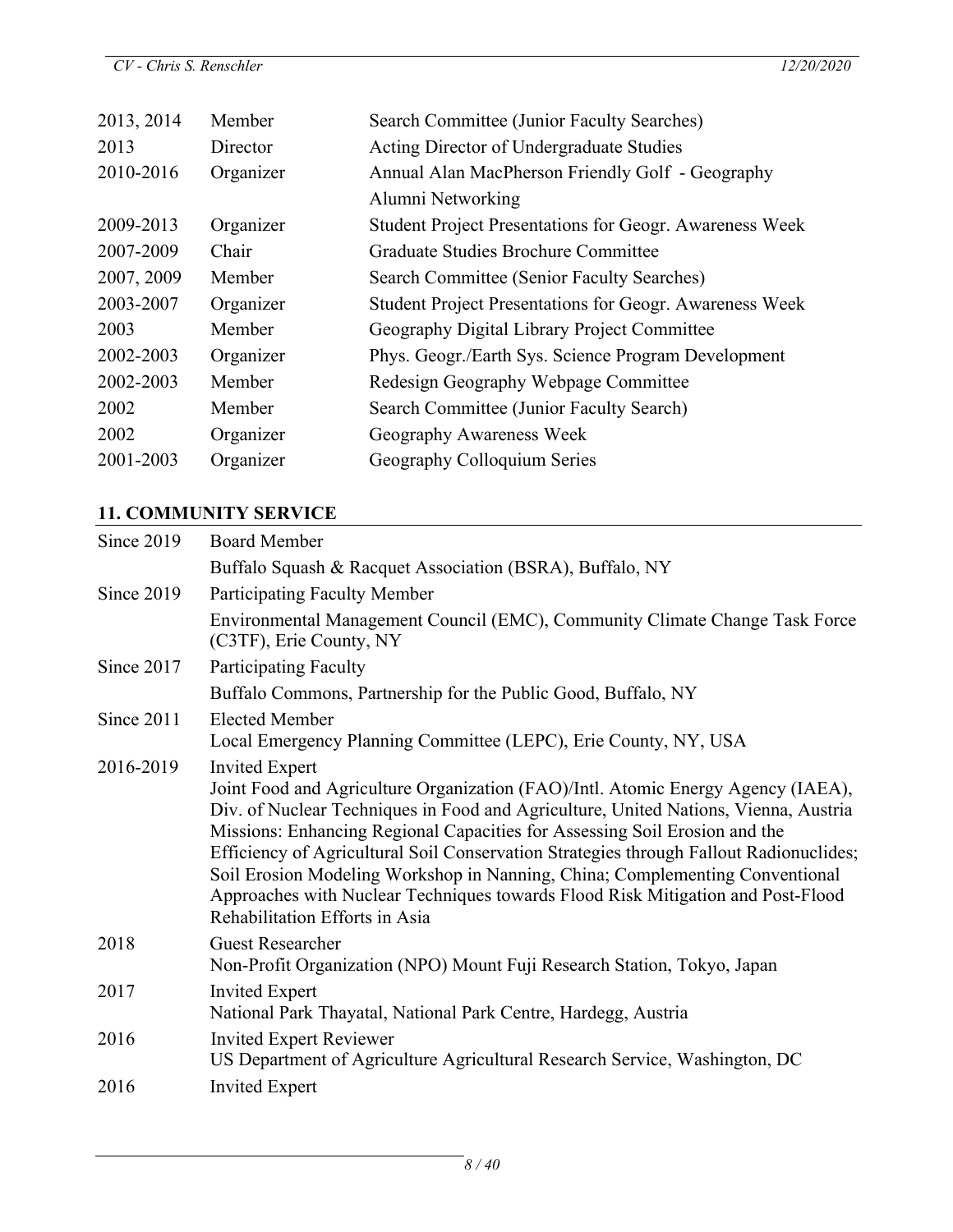|           | Co-operative Research Programme on Biological Resource Management for                                                                                                                                                                |
|-----------|--------------------------------------------------------------------------------------------------------------------------------------------------------------------------------------------------------------------------------------|
|           | Sustainable Agricultural Systems Trade and Agriculture Directorate. Organisation for                                                                                                                                                 |
|           | Economic Co-operation and Development (OECD), Paris, France                                                                                                                                                                          |
|           | Mission: Vulnerability of Agricultural Production Networks and Global Food Value                                                                                                                                                     |
|           | Chains due to Natural Disasters                                                                                                                                                                                                      |
| 2012      | Appointed Member of RESPOND Commission by NY Governor Andrew Cuomo<br>Mission: Find ways to ensure readiness to respond to future weather-related disasters                                                                          |
| 2009      | <b>Invited Member</b>                                                                                                                                                                                                                |
|           | Center for Resilience Research Work Group, Biosecurity, University of Pittsburgh<br>Medical Center (UPMC). Research Findings on Community Resilience and Their<br>Implications for Federal Policymaking, Capitol Hill-Washington, DC |
| 2008      | <b>Invited Expert</b>                                                                                                                                                                                                                |
|           | U.S. Dept. of Agriculture (USDA) National Tilth Laboratory, Ames, IA                                                                                                                                                                 |
| 2008      | Member                                                                                                                                                                                                                               |
|           | Habitat Conservation Targets, Buffalo and Niagara Riverkeeper, Buffalo, NY                                                                                                                                                           |
| 2004-2005 | Invited GIS Expert                                                                                                                                                                                                                   |
|           | Cornell University Nutrient Management Spear Program, Ithaca, NY                                                                                                                                                                     |
|           |                                                                                                                                                                                                                                      |

#### **12. COURSES TAUGHT**

#### **University at Buffalo, Buffalo, NY**

| Courses      | Number Title (credits)                                                             |    | credits (#students) |
|--------------|------------------------------------------------------------------------------------|----|---------------------|
| Undergrad    | Geo101 Earth Systems Science I (3)                                                 | 42 | (2,578)             |
|              | Geo352 Introduction to Soil Sciences (3)                                           | 30 | (303)               |
| Cross-listed | Geo444/547 Advanced Earth System Science (3)*                                      | 6  | (20/26)             |
|              | Geo470/570/Law777 Integr. Environmental Management (3)* 39                         |    | (183/108)           |
|              | Note: This course is the Senior Capstone Course for the B.Sc. Environ. Geosciences |    |                     |
|              | Geo475/575 Landscape Modeling with GIS $(3)^*$                                     | 42 | (73/124)            |
|              | Geo475/575 GIS Data Science Project Management                                     |    | (7/12)              |
| Graduate     | Geo504 GIScience and Environmental Assessment (3)*                                 | 6  | (14)                |
|              | Geo655 Environm. Assessment w. GIS & Remote Sensing $(3)^*$ 3                      |    | (8)                 |

### **University of Tokyo, Tokyo, Japan**

| Number Title (credits)<br>Courses |                                                      | credits (#students) |  |
|-----------------------------------|------------------------------------------------------|---------------------|--|
|                                   | Integrated Watershed Mgmt. & Soil and Water Modeling |                     |  |

#### **Natural Resources & Life Sciences University, Vienna, Austria**

| Courses | Number Title (credits)                                | credits (#students) |
|---------|-------------------------------------------------------|---------------------|
|         | BOKU 857003/857004 Geospatial Project Management (2)* |                     |
|         |                                                       |                     |

### **University of Vienna, Vienna, Austria**

| Courses | Number Title (credits)                                   |  | credits (#students) |  |
|---------|----------------------------------------------------------|--|---------------------|--|
|         | 290174-1 Integrated Environmental Management             |  | (11)                |  |
|         | 290082 PR Practical Training Geomorph. & Natural Hazards |  | (20)                |  |
|         |                                                          |  |                     |  |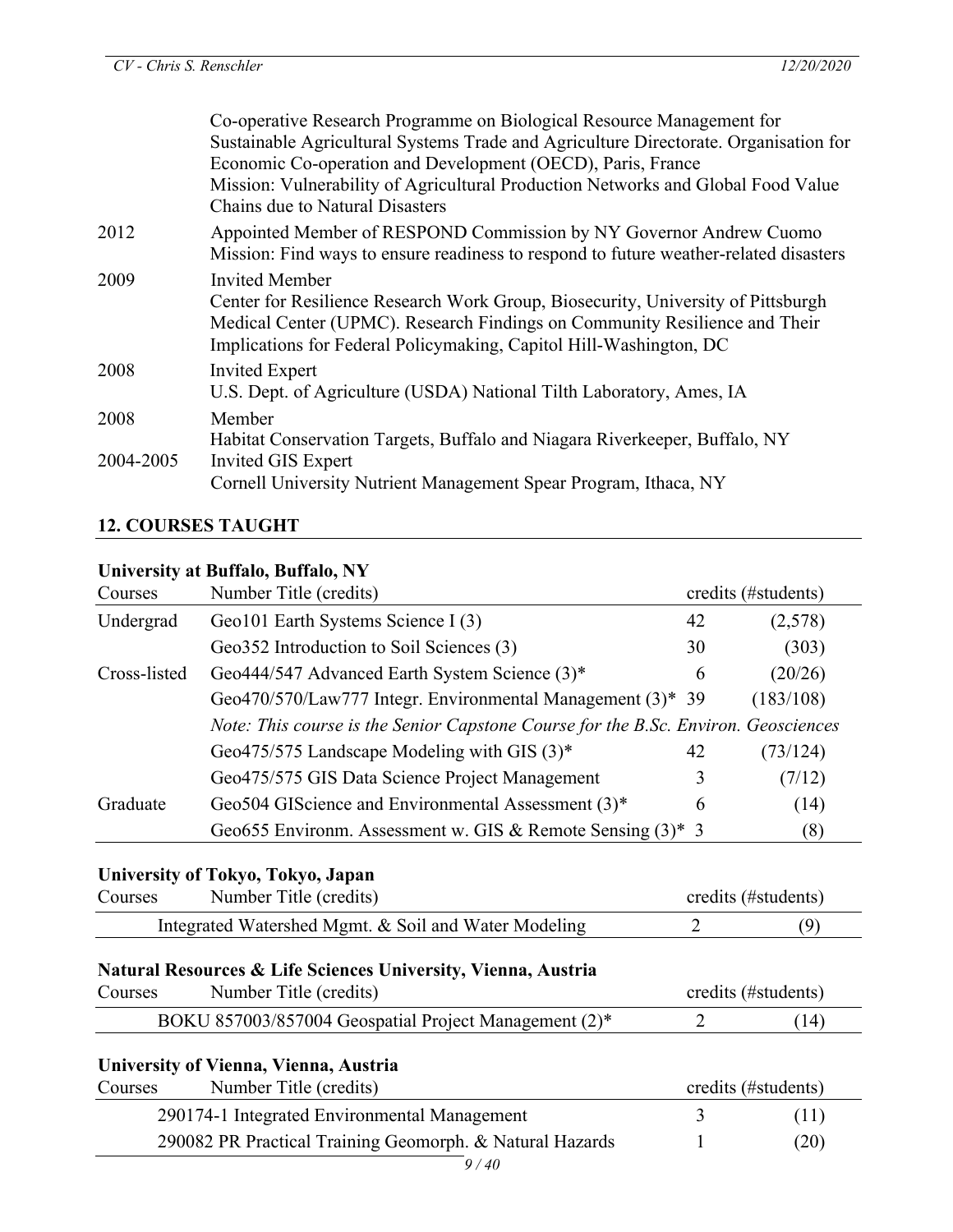| $CV$ - Chris S. Renschler                                                                                                     |   | 12/20/2020     |
|-------------------------------------------------------------------------------------------------------------------------------|---|----------------|
| 290175-1 Process-based soil/water conservation modeling*                                                                      | 5 | (10)           |
| <b>Professional Workshops Organized and Taught</b><br>Total courses (with an average of about 30 professionals enrolled each) |   | 23             |
| Bureau of Land Management - National Training Center (BML-NTC)                                                                |   | 6              |
| U.S. Army Corps of Engineers - Buffalo District (USACE)                                                                       |   | $\overline{2}$ |
| UN Food and Agricultural Organization (FAO)/Intl. Atomic Energy Agency IAEA                                                   |   | 2              |
| Soil and Water Conservation Society (SWCS)                                                                                    |   |                |
| Inst. Electrical and Electronics Eng. (IEEE) Geoscience & Remote Sensing Society                                              |   |                |
| American Society of Agricultural and Biological Engineers (ASABE/ASAE)                                                        |   |                |
| American Society of Agronomy & Soil Science Society of America (ASA-SSSA)                                                     |   |                |
| International Institute for Geo-Information Science and Earth Observation (ITC)                                               |   |                |
| International Soil Conservation Organization (ISCO)                                                                           |   |                |
| U.S. Forest Service - Fundamentals of Physical Science Conference                                                             |   |                |
| MCEER – National Institute for Standards and Technology                                                                       |   |                |
| Cornell University - Integrated Nutrient Management Program                                                                   |   |                |
| Rochester Inst. of Technology (RIT) - Info. Product Lab. f. Emergency Response                                                |   |                |
| University at Buffalo - Civil, Structural and Environmental Engineering                                                       |   |                |
| University at Buffalo - OUTSTEP -                                                                                             |   |                |

### **13. RESEARCH SUPERVISION**

### **Post-doc Scholars/Visiting Research Scientists as Host (5 total)**

| Dr. Haddad, Bouchra; Profesora Ayudante Doctor, Facultad de Ciencias<br>Ambientales y Bioquímica, Universidad de Castilla-La Mancha, Toledo, Spain (2)<br>months)                       |
|-----------------------------------------------------------------------------------------------------------------------------------------------------------------------------------------|
| Dr. Wang, Yanbing; Associate Professor, College of Resource, Environment and<br>Tourism, Capital Normal University, Beijing, China (6 months)                                           |
| Dr. Hayes, Graham; Post-doc Scholar/Adjunct Faculty, University at Buffalo,<br>Buffalo, NY (2 years 7 months)                                                                           |
| Dr. Tanarro García, Luis Miguel; Profesor Contratado Doctor Interino, Dept. de<br>Análisis Geográfico Regional y Geografía Física, University, Complutense, Madrid,<br>Spain (4 months) |
|                                                                                                                                                                                         |

# **Ph.D. Dissertations as Committee Chair (10 total)**

| 2018 | Misa Yasumiishi. PhD in Geography; All But Dissertation. <i>Inductive Construction of</i><br>Multi-Dimensional Environmental Processes from Point Soil Data-Iitate,<br>Fukushima, Japan.                                                                                                                                    |
|------|-----------------------------------------------------------------------------------------------------------------------------------------------------------------------------------------------------------------------------------------------------------------------------------------------------------------------------|
| 2016 | Bajo, Jorge. PhD in Geography. Reducing Social Vulnerability through Integrated<br>Volcanic Hazard Mapping-Santa Ana (Ilamatepec) Volcano, El Salvador. Since<br>2014: Assistant Professor, Erie County Community College, Buffalo, NY. Since<br>2015: Lecturer, Geography and Planning, Buffalo State College, Buffalo, NY |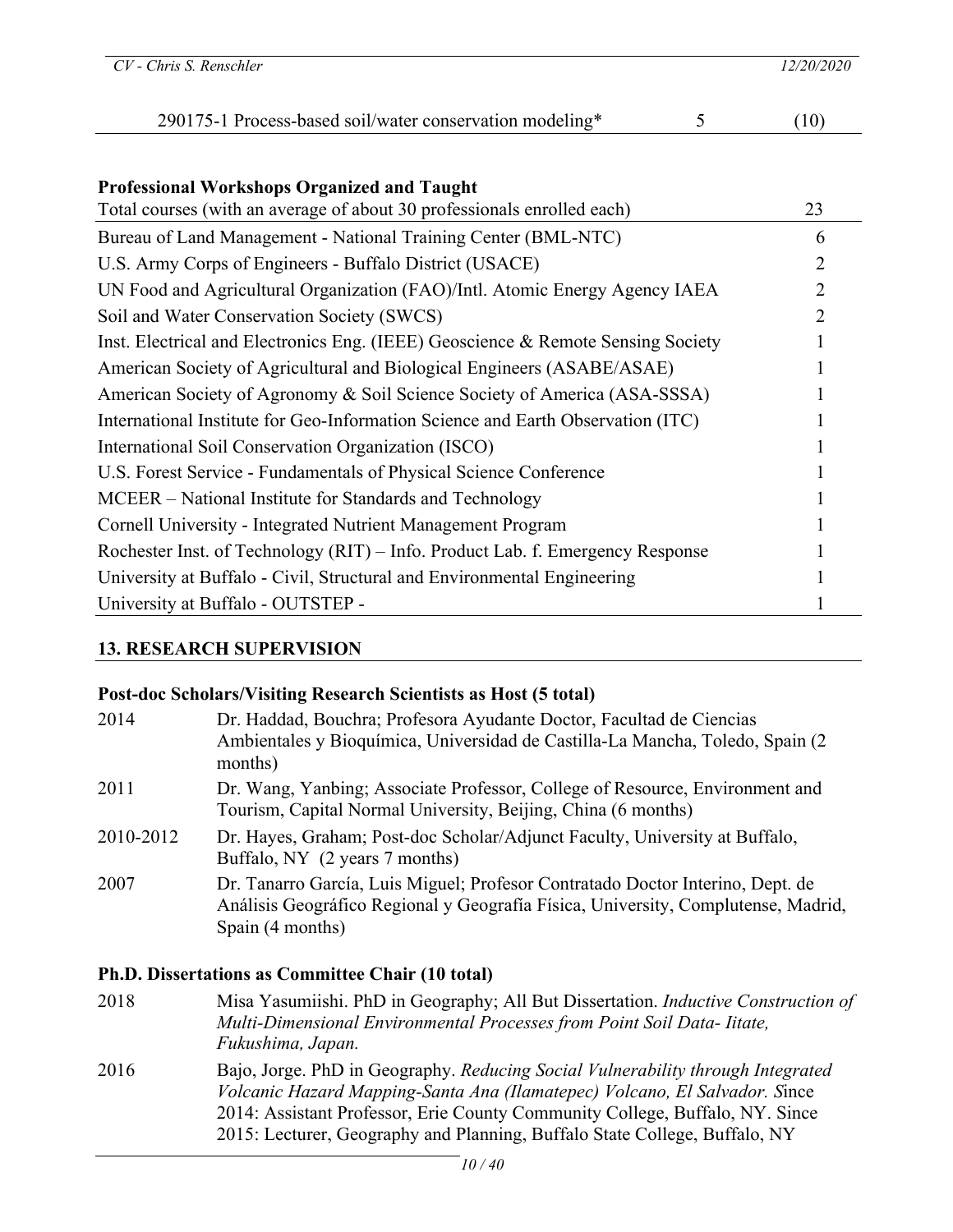| 2015                                             | Rios, Fernando. PhD in Geography. Uncertainty and Sensitivity Analysis of<br>Boundaries for Vector-Based Features in Geographical Information Systems. 2015-<br>2017: Research Data Management Fellow at the Council on Library and Information<br>Resources. Johns Hopkins University, Baltimore, MD. Since 2017: Research Data<br>Management Specialist, University of Arizona, Tucson, AZ                                                                                                       |
|--------------------------------------------------|----------------------------------------------------------------------------------------------------------------------------------------------------------------------------------------------------------------------------------------------------------------------------------------------------------------------------------------------------------------------------------------------------------------------------------------------------------------------------------------------------|
| 2012                                             | Minkowski, Martin. PhD in Geography. Incorporating Advancements in Science,<br>Technology, and User Demands into State-of-the-Art Earth-Systems Modeling to<br>Empower Novel-GIS Users in Natural Resource Decision Making: A Geographic<br>Information Science Perspective. Since 2012: Product Engineer, ESRI, Redlands, CA                                                                                                                                                                      |
| 2012                                             | Roussie, Suzanne. PhD in Geography. A Spatial and Dynamic Analysis of Wetland<br>Resilience in Coastal Louisiana. 2012-2014: Research Staff, New York State/USDA,<br>Lockport, NY. Since 2015: GIS/PACS Data Specialist, Praxair, Buffalo, NY                                                                                                                                                                                                                                                      |
| 2012                                             | Majka, Kevin. PhD in Geography. Incorporating Drive Behavior in Crash Prediction<br>Modeling. Since 2010: Research Scientist, Center for Transportation Injury Research<br>(CenTIR), Calspan University at Buffalo Research Center (CUBRC), Buffalo, NY                                                                                                                                                                                                                                            |
| 2008                                             | Lee, Taesoo. PhD in Geography. Modeling Best Management Practices in a small<br>watershed using process based modeling approaches and GIS - The cases of row<br>cropping, filter strip, and grassed waterway. 2007-2011: Assistant Research<br>Scientist, Spatial Science Laboratory, Ecosystem Science and Management<br>Department, Texas A&M University, College Station, TX. Since 2011: Assistant<br>Professor, Department of Geography, Chonnam National University, Gwangju, South<br>Korea |
| 2007                                             | Miller, Mary Ellen. PhD in Civil, Structural, and Environmental Engineering, co-<br>chair with Joseph Atkinson. Remote Sensing and Hydrological Modeling of Burn<br>Scars. 2007-2011: Post-doctoral Research Scientist, Colorado State University, Fort<br>Collins, CO; Since 2011: Research Scientist, Earth, Planetary and Space Sciences<br>Institute (EPSSI), Michigan Technological University, Houghton, MI                                                                                  |
| 2006                                             | Namikawa, Laercio M. PhD in Geography. Multiple Representations of Elevation for<br>Dynamic Process Modeling. Since 2006: Senior Research Scientist, Divisão de<br>Processamento de Imagens (DPI), Instituto Nacional de Pesquisas Espaciais (INPE;<br>Brazilian Space Agency), São José dos Campos, Brazil                                                                                                                                                                                        |
| 2004                                             | Sorokine, Alexandre. PhD in Geography. Representation of Scale in Geographic<br>Information Science. Since 2004: Research Scientist, Earth, Planetary and Space<br>Sciences Institute (EPSSI), Oak Ridge National Laboratory, Oak Ridge, TN                                                                                                                                                                                                                                                        |
| Ph.D. Dissertation as Committee Member (9 total) |                                                                                                                                                                                                                                                                                                                                                                                                                                                                                                    |
| 2021                                             | Yasser Abbasi. PhD in Water Resources (Principal: Christiaan Mannaerts), Faculty of<br>Geo-information Sciences & Earth Observation (ITC), University of Twente (UT),<br>Enschede, The Netherlands. Evaluating and Monitoring Environmental Exposure to<br>Pesticides Residues in the Lake Naivasha River Basin (Kenya)                                                                                                                                                                            |

- 2021 Bell, Marissa. PhD in Geography (Principal: Trina Hamilton). *Energy Justice and Consent: The Implementation and Evaluation of Consent in Nuclear Waste Siting Policy and Process*
- 2014 Lewis, Tonya. PhD in Physical Geography (Principal: Sean Bennett): *Developing Effective Environmental Justice Policies through a Synergistic Analysis of Space, the Environment, & the Law*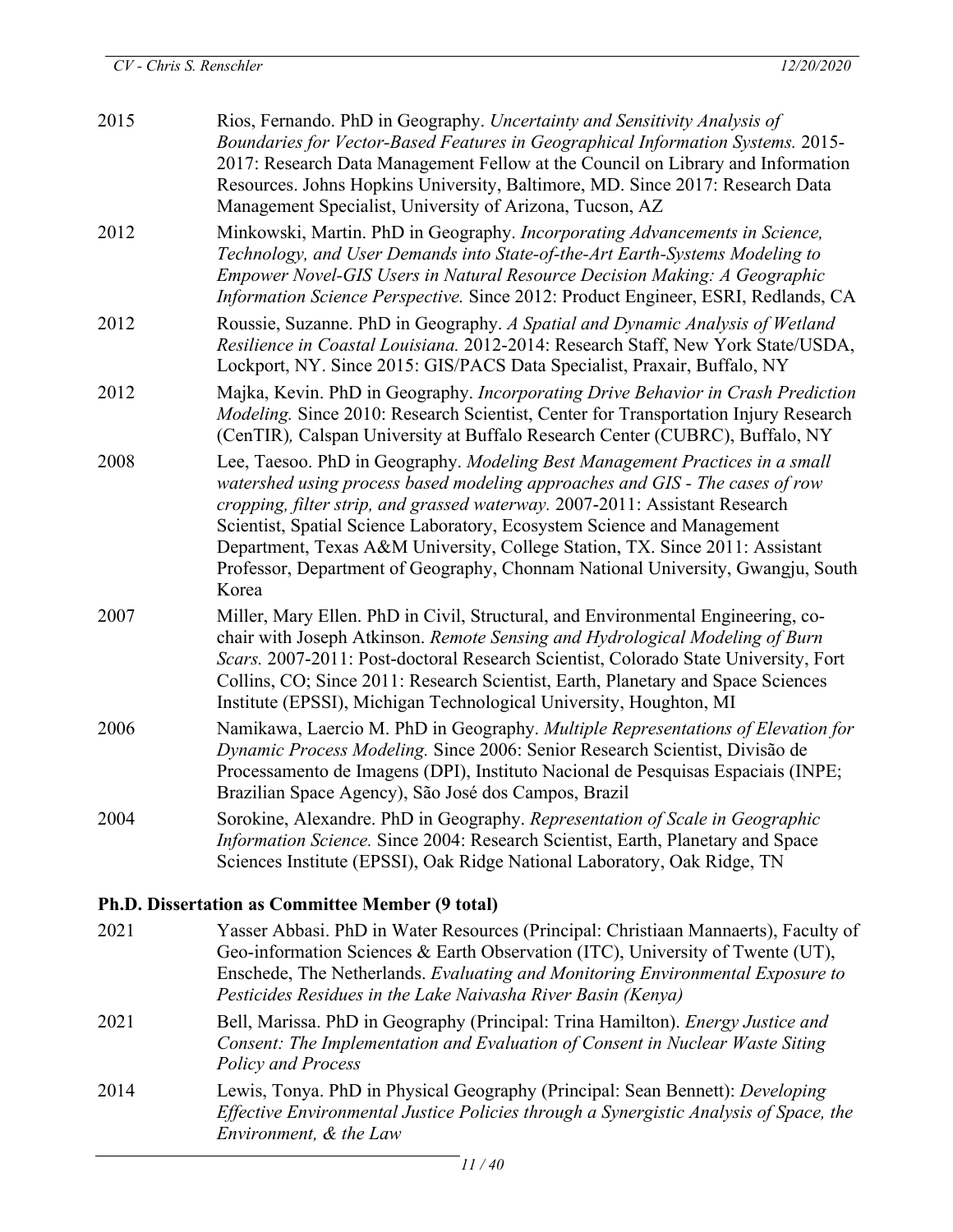| 2013 | Frazier, Amy. PhD in Geography (Co-Principals: David Mark and Leo Wang):<br>Transforming Landscape Ecology Evaluations of Species Invasions Using Sub-Pixel<br><b>Remote Sensing Classifications</b>         |
|------|--------------------------------------------------------------------------------------------------------------------------------------------------------------------------------------------------------------|
| 2011 | Chien, Huichen. PhD in Geography (Principal: Scott Mackay): Time-Series Analysis<br>for Watershed Scale Predictions of Water Quantity and Quality Export from<br><b>Agricultural Watersheds</b>              |
| 2009 | Hess, Dale. PhD in Geology (Principal: Jason Briner): Geospatial analysis of controls<br>on subglacial bedform morphometry in the New York Drumlin Field – implications<br>for Laurentide Ice Sheet dynamics |
| 2007 | Stinton, Adam. PhD in Geology (Principal: Michael Sheridan): Effects of changes in<br>valley geomorphology on the behavior of volcanic mass-flows                                                            |
| 2005 | Rayburg, Scott. PhD in Geography (Principal: Athol Abraham): 3-D Morphologic<br>And Hydraulic Characteristics of Pools, Riffles and Pool-Riffle Sequences                                                    |
| 2004 | Hu, Shixiong. PhD in Geography (Principal: Athol Abraham): Resistance to<br>Overland Flow on Plane and Rough Beds                                                                                            |

# **Ph.D. Dissertations as Foreign Exchange Student Host (8 total)**

| 2018 | Nigus, Demelash Melaku. PhD in Rural Water Management (Principal: Andreas<br>Klik): Assessing the impact of stone bunds on runoff and erosion processes in the<br>Northern Ethiopian Highlands. Institute of Hydraulics and Rural Water Management<br>(IHLW), Univ. of Natural Resources and Life Sciences (BOKU), Vienna, Austria |
|------|------------------------------------------------------------------------------------------------------------------------------------------------------------------------------------------------------------------------------------------------------------------------------------------------------------------------------------|
| 2015 | Calvo Cabrerizo, Letitia. PhD in Physical Geography (Principal: David Palacios):<br>Hidrovolcánicos en el Volcán de Fuego de Colima, México. Universidad<br>Complutense, Madrid, Spain                                                                                                                                             |
| 2013 | Llaves, Alejandro. PhD in Geographic Information Science (Principal: Werner<br>Kuhn): Integration of Geosensor Data by means of an Event Abstraction Layer.<br>University of Münster, Münster, Germany                                                                                                                             |
| 2013 | Stasch, Christopher. PhD in Geographic Information Science (Principal: Edzer<br>Plebesma): Spatio-temporal Aggregation in the Sensor Web. University of Münster,<br>Münster, Germany                                                                                                                                               |
| 2012 | DeFelice, Giorgio. PhD Degree in Geographic Information Science (Principal:<br>Christian Freksa): A reasoning system to derive spatial information from mixed<br>quantitative-qualitative-semantic representations. University of Bremen, Bremen,<br>Germany                                                                       |
| 2012 | Devaraju, Anusuriya. PhD Degree in Geographic Information Science (Principal:<br>Werner Kuhn): Representing and Reasoning about Geographic Occurrences in the<br>Sensor Web. University of Münster, Münster, Germany                                                                                                               |
| 2009 | Walkowski, Alexander Christoph. PhD Degree in Geographic Information Science<br>(Principal: Ulrich Streit): Modellbasierte Optimierung mobile Geosensornetzwerke<br>für raumzeitvariante Phänomene. University of Münster, Münster, Germany                                                                                        |
| 2007 | Muñoz Salinas, Esperanza. PhD in Physical Geography (Principal: David Palacios):<br>Los Lahares del Popocatepetl: Obtencion y Tratamiento de la Information Para la<br>Prevencion de Riesgos. Universidad Complutense, Madrid, Spain                                                                                               |
|      |                                                                                                                                                                                                                                                                                                                                    |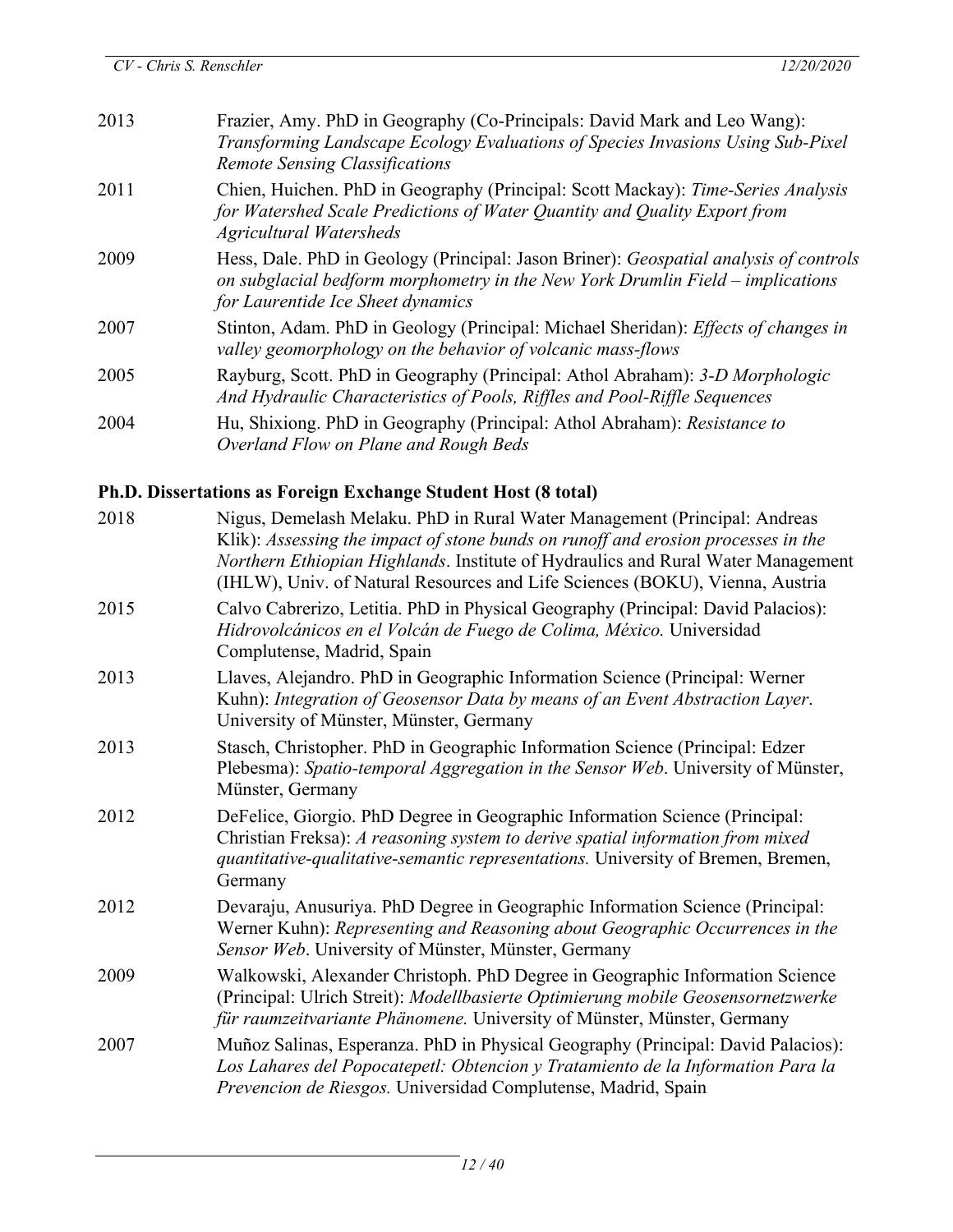#### **External Reader of Ph.D. Dissertations (5 total)**

 Pandey, Brij Kishor. PhD in Water Resources Development and Management: *Hydrological Response Simulation under Land Use and Climate Change Scenarios.* Indian Inst. Technology IIT Roorkee, India Mondal, Arun. PhD in Water Resources Development and Management: *Assessment of Climate Change and Landuse Impact on Soil Erosion and Soil Carbon Loss*. Indian Inst. Technology IIT Roorkee, India Nikam, Bhaskar K., PhD in Water Resources Development and Management: *Conjunctive Use Planning of Planning of Water Resource using RS & GIS*. Indian Inst. Technology IIT Roorkee, India Gaikwad, Pravin Chandra G.; PhD in Water Resources Development and Management: *Leachate transport from fly ash slurry pond*. Indian Inst. Technology IIT Roorkee, India Singh, Kangjam Sonamani; PhD in Water Resources Development and Management: *Soil erosion modelling in Loktak Lake catchment: an integrated approach.* Indian Inst.

#### **M.A./M.S. Theses as Committee Chair only (38 total)**

Technology IIT Roorkee, India

| 2020 | Lynch, Jonathan (MA)                                                        |
|------|-----------------------------------------------------------------------------|
| 2019 | Chaudhary, Manita (MS)                                                      |
| 2019 | Zhang, Han (MS)                                                             |
| 2019 | Leet, Allison (MS)                                                          |
| 2018 | O'Brien, Brittany (MS)                                                      |
| 2017 | Bidell, Ben (MA)                                                            |
| 2017 | Flagler, Jared (MA, now PhD student at Purdue University)                   |
| 2016 | Yuming, Zou (MS)                                                            |
| 2015 | Park, Jae Young (MS)                                                        |
| 2015 | Yasumiishi, Misa (MS, now PhD ABD at the University at Buffalo)             |
| 2014 | Brown, Patrick (MA)                                                         |
| 2014 | Lui, Natalie (MA)                                                           |
| 2014 | Zang, Jin $(MA)$                                                            |
| 2014 | Cao, Yanjia (MS, completed PhD at the University of Maryland)               |
| 2014 | Xiong, Haoyi (MS, now PhD student at the University of Iowa)                |
| 2013 | Clarkson, Brian (MS)                                                        |
| 2013 | Gu, Shengnan (MS)                                                           |
| 2013 | Robitaille, Zachary (MA)                                                    |
| 2013 | Lu, Meng (MS, completed PhD at University of Muenster, Germany)             |
| 2012 | Chen, Weiyi (MA)                                                            |
| 2012 | Li, Fang (MA)                                                               |
| 2012 | Mendieta, Ryan (MA)                                                         |
| 2012 | Wang, Zhihao (MS)                                                           |
| 2011 | Ameroso, Emmanuelle (MS)                                                    |
| 2011 | Perry, Heidi (MA)                                                           |
| 2011 | Yang, Jiue-an (MA, completed PhD at San Diego State Univ./UC-Santa Barbara) |
| 2010 | Collins, Heather (MA)                                                       |
| 2010 | Evans, Phillip (MA)                                                         |
| 2009 | Yu, Haifeng (MA)                                                            |
|      |                                                                             |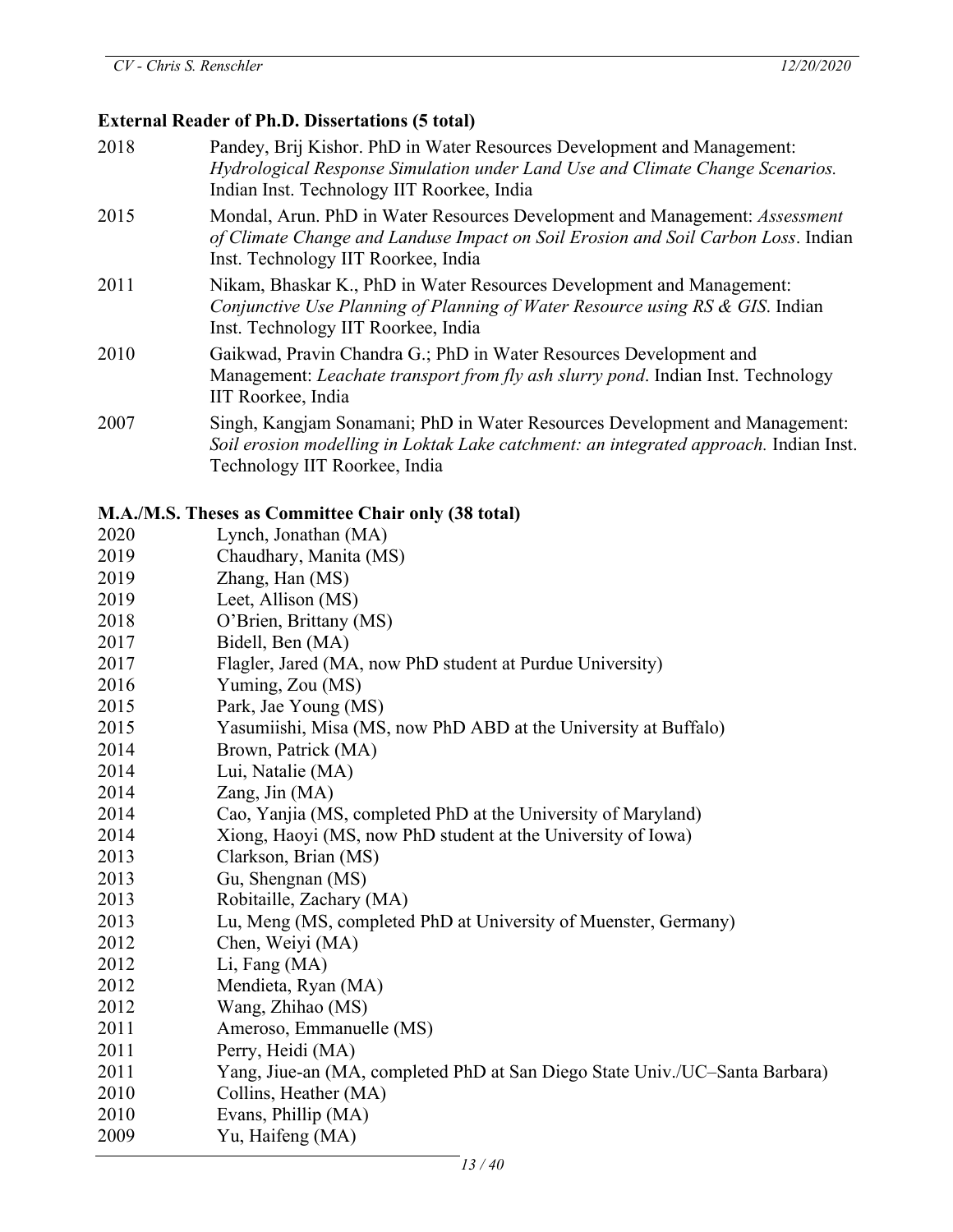- 2008 Sheehan, David (MA)
- 2007 Sambandhan, Loganathan Vijay (MA)
- 2006 Hoerle, Gary Allen (MA)
- 2006 Minkowski, Martin (MA, completed PhD at the University at Buffalo)
- 2006 Roussie, Suzanne (MA, completed PhD at the University at Buffalo)
- 2005 Harvey, Merrissa (MA)
- 2005 Malinowski, Matthew (MA)
- 2005 Mussel, Jennifer (MA)
- 2002 Koopman, Marc (MA)

# **Undergraduates as Project Advisor (13 total)**

- 2020 Pellew, Shamroy (BS Computer Sciences)
- 2019 Nguyen, Maylan (GIS and Environmental Geosciences)
- 2019 Lovell, Kathryn (BS Environmental Geosciences; UB Honors College)
- 2019 Zheng Chengyao (Geography)
- 2018 Lauren Martinek (Environmental Studies)
- 2018 Jared Harsanyi (Geography and Sociology)
- 2017 Nathan Long (Environmental Geosciences)
- 2016 Watson, Samuel (Social Sciences Interdisciplinary/Minor: GIS)
- 2014 Adam, Matthew (Geography)
- 2014 Harary, David C. (Geography/International Trade/Economics)
- 2014 Little, Susan (Environmental Geosciences)
- 2012 Burke, Kyle (Pharmacy)
- 2010 Saunders, Patrick (Geography/Minor: Cultural Anthropology)
- 2008 Martin, Christopher (Geography/Minor: Computer Science)

# **Current Research Supervision (5 total)**

- Since 2020 Zhang, Han (PhD Geography)
- Since 2020 Roorbach, Jay (PhD Geography)
- Since 2019 Townsend, Jonathan (PhD Geography)
- Since 2020 Monzillo, Michael (MA Geography)
- Since 2020 Hwang, Sun Ho (MA Geography)

# **14. GRANT SUPPORT**

*Total: ~ \$2.9M (~\$1.4M as PI; ~\$1.1M as Co-PI; ~0.4M as Senior Personnel) Current: ~ \$160k (~\$160k as PI)*

# **As Principal Investigator (PI): Competitive Grants** – **International (total \$42,800)**

| 2015-2016<br>$(\$20,800)$ | Renschler, C. S.: Integrated Environmental Modeling and Management with GIS.<br>The PEOPLES' Resilience Framework: Quantifying Sustainable Soil and Water<br>Conservation. J. William Fulbright Foreign Scholarship Board (FSB), Washington,<br>DC.                    |
|---------------------------|------------------------------------------------------------------------------------------------------------------------------------------------------------------------------------------------------------------------------------------------------------------------|
| 2015-2016<br>(\$10,000)   | Renschler, C. S.: Quantification of impacts of and on soil and water management on<br>community resilience and sustainable development. Co-operative Research<br>Programme Fellowship, Organisation for Economic Co-operation and Development<br>(OECD), Paris, France |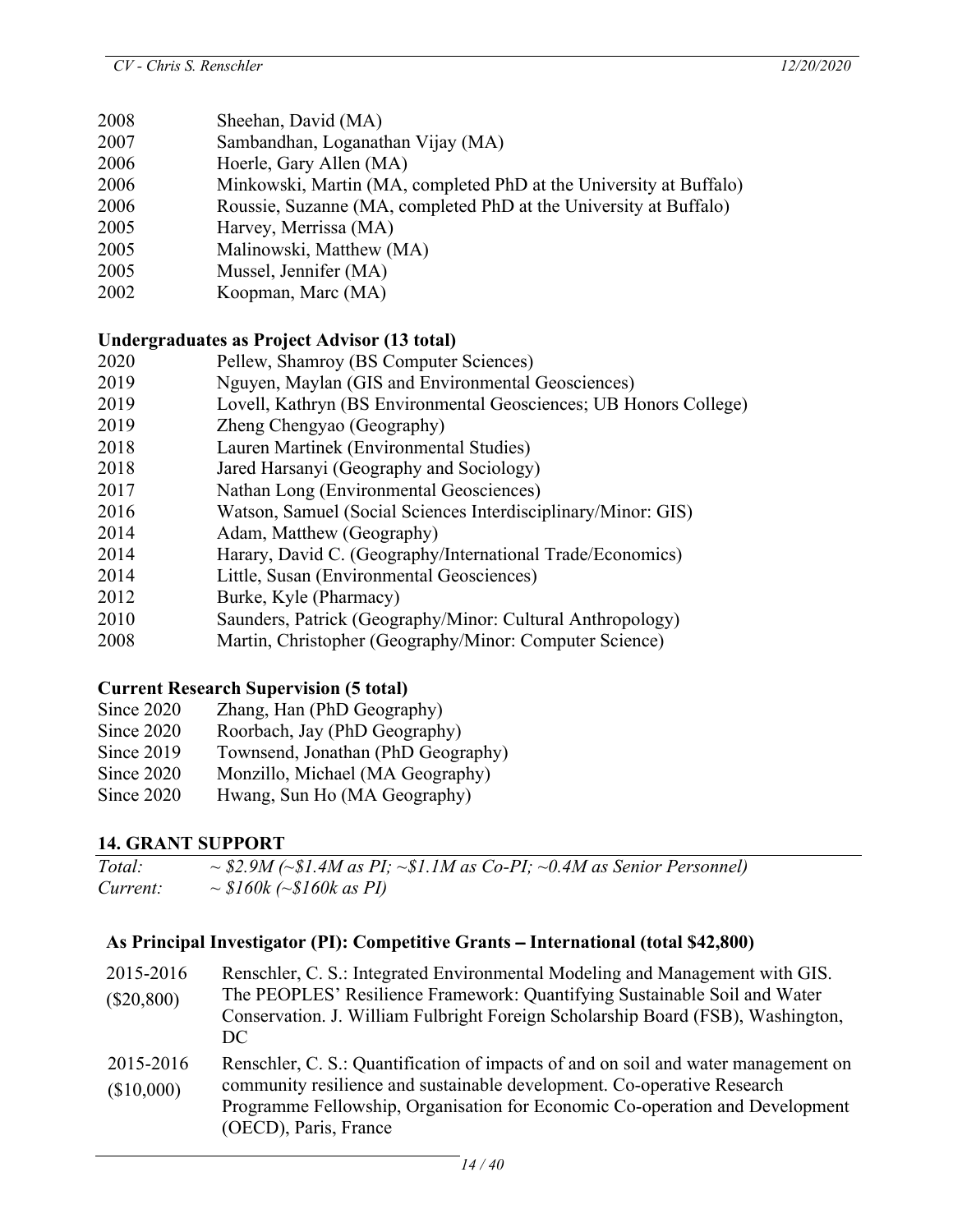| 2008       | Renschler, C. S.: Application for Visiting Fellow in Geographical Sciences.     |
|------------|---------------------------------------------------------------------------------|
| (\$12,000) | University of Queensland, School of Geography, Planning and Architecture (GPA), |
|            | Brisbane, Australia                                                             |

# **As Principal Investigator (PI): Competitive Grants** – **Federal/State (total \$625,852)**

| Renschler, C. S., Clark, S. S., McPherson, R., Park, J., & Shelly, M.: A Conference<br>Organizing Urban Transects for a Sustainable Transformation of Economic<br>Partnerships across the Lower Great Lakes (OUTSTEP-LGL). Concepts for<br>Advancing Sustainable Urban Systems (SUS) Research Networks, Geography and<br>Spatial Sciences (GSS), National Science Foundation (NSF), Washington, DC |  |
|----------------------------------------------------------------------------------------------------------------------------------------------------------------------------------------------------------------------------------------------------------------------------------------------------------------------------------------------------------------------------------------------------|--|
| Renschler, C. S., & Yasumiishi, M.: DDR: Inductive Construction of Multi-<br>Dimensional Environmental Processes from Point Soil Data. Doctoral Dissertation<br>Research, Geography and Spatial Sciences (GSS), National Science Foundation<br>(NSF), Washington, DC                                                                                                                               |  |
| Renschler, C. S., Eguchi, R. T., Chang, S., & Pine, J. C.: Community Resilience<br>Index – A Conceptual Framework and Implementation Strategy. National Oceanic<br>and Atmospheric Administration (NOAA), Washington, DC                                                                                                                                                                           |  |
| Renschler, C. S., & Elliot, W. J.: Geo-Spatial Wildland Management Tool -<br>Cumulative Watershed Effects Extension. Joint Fire Science Program (JFSP): U.S.<br>Dept. of Interior/U.S. Dept. of Agriculture (USDA) Forest Service, Washington, DC                                                                                                                                                  |  |
| Renschler, C. S.: Geomorphology and Ecosystems $-36th$ Binghamton<br>Geomorphology Symposium (BGS 2005). Geography and Spatial Sciences (GSS),<br>National Science Foundation (NSF), Washington, DC                                                                                                                                                                                                |  |
| Renschler, C. S., Jacobi, R., & Lasker, H.: Binghamton Geomorphology Symposium.<br>Conversations in the Disciplines, State University of New York (SUNY), Albany,                                                                                                                                                                                                                                  |  |
| Renschler, C. S., & Elliot, W. J.: Geo-Spatial Wildland Management Tool. Joint<br>Fire Science Program (JFSP): U.S. Dept. of Interior/ U.S. Dept. of Agriculture<br>(USDA) Forest Service, Washington, DC                                                                                                                                                                                          |  |
|                                                                                                                                                                                                                                                                                                                                                                                                    |  |

# **As Principal Investigator (PI): Non-competitive Contracts** – **Federal/State (total \$468,965)**

| 2021-2023                | Renschler, C. S.: Climate Change Adaption Plan for Seneca Nation of Indians, USA.                                                                                                                                                                     |
|--------------------------|-------------------------------------------------------------------------------------------------------------------------------------------------------------------------------------------------------------------------------------------------------|
|                          | (in contracting phase)                                                                                                                                                                                                                                |
| 2001-2005<br>(\$150,000) | Renschler, C. S.: What are the lasting impacts on water quality projects in<br>agricultural watersheds? Purdue University/U.S. Dept. of Agriculture (USDA)<br>Cooperative State Research, Education and Extension Service (CSREES),<br>Washington, DC |
| 2016<br>(\$17,000)       | Renschler, C. S. & Batta, R.: Determination of Hazardous Materials Commodity<br>Flow Patterns. Hazardous Material Emergency Preparedness (HMEP)/Local<br>Emergency Planning Committee (LEPC), Erie County, NY                                         |
| 2012<br>$(\$25,620)$     | Renschler, C. S.: Superstorm Sandy – Wind and Water Damage Assessment.<br>ImageCat/Federal Emergency Management Agency (FEMA), Washington, DC                                                                                                         |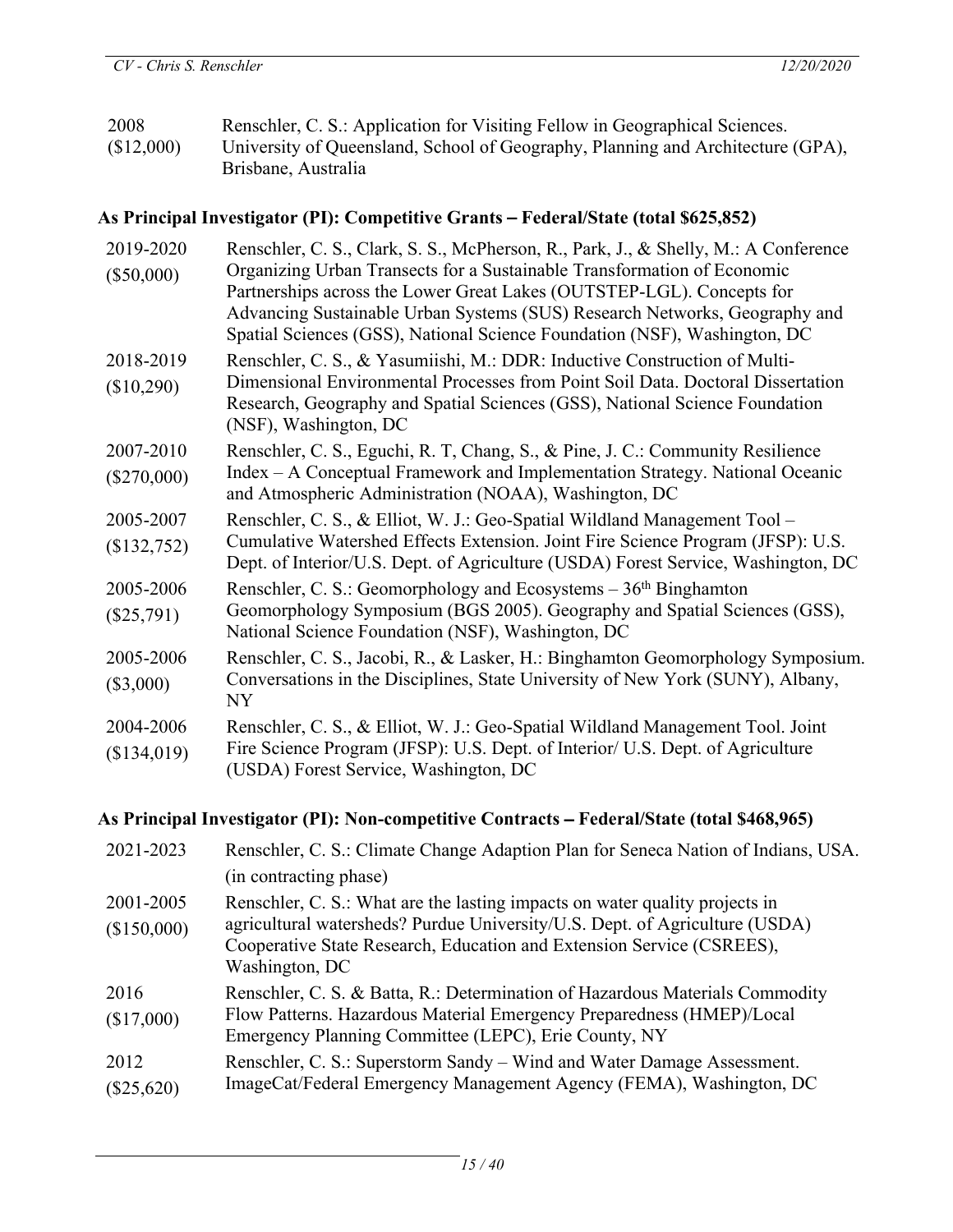| 2009-2011<br>(\$135,000)  | Renschler, C. S.: Developing a Long-term Strategy for Integrated Erosion, Runoff,<br>Sediment and Flood Management in the Cattaraugus Creek and Clear Creek<br>Watersheds, NY. U.S. Army Corps of Engineers (US ACE), Buffalo, NY |
|---------------------------|-----------------------------------------------------------------------------------------------------------------------------------------------------------------------------------------------------------------------------------|
| 2008-2010                 | Renschler, C. S.: WEPP/GeoWEPP Distance Learning Modules. U.S. Dept. of                                                                                                                                                           |
| $(\$87,345)$              | Interior Bureau of Land Management (BLM), Denver, CO                                                                                                                                                                              |
| 2006-2008                 | Renschler, C. S.: Modeling sediment yields in the Cattaraugus Creek watershed, NY.                                                                                                                                                |
| $(\$90,000)$              | U.S. Army Corps of Engineers (US ACE), Buffalo District, Buffalo, NY                                                                                                                                                              |
| 2003-2005<br>$(\$54,000)$ | Renschler, C. S.: Wildfire Airborne Sensor Program (WASP) Demonstration Project.<br>Rochester Institute of Technology/National Aeronautics and Space Agency (NASA),<br>Rochester, NY                                              |

# **As Principal Investigator (PI): Competitive Grants** – **Intramural (UB) (total \$83,592)**

| 2013-2014<br>$(\$3,000)$  | Renschler, C. S.: Community Scholar-in-Residence Fellowship: Michael Gates,<br>Director of Emergency Management of the Seneca Nation of Indians. UB2020 Civic<br>Engagement and Public Policy Strategic Initiative |
|---------------------------|--------------------------------------------------------------------------------------------------------------------------------------------------------------------------------------------------------------------|
| 2007-2008<br>$(\$5,000)$  | Renschler, C. S.: Soil Testing Kits. College of Arts and Sciences Equipment Needs<br><b>Related to Courses</b>                                                                                                     |
| 2006-2007<br>$(\$36,945)$ | Renschler, C. S., Sheridan, M. F, & Patra, A.: $m^4r^4 - A$ Collaborative Platform for<br>Supporting Extreme Events Research. National Science Foundation (NSF)<br>Engineering Research Center (ERC) MCEER         |
| 2006-2007<br>$(\$4,000)$  | Renschler, C. S. & Sheridan, M. F.: Implementation of the Geospatial Project<br>Management Tool (GeoProMT). Educational Technology Center - Education<br><b>Technology Grant</b>                                   |
| 2005-2006<br>$(\$2,500)$  | Renschler, C. S. BGS "Geomorphology and Ecosystems". College of Arts and<br><b>Sciences Fund for Conferences</b>                                                                                                   |
| 2005-2006<br>$(\$8,000)$  | Renschler, C. S. & Sheridan, M. F.: Geo-Spatial Project Management Tool<br>(GeoProMT) for Interdisciplinary Class Work & Project Collaboration. Educational<br>Technology Center - Education Technology Grant      |
| 2003-2004<br>(\$14,147)   | Renschler, C. S., Atkinson, J., & Sultan, M.: Environmental Modeling of Burn<br>Scars for Erosion Risk Assessment. Environmental Science Interdisciplinary<br>Research Program, Environment & Society Inst. (ESI)  |
| 2002-2003<br>(\$10,000)   | Renschler, C. S., & Sheridan, M. F.: Geo-spatial Dynamic Response Assessment<br>Tool (GeoDRAT). Environmental Science Interdisciplinary Research Program,<br>Environment & Society Inst. (ESI).                    |

# **As Co-PI: Competitive Grants** – **Federal/State (~\$1,145,836; Renschler**'**s share in %)**

| 2020          | Clark, S., Renschler, C. S., & Shelly, M.: Building Local Partnerships and Shared  |
|---------------|------------------------------------------------------------------------------------|
| $(\$7,500)$   | Data to support Community Resilience: The CIVIC Innovation Challenge to            |
| $(\sim 33\%)$ | COVID-19. The State University of New York, Albany, NY                             |
| 2019-2020     | Renschler, C. S.: Climate Vulnerability Assessment for Erie County, New York. Erie |
| $(\$99,476)$  | County Environment and Planning Department / NYS Department of Environmental       |
| $(100\%)$     | Conservation, Albany, NY                                                           |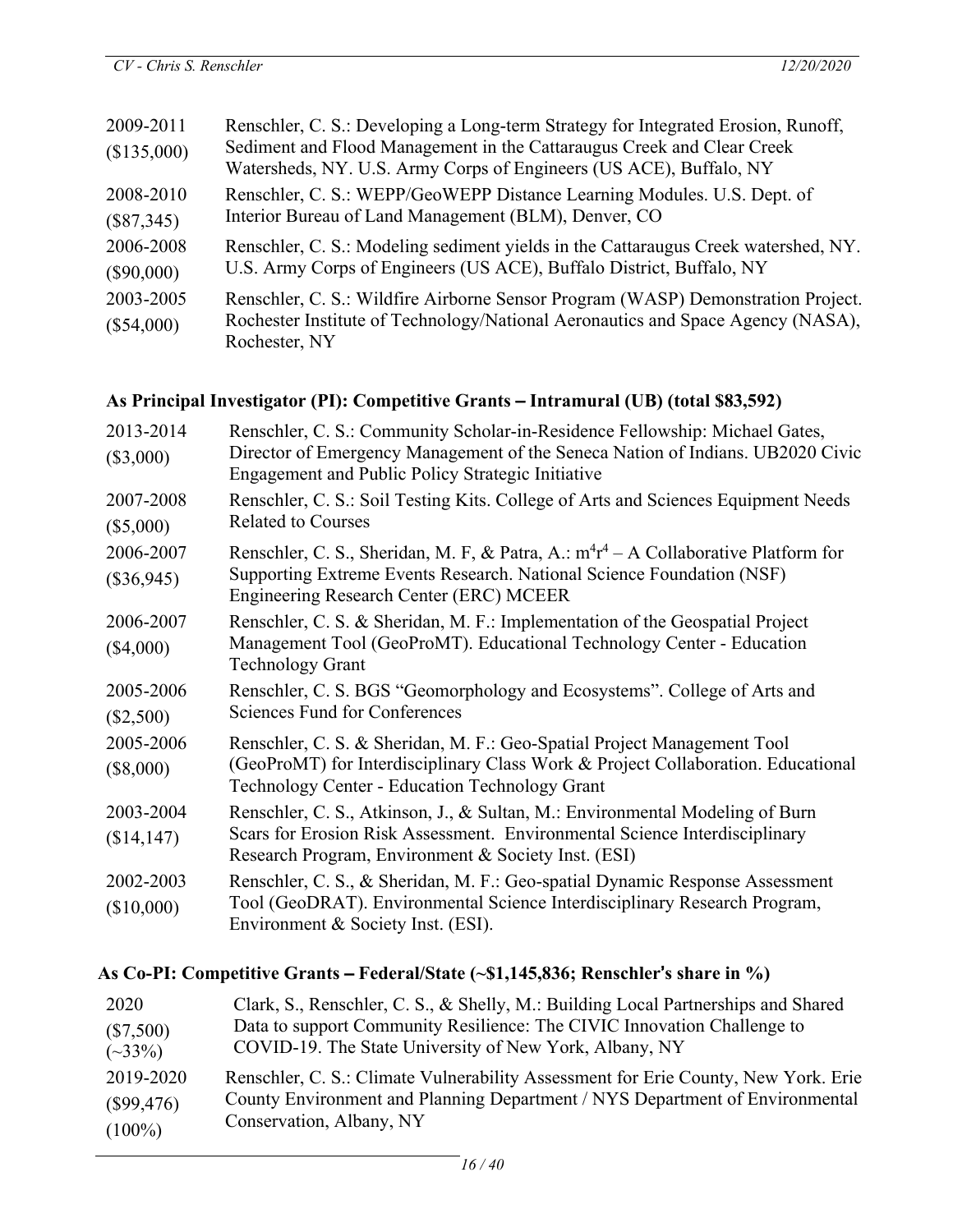| 2011-2013      | Farry, M., Bisantz, A. M., & Renschler, C. S.: ENVISION-Enhanced Human           |  |
|----------------|----------------------------------------------------------------------------------|--|
| $(\$205,498)$  | Social Cultural Behavior (HSCB) Visualization. U.S. Department Of Defense-       |  |
| $(\sim 33\%)$  | Office Naval Research, Washington, DC                                            |  |
| 2009-2013      | Van Aardt, J. A., Vodacek, T., & Renschler, C. S.: Partnership for Innovation-   |  |
| $(\$720,000)$  | Information Products Laboratory for Emergency Response (IPLER). National         |  |
| $(\sim 33\%)$  | Science Foundation (NSF), Washington, DC                                         |  |
| 2009-2010      | Reinhorn, A. M., Renschler, C. S., & Bruneau, M.: A Framework for Defining and   |  |
| $(\$69,751)$   | Measuring Disaster Resilience at the Community Scale. National Institute of      |  |
| $({\sim}50\%)$ | Standards and Technology (NIST), Washington, DC                                  |  |
| 2008-2009      | Christopher, S. F., & Renschler, C. S.: P and N monitoring and modeling in the   |  |
| $(\$9,361)$    | Cattaraugus Creek Watershed and Lake Erie. New York State Great Lakes            |  |
| $({\sim}50\%)$ | Protection Fund (NYGLPF), Albany, NY                                             |  |
| 2007-2008      | Sheridan, M.F, Pitman, E.B., Patra, A., Renschler, C. S., Csatho, B., & Simpson, |  |
| $(\$4,250)$    | N.: Conversations in the Disciplines-Natural Disasters in Small Communities: How |  |
| $(\sim 15\%)$  | can we help? State University of New York (SUNY), Albany, NY                     |  |
| 2006-2008      | Carpenter, B., & Renschler, C. S.: Cattaraugus Creek Multi-County Watershed      |  |
| $(\$30,000)$   | Protection Strategy. New York Rivers United/U.S. Environmental Protection        |  |
| $(50\%)$       | Agency (EPA) Great Lakes National Program Office, Chicago, IL                    |  |

## **As Co-PI: Competitive Grants** – **Intramural (UB) (~\$31,175; share in %)**

| 2006-2007                     | Schneekloth, L., Shannon, M., Renschler, C. S., Page, W., & Boyer, B.: Governing<br>the Niagara Escarpment (Renewal). Baldy Center for Law and Social Policy |
|-------------------------------|--------------------------------------------------------------------------------------------------------------------------------------------------------------|
| (\$2,000)<br>$(\sim 20\%)$    |                                                                                                                                                              |
| 2005-2006                     | Schneekloth, L., Shannon, M., & Renschler, C. S.: Governing the Niagara                                                                                      |
| (\$4,175)<br>$(\sim 30\%)$    | Escarpment: Options for Managing Complex Public-Private Landscapes. Baldy<br>Center for Law and Social Policy                                                |
| 2002                          | Sultan, M., Atkinson, J., & Renschler, C. S.: Real-time Monitoring of Land,                                                                                  |
| $(\$25,000)$<br>$(\sim 30\%)$ | Lakes, and Atmosphere from Space-borne Observations. Interdisciplinary<br>Research and Creative Activities Fund (IRCAF)                                      |

## **As Senior Personnel: Competitive Grants** – **Federal (~\$418,623; share in %)**

| 2013-2017<br>(\$1,400,921)<br>$({\sim}8\%)$ | Patra, A., Bursik, M., Jones, M., Kosar, T., & Valentine, G.: SI2-SSI:<br>Collaborative Research: Building Sustainable Tools and Collaboration for<br>Volcanic and Related Hazards. Software Infrastructure for Sustained Innovation,<br>National Science Foundation (NSF), Washington, DC |
|---------------------------------------------|--------------------------------------------------------------------------------------------------------------------------------------------------------------------------------------------------------------------------------------------------------------------------------------------|
| 2010-2013<br>(\$1,906,891)<br>$({\sim}8\%)$ | Valentine, G., Bursik, M., Jones, M. Calder, E., & Gallo, S.: CDI-II: VHub:<br>Collaborative Research: Cyberinfrastructure for Volcano Eruption and Hazards<br>Modeling and Simulation. Cyber-Enabled Discovery and Innovation, National<br>Science Foundation (NSF), Washington, DC       |
| 2003-2010<br>$(\$3,859,676)$<br>$(0\%)$     | Mark, D., Sheridan, M. F., Atkinson, J., Zubrow, E. B., & Smith, B.: IGERT<br>Geographic Information Science. Integrative Graduate Education and Research<br>Traineeship Program, National Science Foundation (NSF), Washington, DC                                                        |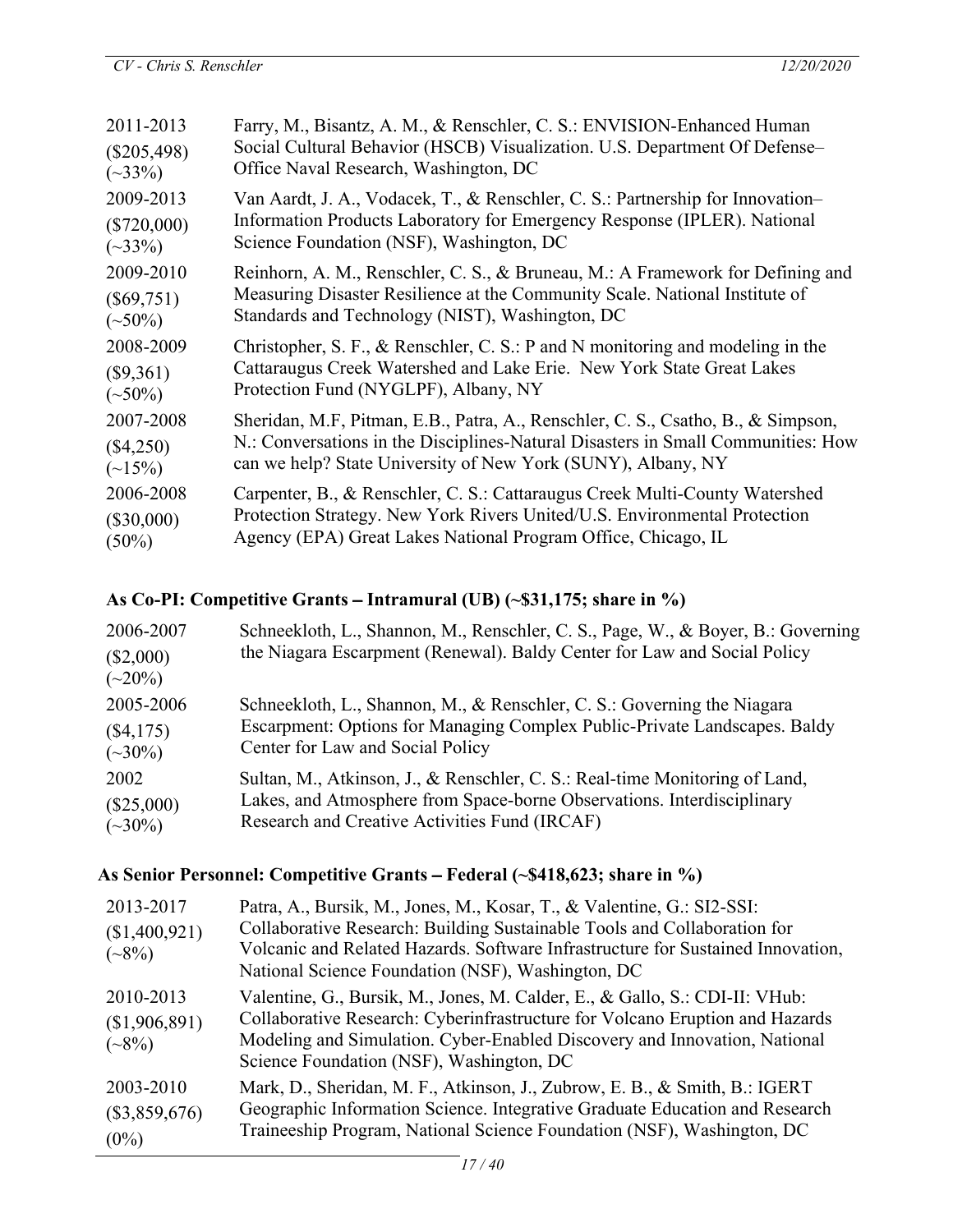| 2001-2005     | Patra, A., Sheridan, M. F., Mark, D., Pitman, E. B., & Bloebaum, C.: ITR/AP+IM: |
|---------------|---------------------------------------------------------------------------------|
| (\$1,924,981) | Information Processing for Integrated Observation and Simulation Based Risk     |
| $(\sim8\%)$   | Management of Geophysical Mass Flows. Information Technology Research,          |
|               | National Science Foundation (NSF), Washington, DC                               |

#### **As Collaborator: Competitive Grants** – **International (non-salaried travel cost support)**

| 2010-2013                | Thouret, J.-C., et. al.: LAHARISK (volcanic debris flows and related floods): in                                                                                                                                          |
|--------------------------|---------------------------------------------------------------------------------------------------------------------------------------------------------------------------------------------------------------------------|
| (6465,043)               | situ flow measurements, rheometry, flow modelling, quantitative assessment of<br>damage, mitigation and financial protection. French National Research Agency-<br>L'Agence nationale de la recherché (ANR), Paris, France |
| 2008-2013<br>(E832, 812) | Kuhn, W., Freksa, C., & Mark, D.: International Research Training Group (IRTG):<br>Semantic Integration of Geospatial Information. German Research Foundation-<br>Deutsche Forschungsgemeinschaft (DFG), Bonn, Germany    |

### **15. PUBLICATIONS**

*If lead author is not senior author, senior authorship is underlined. As senior author, Renschler encouraged his student/post-doc advisees (indicated with an asterisk\*) to be lead authors and is listed either as second or as last author. Impact: The 2019 5-year Journal Impact Factor (5y-JIF) is provided.*

### **Edited Book (also published as a Special Issue in a Refereed Journal)**

1. Thoms, M., **Renschler, C. S.**, & Doyle, M. W. (Guest Editors) (2007). Geomorphology and Ecosystems. *Geomorphology,* 89(1-2). 240 p. ISSN 0169-555X. *Note: This special issue published on 09/01/2007 in the journal "Geomorphology" (3.851 5-yr-JIF) was also published as the traditional "Maroon Book" by Elsevier.*

### **Edited Books (published by Governmental Agencies)**

2. Fulajtar, E., Mabit, L., **Renschler, C. S.**, & Lee Zhi Yi, A. (2017). Use of 137Cs for soil erosion assessment. Food and Agriculture Organization (FAO) & International Atomic Energy Agency (IAEA) of the United Nations, Vienna. 76 p. ISBN 978-92-5-130050-3. *Publicly available at: http://www.fao.org/3/a-i8211e.pdf*

*Note that this publication is a FAO book and went through the official review process of the UN FAO and IAEA agencies (more information at http://www.fao.org/3/a-i7429e.pdf).*

1. **Renschler, C. S.**, Fraizer\* A. E., Arendt, L. A., Cimellaro, G. P., Reinhorn, A. M., & Bruneau, M. (2010). *A Framework for Defining and Measuring Resilience at the Community Scale: The PEOPLES Resilience Framework.* U.S. Department of Commerce National Institute of Standards and Technology (NIST), Office of Applied Economics Engineering Laboratory NIST GCR 10-930. Gaithersburg, MD. 73 p. (ISSN 1520-295X). *Note that this edited technical report prepared for the Office of Applied Economics Engineering*

*Laboratory publication (available at https://www.hsdl.org/?view&did=790013) was also made available as MCEER Technical Report MCEER-10-0006;* ISSN 1520-295X*.*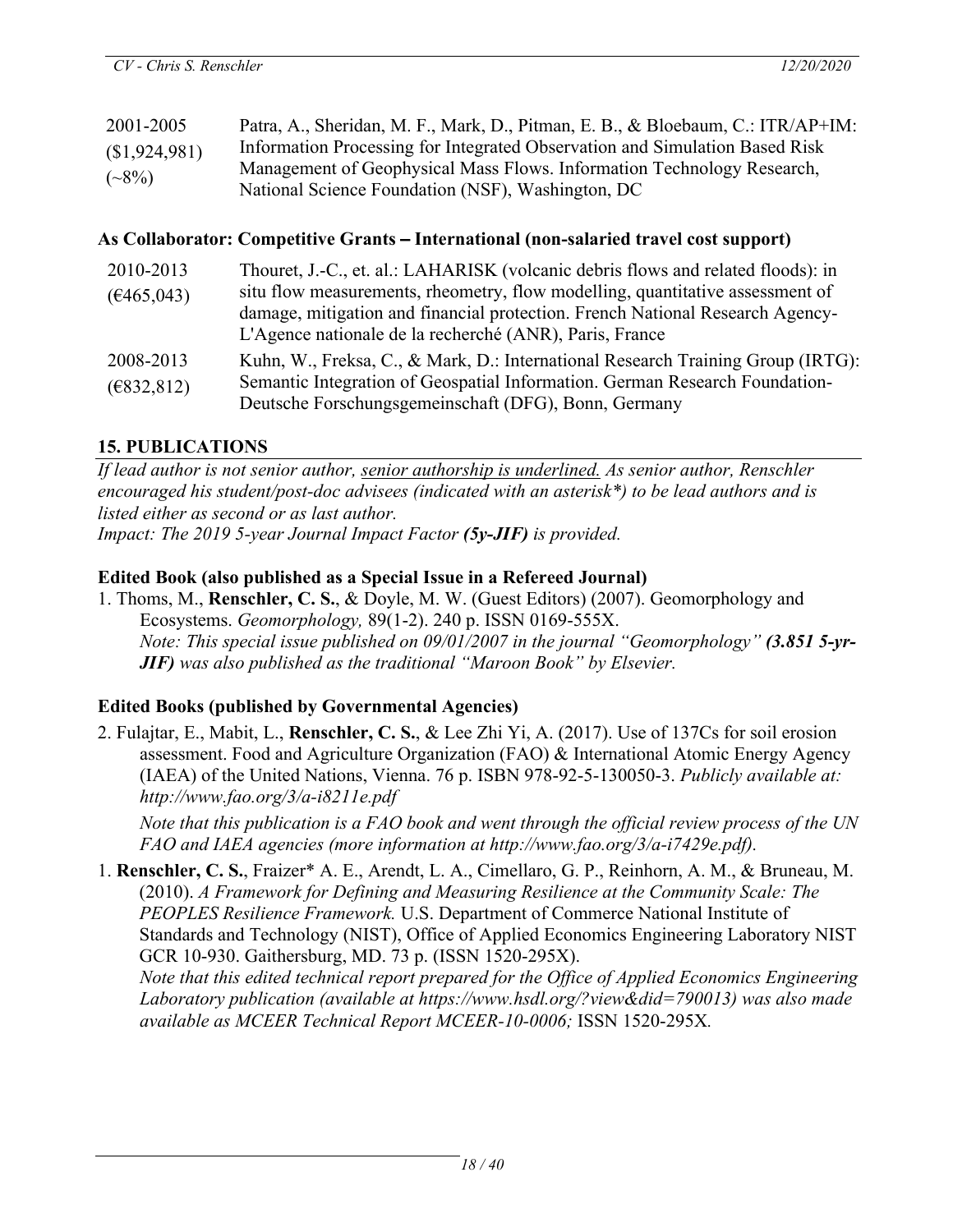#### **Bibliometric Indices Summary**

| Web of Science (WoS) Categories:    | <b>Citation Report</b> | <b>Publons Metrics</b> | <b>SCOPUS</b> | Google  |
|-------------------------------------|------------------------|------------------------|---------------|---------|
| Researcher ID Q-5908-2017           | WoS Core Coll.)        | WoS Core Coll.)        | (Elsevier)    | Scholar |
| <b>Publications Listed</b>          | 37                     | 60                     | 55            | 132     |
| Times Cited (with self-citation)    | 1462                   | 1497                   | 1822          | 3463    |
| Times Cited (without self-citation) | 1422                   |                        |               |         |
| h-index                             | 19                     | 19                     | 20            | 25      |
| i10-index                           | 26                     |                        |               | 48      |
| i100 index                          | 3                      |                        |               | 8       |
| Since 2016:                         |                        |                        |               |         |
| <b>Times Cited</b>                  | 711                    | 715                    | 814           | 1810    |
| Average Citations per Year          | 142                    | 143                    | 173           | 362     |
| h-index                             |                        |                        |               | 19      |
| $i10$ -index                        |                        |                        |               | 29      |

#### **Articles in Refereed Journals (Web of Science Core Collection Citation Report)**

- 33. **Renschler, C.S.**, & Han Zhang (2020). Long-term, process-based, continuous simulations for a cluster of six smaller, nested rangeland watersheds near Tombstone, AZ (USA): Establishing a baseline for event-based runoff and sediment yields. *Science of the Total Environment Vol. 717*, 137089, 17 p. *(5.589 5y-JIF)*
- 32. Luetzenburg, G., Bittner, M.J., Calsamiglia, A., **Renschler, C.S.**, Estrany, J., & Poeppl, R. (2019). Climate and land use change effects on soil erosion in two small agricultural catchment systems; Fugnitz-Austria, Can Revull-Spain. *Science of the Total Environment, Vol. 704*, 135389, 15.*(5.589 5y-JIF)*
- 31. Poeppl, R., Dilly, L., Haselberger, S., **Renschler, C.S.**, & Baartman, J. (2019). Combining soil erosion modelling with connectivity analyses to assess lateral fine sediment input into agricultural streams. *Water* 11(9), 1793, 20 p. *(2.721 5y-JIF)*
- 30. Melaku\*, M. D., **Renschler, C.S.**, Flagler\*, J., Bayu, W., & Klik, A. (2018). Assessing the impact of soil and water conservation structures on runoff and erosion processes through measurements and modeling in the Northern Ethiopian Highlands. *Catena* 169: 140-150. *(3.636 5y-JIF)*
- 29. Melaku\*, N.D., **Renschler, C.S.**, Holzmann, H., Strohmeier, S., Bayu, W., Zucca, C., Ziadat C., & Klik, A. (2018). Prediction of soil and water conservation structure impacts on runoff and erosion processes using SWAT model in the Northern Ethiopian highlands. *Journal of Soils and Sediments* 18(4): 1743-1755. *(2.736 5y-JIF)*
- 28. **Renschler, C.S.**, & Wang\*, Z. (2017). Multi-source Data Fusion and Modeling to Assess and Communicate Complex Flood Dynamics to Support Decision-making for Downstream Areas of Dams: The 2011 Hurricane Irene and Schoharie Creek Floods, NY. *Intl. Journal of Applied Earth Observation and Geoinformation* 62: 157-173. *(4.433 5y-JIF)*
- 27. Rios\*, F., & **Renschler, C. S.** (2017). A New Combined Assessment of Mixed Uncertainty in Spatial Models: Conceptualization and Implementation. *Transactions in GIS* 21(4): 661-682. *(2.276 5y-JIF)*
- 26. Cimellaro, G.P.; Tinebra, A., **Renschler, C.**, & Fragiadakis, M. (2017). Closure to "New Resilience Index for Urban Water Distribution Networks". *Journal of Structural Engineering* 143 (8), 17002-17002. *(2.420 5y-JIF)*
- 25. Cimellaro, G.P.; Tinebra, A., **Renschler, C.**, & Fragiadakis, M. (2016). New Resilience Index for Urban Water Distribution Networks. *Journal of Structural Engineering* 142 (8). *(2.420 5y-JIF)*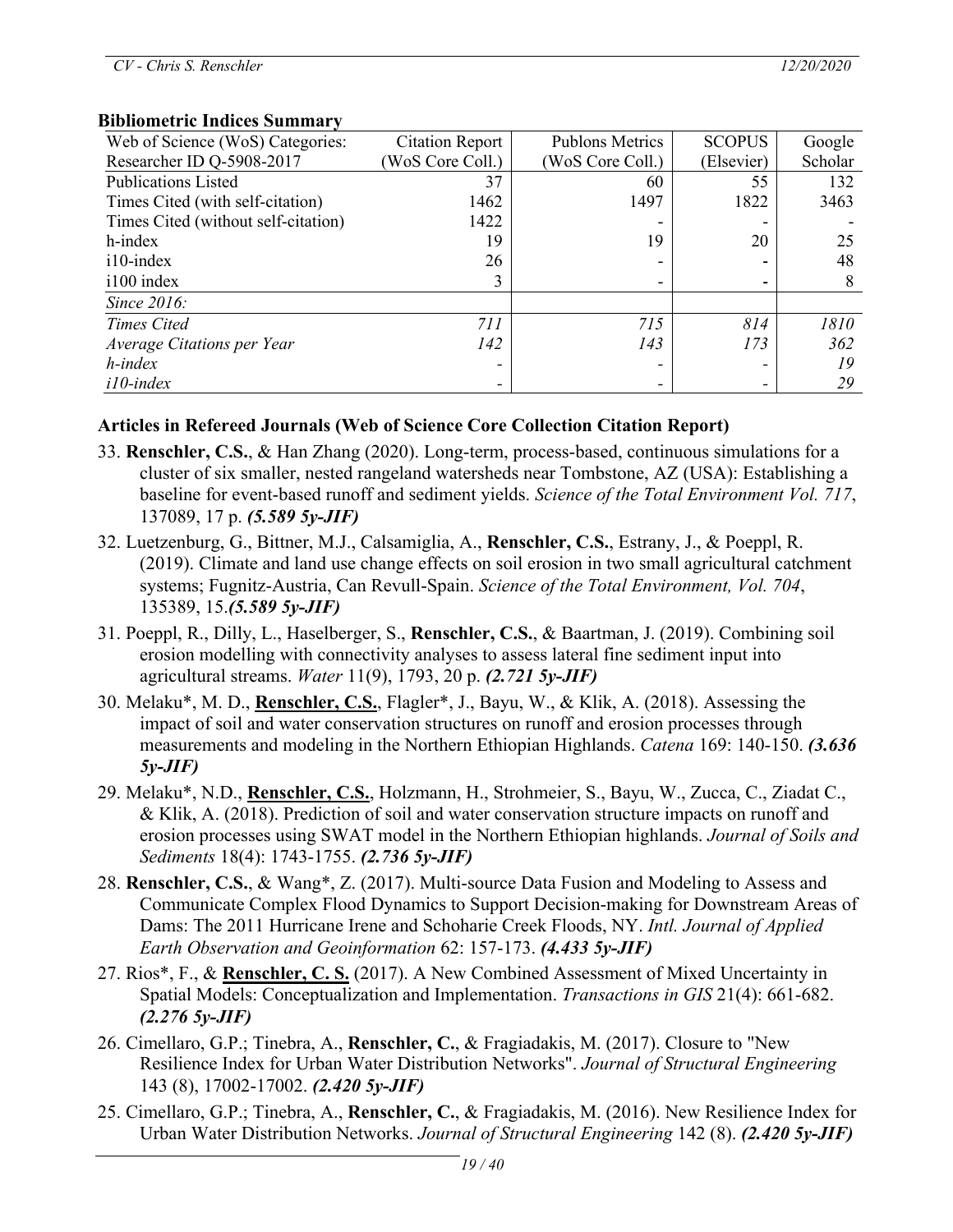24. Cimellaro, G. P., **Renschler, C.**, Reinhorn, A. M., & Arendt, L. (2016). PEOPLES: A Framework for Evaluating Resilience. *Journal of Structural Engineering* 142 (4), 160631-1606313. *(2.420 5y-JIF)*

*Note:* "*Editor's Choice for the Month*"*: January 2017)*

- 23. Devaraju\*, A., Kuhn, W., & **Renschler, C. S.** (2015). A Formal Model to Infer Geographic Events from Sensor Observations. *International Journal of Geographical Information Science,* 29 (1), 1-27. *(2.866 5y-JIF)*
- 22. Cimellaro, G. P., Scura\*, G., **Renschler, C. S.**, Reinhorn, A. M., & Kim, H. U. (2014). Rapid building damage assessment system using mobile phone technology. *Earthquake Engineering and Engineering Vibration,* 13(3), 519-533. *(1.166 5y-JIF)*
- 21. Frazier\*, A. E., **Renschler, C.S.**, & Miles, S. B. (2013). Evaluating post-disaster ecosystem resilience using MODIS GPP data. *International Journal of Applied Earth Observation and Geoinformation,* 21, 43–52. *(4.433 5y-JIF)*
- 20. Flanagan, D. C., Frankenberger, J. R., Cochrane, T. A., **Renschler, C. S.**, & Elliot, W. J. (2013). Geospatial Application of the Water Erosion Prediction Project (WEPP) Model. *Transactions of the ASABE,* 56(2), 591-601. *(1.475 5y-JIF)*
- 19. van Aardt, J. A., McKeown, D., Faulring, J. W., Raqueno, N. G., Casterline, M. V., **Renschler, C. S.**, Eguchi, R., Messinger, D. W., Krzaczek, R., Cavillia, S., Antalovich, J., Philips, N., Bartlett, B. D., Salvaggio, C., Ontiveros, E.M., & Gill, S. (2011). Geospatial disaster response during the Haiti earthquake: A case study spanning airborne deployment, data collection, transfer, processing, and dissemination. *Photogrammetric Engineering and Remote Sensing,* 77, 943-952. *(2.031 5y-JIF)*
- 18. Tanarro\*, L. M., Andres, N., Zamorano, J. J., Palacios, D. & **Renschler, C. S.** (2010). Geomorphological evolution of a fluvial channel after primary lahar deposition: Huiloac Gorge, Popocatépetl volcano (Mexico). *Geomorphology,* 122, 178-190. *(3.851 5y-JIF)*
- 17. Muñoz-Salinas\*, E., **Renschler, C. S.**, & Palacios, D. (2009). A GIS-based method to determine the volume of lahars: Popocatépetl volcano, Mexico. *Geomorphology,* 111, 61-69. *(3.851 5y-JIF)*
- 16. Muñoz-Salinas\*, E., **Renschler, C. S.**, Palacios, D., & Namikawa\*, L. M. (2008). Updating channel morphology in digital elevation models: lahar assessment for Tenenepanco-Huiloac Gorge, Popocatepetl volcano, Mexico. *Natural Hazards,* 45(2), 309-320. *(2.276 5y-JIF)*
- 15. Meyer, C. R., **Renschler, C. S.**, & Vining, R. C. (2008). Implementing Quality Control on a Random Number Stream to Improve a Stochastic Weather Generator. *Hydrological Processes,* 22(8), 1069-1079. *(3.226 5y-JIF)*

*Note: Renschler is corresponding and senior author.*

14. **Renschler, C. S.**, & Flanagan, D.C. (2008) Site-Specific Decision-Making Based on GPS RTK Survey and Six Alternative Elevation Data Sources: Soil Erosion Prediction. *Transactions of the ASABE,* 51(2), 413-424. *(1.475 5y-JIF)*

*Note: This article received the 2009 ASABE Superior Paper Award of the American Society of Agricultural and Biological Engineers.*

13. **Renschler, C. S.**, Doyle, M. W., & Thoms, M. (2007). Geomorphology and Ecosystems: Challenges and keys for success in bridging disciplines. *Geomorphology,* 89(1-2), 1-8. *(3.851 5y-JIF)*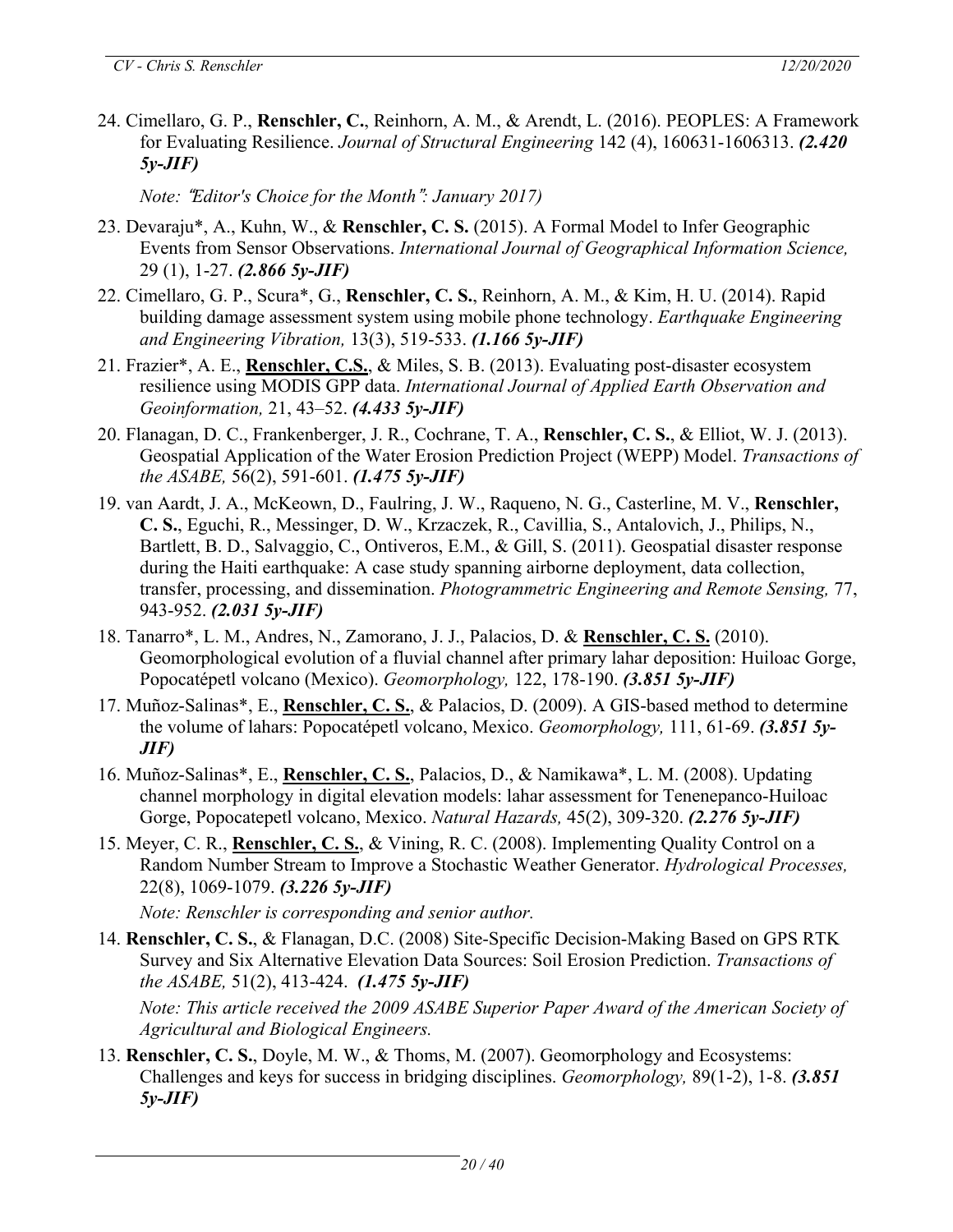- 12. Sorokine\*, A., Bittner, T., & **Renschler, C.S.** (2006). Ontological Investigation of a Multiscale Ecosystem Classification Using the National Hierarchical Framework of Ecological Units as an Example. *Geoinformatica,* 10(3), 313-335. *(1.664 5y-JIF)*
- 11. **Renschler, C. S.**, & Lee\*, T. (2005). Spatially distributed Assessment of Short- and Long-term Impacts of Multiple Best Management Practices in Agricultural Watersheds. *Journal of Soil and Water Conservation,* 60(6), 446-456. *(2.610 5y-JIF)*
- 10. Nearing, M. A., Jetten, V., Baffaut, C., Cerdan, O., Couturier, A., Hernandez, M., Le Bissonnais, Y., Nichols, M.H., Nunes, J.P., **Renschler, C.S.**, Souchère, V., & van Oost, K. (2005). Modeling response of soil erosion and runoff to changes in precipitation and cover. *Catena*, 61, 131–154. *(3.636 5y-JIF)*
- 9. **Renschler, C. S.** (2005). Scales and Uncertainties in volcano hazard prediction optimizing the use of GIS and models. *Journal of Volcanology and Geothermal Research,* 139 (1-2), 73-87. *(2.543 5y-JIF)*
- 8. Patra, A. K., Bauer, A. C., Nichita, C. C., Pitman, E. B., Sheridan, M. F., Bursik, M., Rupp, B., Webb, A., Stinton, A., Namikawa\*, L., & **Renschler, C. S.** (2005). Parallel Adaptive Numerical Simulation of Dry Avalanches over Natural Terrain. *Journal of Volcanology and Geothermal Research,* 139(1-2), 1-21. *(2.543 5y-JIF)*
- 7. Gómez, J. A., Battany, M., **Renschler, C. S.**, & Fereres, E. (2003). Evaluating the impact of soil management on soil loss in olive orchards. *Soil Use and Management,* 19(2), 127-134. *(1.855 5y-JIF)*
- 6. **Renschler, C. S.** (2003). Designing geo-spatial interfaces to scale process models: The GeoWEPP approach. *Hydrological Processes,* 17, 1005–1017. *(3.226 5y-JIF)*
- 5. **Renschler, C. S**., Flanagan, D. C., Engel, B. A., Kramer, L. A., & Sudduth, K. A. (2002). Site-Specific Decision-Making Based on GPS RTK Survey and Six Alternative Elevation Data Sources: Watershed Topography and Delineation. *Transactions of the ASAE,* 45(6), 1883-1895. *(1.475 5y-JIF; 17 WoS)*
- 4. **Renschler, C.S.**, & Harbor, J. (2002). Soil erosion assessment tools from point to regional scales The role of geomorphologists in land management research and implementation. *Geomorphology* 47, 189-209. *(3.851 5y-JIF)*
- 3. **Renschler, C. S.**, Mannaerts, C., & Diekkrüger, B. (1999). Evaluating spatial and temporal variability of soil erosion risk - rainfall erosivity and soil loss ratios in Andalusia, Spain. *Catena,* 34(3-4), 209-225. *(3.636 5y-JIF)*
- 2. Bormann, H., Diekkrüger, B., & **Renschler, C. S**. (1999). Regionalization concept for hydrological modeling on different scales using a physically based model: results and evaluation. *Physics and Chemistry of the Earth – Part B,* 24(7), 799-804. *(0.574 JIF (2003))*
- 1. Bormann, H., Diekkrüger, B., **Renschler, C. S.**, & Richter, O. (1999). Regionalization scheme for the simulation of regional water balances using a physically based model system. *Physics and Chemistry of the Earth – Part B,* 24(1-2), 43-48. *(0.574 JIF (2003))*

# **Articles in Refereed Conference Proceedings (Web of Science Core Coll. Citation Report)**

4. Yasumiishi\*, M., **Renschler, C. S.,** & Bittner, T. E. (2015). Spatial and Temporal Analysis of Human Movements and Applications for Disaster Response Management utilizing Cell Phone Usage Data. *ISPRS Annals of the Photogrammetry, Remote Sensing and Spatial Information Sciences*, Volume II-4/W2, 2015 International Workshop on Spatiotemporal Computing, Fairfax, Virginia, USA. 13–15 July 2015. pp. 217-224. DOI:10.5194/isprsannals-II-4-W2-217- 2015.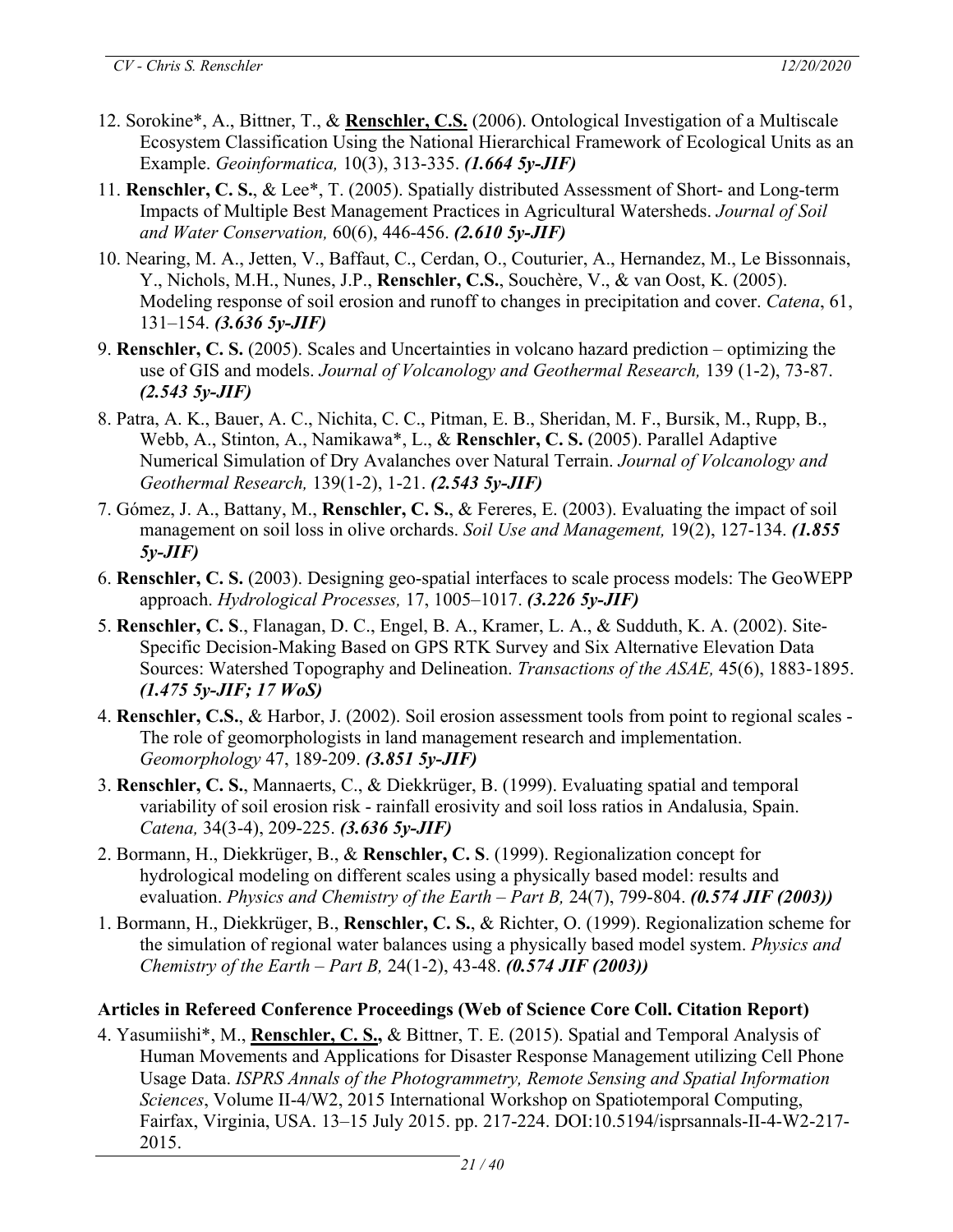- 3. Cimellaro, G. P., **Renschler, C.**, & Bruneau, M. (2015). Introduction to Resilience-Based Design (RBD). In G. P. Cimellaro, S. Nagarajaiah, & S. K. Kunnath (Eds.), Computational Methods, Seismic Protection, Hybrid Testing and Resilience in Earthquake Engineering, *Geotechn., Geological & Earthquake Engineering* 33, 151-183.
- 2. Cimellaro, G. P., **Renschler, C.**, Frazier\*, A., Arendt, L., Bruneau, M., & Reinhorn, A. (2011). Community resilience index for road network systems. In: G. De Roeck, G. Degrande, G. Lombaert, & G. Muller (Eds.). *EURODYN 2011, 8th International Conference on Structural Dynamics*, Leuven, Belgium, July 4-6, 2011. pp. 370-376. ISBN 978-90-760-1931-4.
- 1. Maier, H. R., Ascough II, J. C., Wattenbach, M., **Renschler, C. S.**, Labiosa, W. B., & Ravalico, J. K. (2008). Uncertainty in environmental decision-making: issues, challenges and future directions. In A. J. Jakeman, A.A. Voinov, A.E. Rizzoli, & S. H. Chen (Eds.), *Developments in Integrated Environmental Assessment,* 3, 69-85.

# **Articles in Refereed Conference Proceedings (Web of Science Core Coll. Listed in Publons)**

Please note that the type of subscriptions at some universities will not visualize these in the Web of *Science Core Collection Citation Report but in Publons Metrics - that are based on the Web of Science Core Collection – list and tags all these (WOS) in addition to the ones listed above.*

- 7. Rupp, B., Bursik, M., Namikawa\*, L., Webb, A., Patra, A. K., Saucedo, R., Macias, J. L., & **Renschler, C.** (2006). Computational modeling of the 1991 block and ash flows at Colima Volcano, Mexico. In: C. Siebe, J. L. Macías, & G. J. Aguirre-Díaz (Eds.). *Neogene-Quaternary Continental Margin Volcanism: A Perspective from México*. Geological Society of America. Penrose Conference Series, GSA Special Papers 2006, 402, 237-252. doi: 10.1130/2006.2402(11).
- 6. **Renschler, C. S.** & Lee\*, T. (2003). Assessment of BMPs for larger watersheds Requirements to link GeoWEPP and SWAT. *2nd Conference on Total Maximum Daily Load (TMDL) Environmental Regulations,* Albuquerque, NM, November 8-12, 2003.
- 5. Flanagan, D. C., Frankenberger, J. R., **Renschler, C. S.**, Laflen, J. M. & Engel B. A. (2001). Simulating Small Watersheds with Water Erosion Prediction Project Technology. In: J. C. Ascough II, & D. C. Flanagan (Eds.). *Soil Erosion Research for the 21st Century,* Honolulu, HI, January 3-5, 2001. American Society of Agricultural, Engineers (ASAE). pp. 363-366.
- 4. **Renschler, C. S.**, Flanagan, D. C., & Engel, B.A. (2001). Data accuracy issues in spatially distributed soil erosion modeling: What does decision-making gain? In: J. C. Ascough II, & D. C. Flanagan (Eds.). *Soil Erosion Research for the 21st Century,* Honolulu, HI, January 3-5, 2001. American Society of Agricultural, Engineers (ASAE). pp. 509-511.
- 3. **Renschler, C. S.**, Diekkrüger, B., & Mannaerts, C. (2000). Chapter 37. Regional Soil Erosion Risk Evaluation Using an Event-Based GIS-Model-Scenario Technique. In: J. Laflen, J. Tian, & C. Huang (Eds.). *Soil Erosion & Dryland Farming, Yangling, Peoples Republic of China.* CRC Press. pp. 365-379.
- 2. **Renschler, C. S.**, Diekkrüger, B., & Mannaerts, C. (1999). Regionalization of surface runoff and soil erosion risk evaluation. In: B. Diekkrüger, M. Kirkby, & U. Schröder (Eds.). *Regionalization in Hydrology*. International Association of Hydrological Sciences Publication 254, IAHS Press, Braunschweig, Germany, March 10-14 1997. pp. 233-242. ISBN 1901502805.
- 1. Bormann, H., Diekkrüger, B., & **Renschler, C.** (1999). Regionalization concept for the prediction of large-scale water fluxes. In: B. Diekkrüger, M. Kirkby, & U. Schröder (Eds.). *Regionalization in Hydrology*. International Association of Hydrological Sciences (IAHS)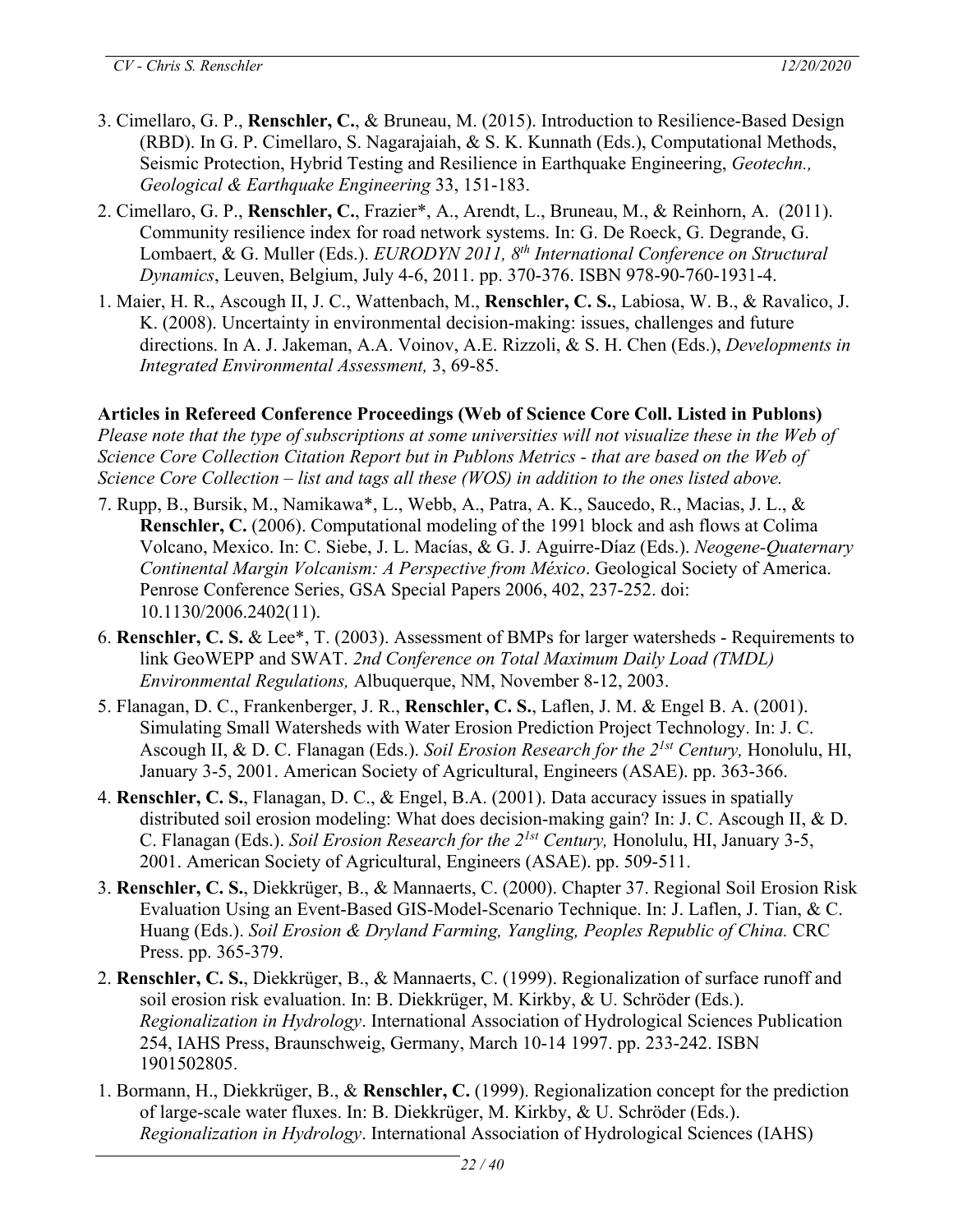Publication 254, IAHS Press, Braunschweig, Germany, March 10-14 1997. pp. 233-242. ISBN 1901502805.

#### **Articles in Refereed Conference Proceedings (not listed by Web of Science Core Collection)**

- 17. Kammouh, O., Zamani Noori, A., **Renschler, C.**, & Cimellaro, G.P. (2017). Resilience Quantification of Communities based on PEOPLES framework. 16<sup>th</sup> World Conference on Earthquake *16WCEE 2017,* Santiago, Chile, January 9- 13 2017. 9p.
- 16. Cao\*, Y., **Renschler, C. S.**, & Jacquez, G. M. (2014). A Data Model to Capture Spatial and Temporal Exposure. *GIScience 2014*. Vienna, Austria. September 23-26, 2014. 6p. DOI: 10.13140/RG.2.1.1039.1445
- 15. Cimellaro, G. P., Moretti, S., Piqué, M., Trozzo, A. C., **Renschler, C. S.**, & Reinhorn, A. M. (2014). ASCE First Generation Testbed for Evaluating Resilience of Structures. *Structures Congress 2014*, Boston, MA. April 3-5, 2014. pp. 2292-2303. DOI: 10.1061/9780784413357.201
- 14. Martinelli, D., Cimellaro, G. P., & **Renschler, C. S.** (2014). Quantification of the Economic Resilience from the Community Level to the Individual Business Level: The Bay Area Case Study. *Structures Congress 2014*. Boston, MA. April 3-5, 2014. pp. 1518-1529. DOI: 10.1061/9780784413357.133
- 13. Cimellaro, G. P., Solari, D., Arcidiacono, V., **Renschler, C. S.**, Reinhorn, A. M., & Bruneau, M. (2014). Community Resilience Assessment Integrating Network Interdependencies.  $10^{th}$  U.S. *National Conference on Earthquake Engineering*. Anchorage, Alaska. July 21-25, 2014. 10 p. DOI: 10.4231/D3930NV8W
- 12. Cimellaro, G. P., D. Martinelli, & **Renschler, C.** (2014). Different Approaches to Model Economic Dimension of Community Resilience. *10th U.S. National Conference on Earthquake Engineering*. Anchorage, Alaska. July 21-25, 2014. 11 p. DOI: 10.4231/D30Z70X5Z
- 11. Cimellaro, G. P., Solari D., V., **Renschler, C.**, Reinhorn, A. M., & Bruneau, M. (2013). Community resilience index integrating network interdependencies. *2013 Structures Congress (SEI 2013)*. Pittsburgh, PA, May 2-4, 2013. pp. 1789-1799. DOI: 10.1061/9780784412848.157
- 10. Llaves\*, A., & **Renschler C.** (2012) Observing Changes in Real-Time Sensor Observations. *AGILE'2012 International Conference on Geographic Information Science*, Avignon, France. April 24-27, 2012. In: J. Gensel, D. Josselin & D. Vandenbroucke (Eds.). Multidisciplinary Research on Geographical Information in Europe and Beyond. *Lecture Notes in Geoinformation and Cartography.* Springer. pp. 388-392. ISBN: 978-90-816960-0-5.
- 9. **Renschler, C.**, Reinhorn, A. M., Arendt, L., & Cimellaro, G. P. (2011). The P.E.O.P.L.E.S. Resilience Framework: A conceptual approach to quantify community resilience. In: M. Papadrakakis, M. Fragiadakis, & V. Plevris (Eds.). *COMPDYN 2011 - 3rd International Conference in Computational Methods in Structural Dynamics and Earthquake Engineering*, Corfu, Greece, May 26-28, 2011. pp. 2014-2023. DOI: 10.13140/RG.2.1.3355.1767
- 8. Cimellaro, G. P., **Renschler, C.**, Frazier\*, A., Arendt, L., Bruneau, M., & Reinhorn, A. M. (2011) State of art of community resilience of physical infrastructures. *2011 Structures Congress (SEI 2011)*, Las Vegas, NV. April 14-16, 2011. pp. 2021-2032. DOI: 10.1061/41171(401)176
- 7. **Renschler, C. S.**, Frazier\*, A. E., Arendt, L. A. Cimellaro, G. P., Reinhorn, A. M., & Bruneau, M. (2010). Developing the 'PEOPLES' resilience framework for defining and measuring disaster resilience at the community scale. *9th US and 10th Canadian Conference on Earthquake Engineering*. Toronto, Canada, July 25-29, 2010. 10 p. CD-ROM. doi: 10.13140/RG.2.1.1563.4323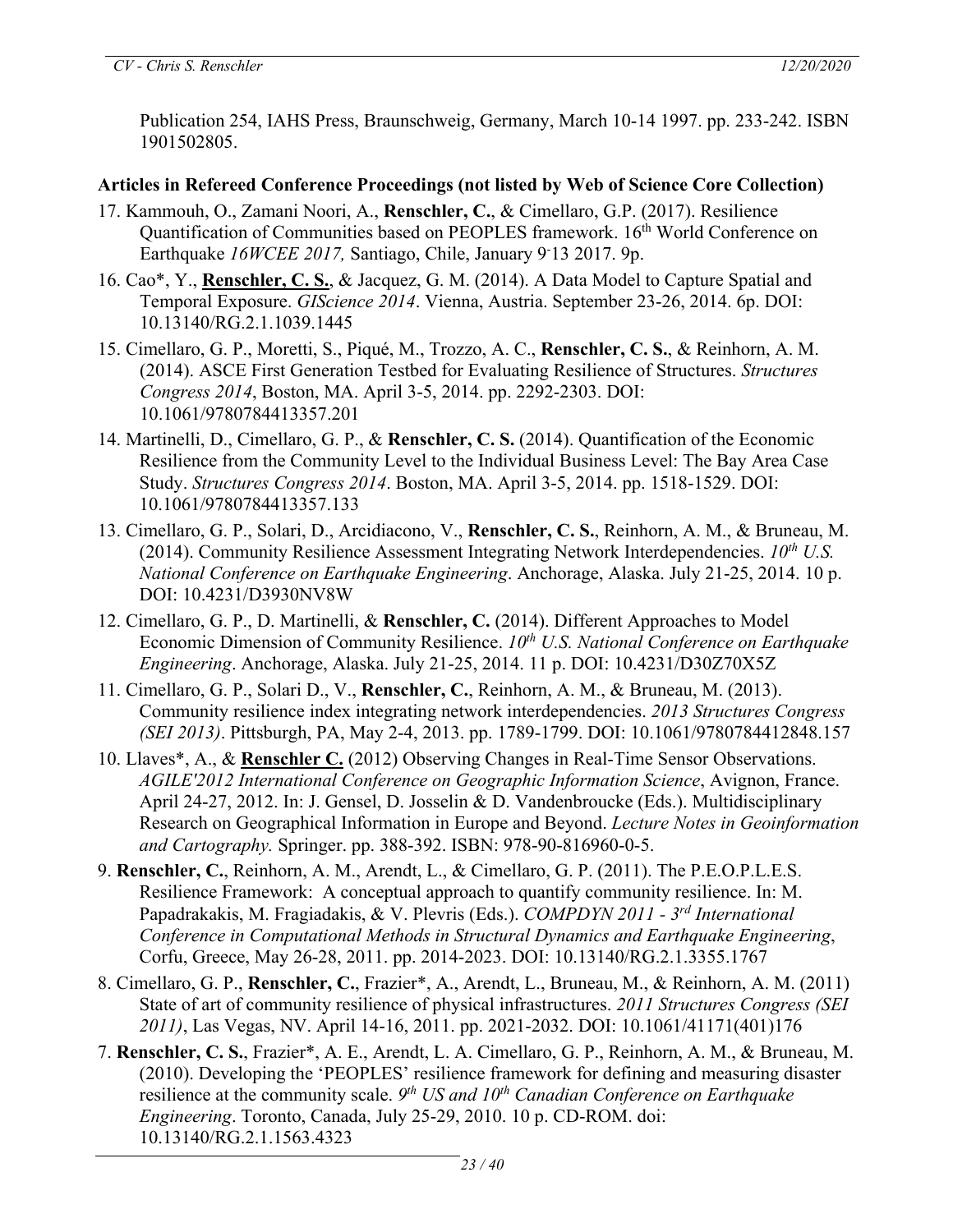- 6. **Renschler, C.S.** (2006). Spatial and Temporal Model Validation: Representing Landscape Properties and Processes across Scales. In: A. Voinov, A. J. Jakeman, & A. E. Rizzoli (Eds.). *International Environmental Modelling and Software Society (iEMSs) Third Biennial Meeting: "Summit on Environmental Modelling and Software"*, Burlington, USA, July 9-12, 2006. 6 p. CD-ROM. ISBN 1-4243-0852-6
- 5. Namikawa\*, L. M., & **Renschler, C. S.** (2004). Uncertainty in Digital Elevation Data Used For Geophysical Flow Simulation. In: C. Iochpe, & G. Câmara (Eds.). *Brazilian Symposium on GeoInformatics - GeoInfo 2004,* São Paulo, Brazil, November 22-24, 2004. pp. 91-108. ISBN 3-901882-20-0
- 4. Sorokine\*, A., Bittner, T., & **Renschler, C. S.** (2004). Ontological Investigation of Ecosystem Hierarchies and Formal Theory for Multiscale Ecosystem Classifications. In: M. J. Egenhofer, C. Freksa & H.J. Miller (Eds.). *GIScience 2004,* Adelphi, MD, October 20-23, 2004. 19 p. doi:10.1.1.1.2816
- 3. Namikawa\*, L. M., & **Renschler, C. S.** (2003). Dynamic Integrated GIS Enhancement and Support Tools. In: M. A. Casanova, & G. C. Neto (Eds.). *GeoInfo 2003*, São Paulo, Brazil, November 3-5, 2003. 7 p. ISBN 85-17-00026-9 / ISBN 978-85-17-00026-3
- 2. **Renschler, C. S.**, & Flanagan, D. C. (2002). Implementing a process-based decision-support tool for natural resource management – the GeoWEPP example. In: A.E. Rizzoli & A. J. Jakeman, (Eds.). 1st biennial meeting of the International Environmental Modelling and Software Society (iEMSs) *2002 International Congress: "Integrated Assessment and Decision Support"*, Lugano, Switzerland, June 2002. pp. 187-192. ISBN 88-900787-0-7
- 1. **Renschler, C. S.**, Flanagan, D. C., & Nearing, M. A. (2002). Spatially distributed soil erosion assessment with commonly available data – GIS-based applications with WEPP. In: J. L. Rubio, R.P.C. Morgan, A. Asins, & V. Andreu (Eds.). *Man and Soil at the Third Millennium Vol.2. Geoforma Ediciones*, Logrono, Spain. March 28-31, 2000. pp. 1945-1959. ISBN 8487779476

# **Articles as Contributions to Edited Books**

- 7. **Renschler, C. S.** & Sheridan, M. F. (2003). GeoDRAT A framework for volcanic hazard assessment and management. In: L. Picarelli (Ed.). *Conference on Fast Slope Movements-Prediction And Prevention For Risk Mitigation*, Naples, Italy, May 11-13, 2003. 3 p.
- 6. **Renschler, C. S.**, Cochrane, T., Harbor, J., & Diekkrüger, B. (2002). Regionalization methods for watershed management - hydrology and soil erosion from point to regional scales. In: D.E. Stott, R. Mothar, & F. Steinhard (Eds.). *Soil Conservation Organization (ISCO) 1999: Sustaining the Global Farm,* West Lafayette, IN, May 23-28 1999. pp. 1062-1067.
- 5. Diekkrüger, B., Bormann, H., & **Renschler, C.** (2000). Spatial variability and scale dependent runoff generation. In: C. Leibundgut, S. Uhlenbrook, & J. McDonnell (Eds.). *Runoff Generation and Implications for River Basin Modelling*, Freiburger Schriften zur Hydrologie Band 13, Freiburg, Germany. pp. 17-27.
- 4. **Renschler, C. S.**, Diekkrüger, B., & Bormann, H. (1999). Regional simulation in hydrology estimating errors due to different data pre-processing methods. In: N. Fohrer & P. Döll (Eds.). *Modellierung des Wasser- und Stofftransports in großen Einzugsgebieten*, Kassel University Press, Kassel, Germany. pp. 173-180.
- 3. Bormann, H., Diekkrüger, B., & **Renschler, C.** (1999). Regionale Simulationen in der Hydrologie -Quantifikation der Fehler und der Unsicherheiten. In: N. Fohrer & P. Döll (Eds.).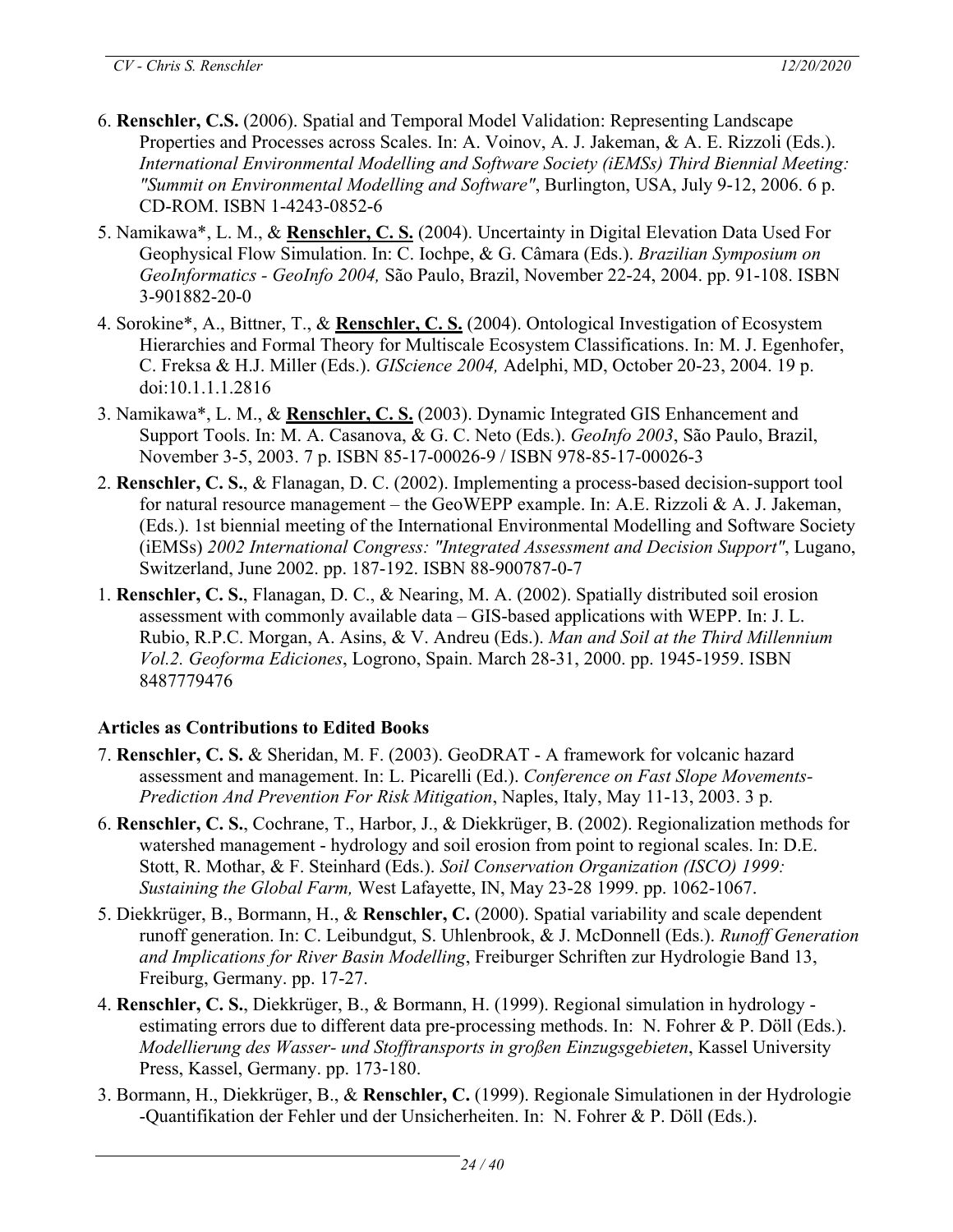*Modellierung des Wasser- und Stofftransports in großen Einzugsgebieten*, Kassel University Press, Kassel, Germany. pp. 21-29. (In German).

- 2. Diekkrüger, B., Richter, O., Bormann, H., & **Renschler, C.** (1999). Kapitel 3 Heraufskalieren von landwirtschaftlich genutzten Ökotopen. In: H. B. Kleeberg, W. Mauser, G. Peschke, & U. Streit (Eds.). *Hydrologie und Regionalisierung* - *Research Report for Deutschen Forschungsgemeinschaft (DFG).* Wiley-VCH, Germany. pp. 150-174. (In German).
- 1. Diekkrüger, B., Bormann, H., **Renschler, C.**, & Richter, O. (1998) Regionale Vorhersage der Wasserflüsse unter Berücksichtigung der skalenabhängigen Informationsdichte. In: A. Bronstert, V. Krysanova, A. Schröder, A. Becker & H.-R. Bork. (Eds.). *Modellierung des Wasser- und Stofftransportes in großen Einzugsgebieten,* Potsdam Institute for Climate Impact Research (PIK)-Report 43. Potsdam, Germany, December 15-16, 1997. pp. 33-42. (In German).

# **Articles as Contributions to Edited Books (Invited)**

- 3. **Renschler, C. S.**, N. D. Melaku, A. O. Omotayo, & A. Klik (2020). Quantifying Impacts of Climate and Land Use Changes on Soil and Water Management, Community Resilience, and Sustainable Development in Agricultural Watersheds', in Breiling, M. and V. Anbumozhi (eds.), Vulnerability of Agricultural Production Networks and Global Food Value Chains Due to Natural Disasters. Jakarta, Indonesia: Economic Research Institute for ASEAN and East Asia, pp.86-103.
- 2. **Renschler, C. S.** (2015). The PEOPLES Resilience Framework: Integrating Quantitative Measures and Modeling for Disaster Risk Reduction and Sustainable Development. In: B. M. Ayyub, G. E. Galloway & R. N. Wright (Eds.). *Measurement Science for Sustainable Construction and Manufacturing, Volume I. Position Papers,* National Institute of Standards and Technology, Office of Applied Economics. NIST GCR 15-986-1, Gaithersburg, MD. pp.198-203. http://dx.doi.org/10.6028/NIST.GCR.15-986-1
- 1. **Renschler, C. S.** (2013) The PEOPLES Resilience Framework An Integrated Quantitative Measure and Modeling of Sustainable Development and Disaster Risk Reduction. *United Nations (UN) Global Assessment Report (GAR) on Disaster Risk Reduction 2015*. UN Office for Disaster Risk Reduction (UNISDR), Geneva, Switzerland. 10 p. ISBN 978-92-1-132042-8. Available at http://www.preventionweb.net/english/hyogo/gar/2015/en/home/documents.html

# **Entry in Refereed Encyclopedia (Invited)**

1. **Renschler, C.S.** (2003) Watershed. In: *Encyclopedia of Geomorphology* edited by Goudie, A.S. Intl. Association of Geomorphologists. Routledge/Taylor & Francis, London, UK

# **Keynotes and Conference Panels (Invited)**

- 10. **Renschler, C. S.** (2021). Panel: Engaged Scientists: Personal And Professional Commitments Among Climate Change Researchers. American Association of American Geographers (AAG), Denver, CO (to be rescheduled)
- 9. **Renschler, C. S.** (2019). Panel: Applying Open Principles in Geospatial Education to Enable the Right to Benefit from Scientific Progress. American Association of American Geographers (AAG), Washington, DC
- 8. **Renschler, C. S.** (2018). Keynote: Integrated Extreme Events Management: Communicating Processes and Options for Stakeholders. spatial@ucsb.loal2018 - Improving Information Accuracy for Extreme Events. Center for Spatial Studies, University of California-Santa Barbara, Santa Barbara, CA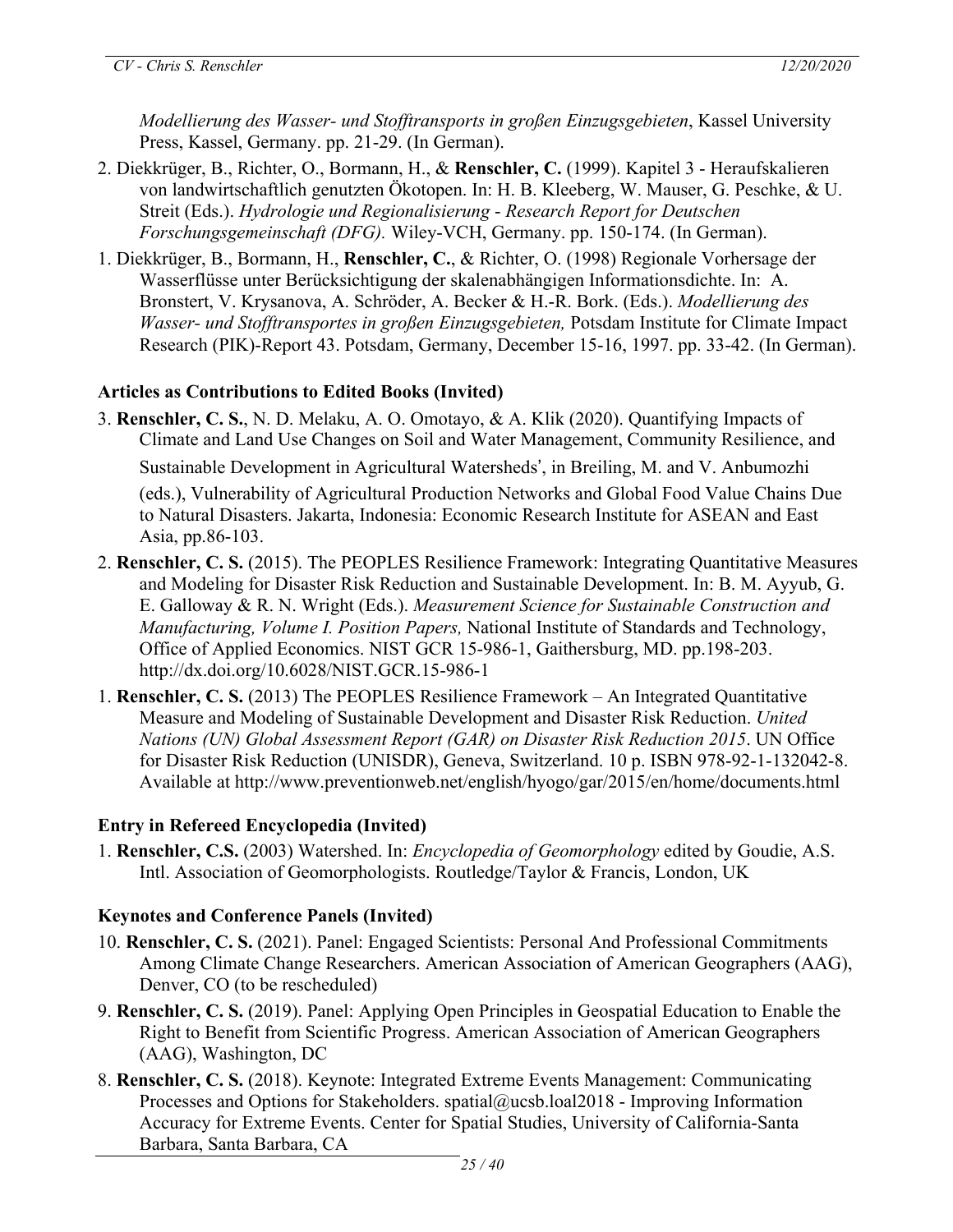- 7. **Renschler, C. S.** (2016). Panel: Complementing Conventional Approaches with Nuclear Techniques towards Flood Risk Mitigation and Post-Flood Rehabilitation Efforts in Asia. Mid-Term Panel Review and Decision-Makers Awareness Meeting. Joint Food and Agriculture Organization (FAO) / International Atomic Energy Agency (IAEA) Division of Nuclear Techniques in Food and Agriculture, Vienna, Austria
- 6. **Renschler, C. S.** (2015). Panel: Taking Account of Culture in the Study of Risk and Disasters. American Association of American Geographers (AAG), Chicago, IL.
- 5. **Renschler, C. S.** (2014). Keynote Address: PEOPLES A Community Resilience Framework. II Latin American Forum on Disaster Risk Reduction in Higher Education – "From Bogota to Sendai – Toward Risk Awareness", United States Agency for International Development (USAID)/The United Nations Office for Disaster Risk Reduction (UNISDR), Bogota, Colombia
- 4. **Renschler, C. S.** (2011). Panel: 2010 Disasters in Review: Reflections on Lessons Learned for Disaster Loss Reduction. American Association of American Geographers (AAG), Seattle, WA
- 3. **Renschler, C. S.** (2010). Panel: TeraGrid Workshop on Cyber-GIS, National Science Foundation (NSF), Washington, DC
- 2. **Renschler, C. S.** (2009). Panel: Resilience Research Work Group. Policy Brief on Research Findings on Community Resilience and their Implications for Federal Policymaking. University of Pittsburgh Medical Center (UPMC) Center for Biosecurity, Washington, DC
- 1. **Renschler, C. S.** (2006). Panel: Researcher and Policy Expert Panel on Natural Resources Management, US and Canadian Chapters of the Soil and Water Conservation Society (SWCS), Milwaukee, WI

# **Lectures or Seminars (Invited and accepted only)**

- 111. **Renschler, C.S.** (2020). The OUTSTEPS.org Research Network: A Community Platform for Stakeholders and Universities in the Lower Great Lakes. Great Lakes Action Agenda Collaborators Webinar, New York State Department of Environmental Conservation, Albany, NY.
- 110. **Renschler, C.S.** (2020). Carbon Cycle and Climate Change. Saturn Club, Buffalo, NY.
- 109. **Renschler, C.S.** (2019). Integrated Extreme Events Management: Climate Vulnerability, Sustainable Development and a Framework for Community Resilience. Erie County Emergency Manager Meeting. Buffalo, NY.
- 108. **Renschler, C.S.** (2019). ESRI Award Acceptance. ArcGIS Seminar. Buffalo Niagara Medical Campus Innovation Center. Buffalo, NY
- 107. **Renschler, C.S.** (2019). Managing Soil and Water in a Changing World: The Case for Integrated Extreme Events Management. Asian Studies Annual Symposium: Water in Asia. University at Buffalo, Buffalo, NY
- 106. **Renschler, C. S.** (2018). Integrated methods for modeling and sustainable management of regional natural resources. Center for Forest Restoration and Radioecology, Forestry and Forest Products Research Institute (FFPRI), Tsukuba, Japan
- 105. **Renschler, C. S.** (2018). Soil Functionality and the PEOPLES Resilience Framework: Keys to Assess and Communicate the 17 UN Sustainability Development Goals. International Institute for Resilient Society Saitama University, Tokyo, Japan
- 104. **Renschler, C. S.** (2018). Integrated Extreme Events Management: Holistic Geomorphology & Community Resilience. Faculty of Agriculture and Life Science, Hirosaki University, Aomori, Japan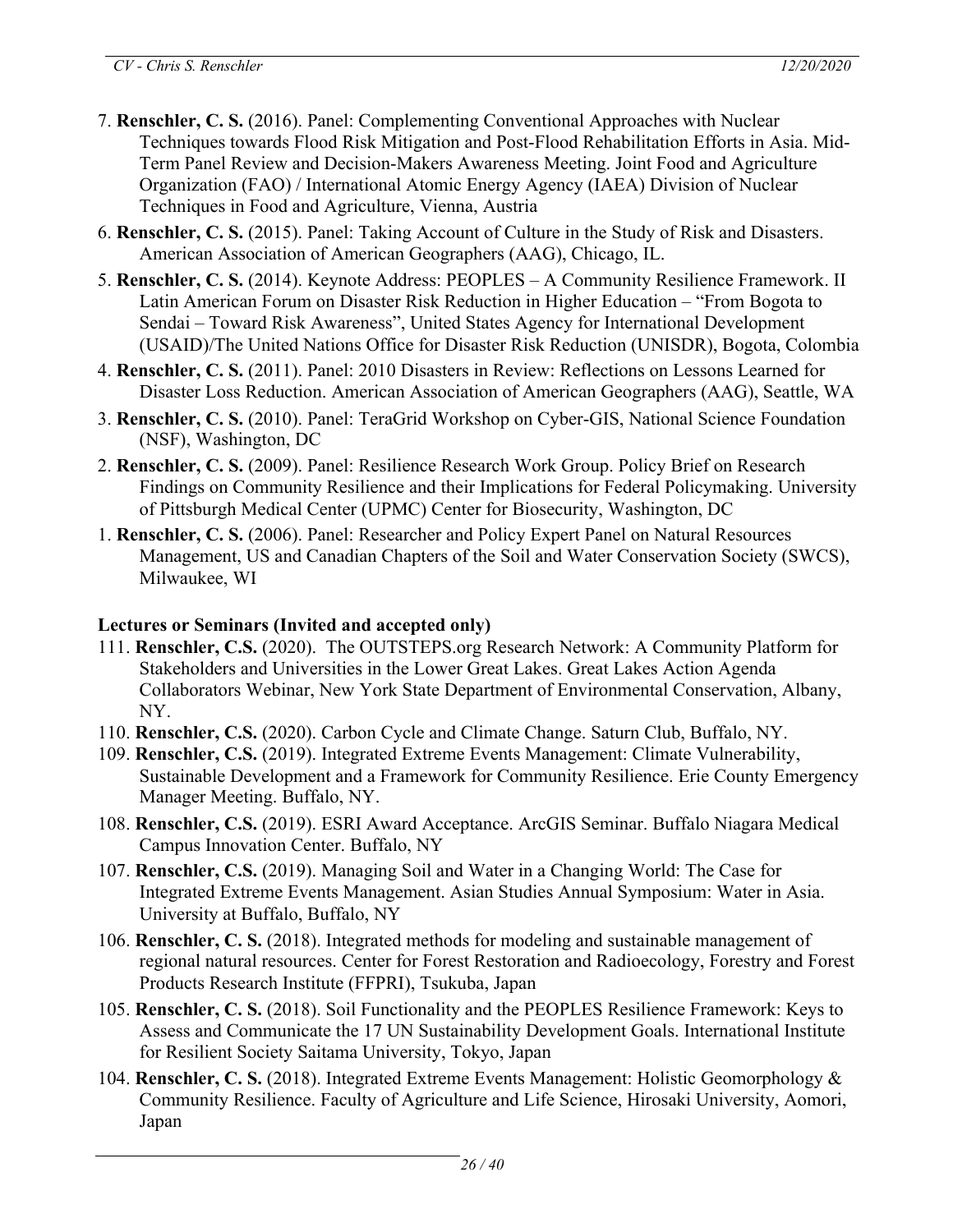- 103. **Renschler, C. S.** (2018). Integrated Extreme Events Management at Various Landscape Scales: Using Systems Analysis, Modeling and the PEOPLES Resilience Framework To Assess Sustainable Development from Plots and Communities to Regions. Dept. of Biological and Environmental Engineering, Graduate School of Agriculture and Life Sciences, University of Tokyo, Tokyo, Japan
- 102. **Renschler, C. S.** (2017). Holistic Approaches to Manage Processes of the Anthropocene: Geomorphology, GIScience and Community Resilience. Institute for Geoinformatics, University of Münster, Münster, Germany
- 101. **Renschler, C. S.** (2017). Integrated Extreme Events Management: Holistic Geomorphology and the PEOPLES Resilience Framework. 2017 International Lecture on Hazard and Risks. University of Vienna International Lecture on Hazard and Risks, Vienna, Austria
- 100. **Renschler, C. S.** (2017). Processing of spatial data and soil erosion modeling: Hillslopes and Watersheds/Catchments. Chinese Academy of Agricultural Sciences/Guangxi University. Nanning, China
- 99. **Renschler, C. S.** (2017). Watershed Modeling Tools for Stakeholders: Utilizing Fallout Radionuclides to Assess Sustainable Management, Climate Change, Disaster Recovery and Community Resilience. 1<sup>st</sup> Joint Meeting of the Japanese Geophysical Union and American Geophysical Union. Tokyo/University of Tokyo, Tokyo, Japan
- 98. **Renschler, C. S.** (2017). Integrating Measurements, Modeling and Management Multidimensional Process-based Approaches for Holistic Geomorphology. Faculty for Biology, Chemistry und Geosciences, University of Bayreuth, Germany
- 97. **Renschler, C. S.** (2017). Spatial aspects of runoff dynamics in landscapes. Regional Training Course on the Interdisciplinary Application of Isotope Hydrology and Soil Related Isotopic Techniques for Flood Risk Mitigation and Post-Flood Rehabilitation in Asia. Joint Food and Agriculture Organization (FAO) / International Atomic Energy Agency (IAEA) Division of Nuclear Techniques in Food and Agriculture, Argonne National Laboratory, IL
- 96. **Renschler, C. S.** (2017). Integrating Measurement Patterns and Process-based Modeling for Improving the Soil and Water Management within Small Watersheds. Department of Water-Atmosphere-Environment, University of Natural Resources and Life Sciences (BOKU), Vienna, Austria
- 95. **Renschler, C. S.** (2016). A Scenario-based Extreme Events Research and Decision-making Framework Linking Measurements, Modeling and Management. Department of Geography and Environmental Sciences. University of Colorado. Denver, CO
- 94. **Renschler, C. S.** (2016). Process-based Soil Loss Prediction in Landscapes Under Climate Change: community resilience and sustainable development in agricultural watersheds. Institute National de la Recherche Agronomic (INRA), Rabat, Morocco
- 93. **Renschler, C. S.** (2016). Process-based Soil Loss Prediction in Landscapes Under Climate Change: community resilience and sustainable development in agricultural watersheds. Centre national de l'énergie, des sciences et des techniques nucléaires (CNESTEN), Rabat, Morocco
- 92. **Renschler, C. S.** (2016). Four Keys for Integrating GIS and Environmental Models for Extreme Events Management. Department of Geoinformatics- Z\_GIS, University of Salzburg, Salzburg, Austria
- 91. **Renschler C. S.**, Klik, A., Melaku, N., & Omotayo, A.O. (2016). Quantifying impacts of climate and land use changes on soil and water management, community resilience and sustainable development in agricultural watersheds. Vulnerability of Agricultural Production Networks and Global Food Value Chains due to Natural Disasters. Conference Organized by the Technical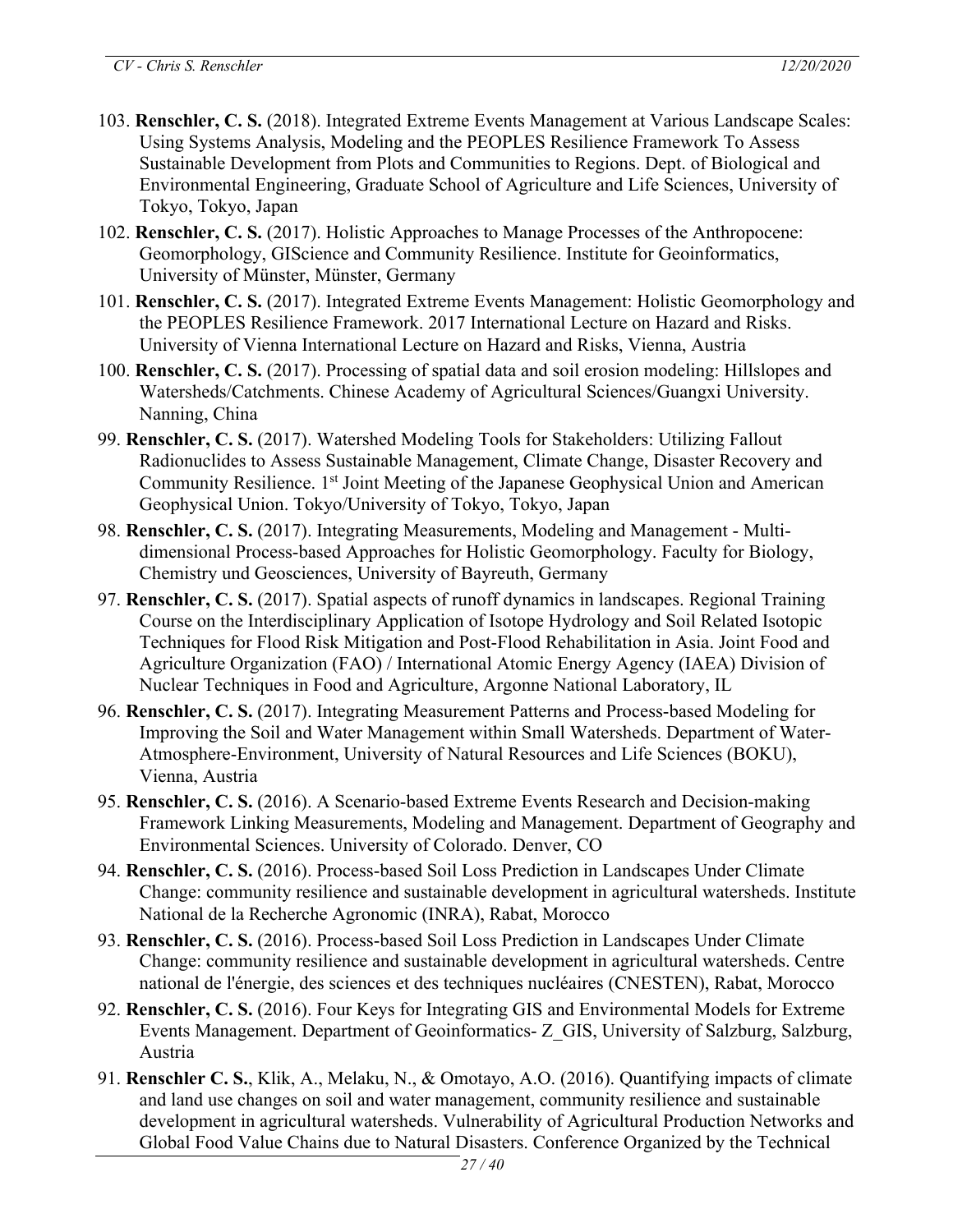University of Vienna, and the Co-operative Research Programme on Biological Resource Management for Sustainable Agricultural Systems Trade and Agriculture Directorate. Organisation for Economic Co-operation and Development (OECD), Vienna, Austria

- 90. **Renschler, C. S.** (2016). Keys to Integrated Extreme Events Management. Institute of Surveying, Remote Sensing & Land Information (IVFL), Univ. Natural Resources and Life Sciences (BOKU), Vienna, Austria
- 89. **Renschler, C. S.** (2016). Spatial and Temporal Dynamics of Watershed Hydrology and Soil Erosion – Scenario-based Research Framework Linking Measurements, Modeling and Management. US Department of Agriculture (USDA) Agricultural Research Service (ARS) National Soil Erosion Research Laboratory (NSERL). West Lafayette, IN
- 88. **Renschler, C. S.** (2016). Realistische Szenarien als Basis für Multihazard Warnungen Integriertes Management von Extremereignissen (in German). Understanding Risk Austria. Zentralanstalt für Meteorologie and Geodynamik & The World Bank. Vienna, Austria
- 87. **Renschler, C. S.** (2016). Spatial and Temporal Dynamics of Watershed Hydrology and Soil Erosion - A Scenario-based Approach Linking Measurements, Modeling and Management. Institute of Hydraulics and Rural Water Management (IHLW), Univ. Natural Resources and Life Sciences (BOKU), Vienna, Austria
- 86. **Renschler, C. S.** (2016). Integrated Extreme Events Management of Coastal Environments. National Oceanography Centre (NOC). University of Southampton, Southampton, UK
- 85. **Renschler, C. S.** (2016). Approaches to Modify the Traditional Idea of Disaster Management Cycle towards Integrated Extreme Events Management. UN Office for Outer Space Affairs (UNOOSA). United Nations, Vienna, Austria
- 84. **Renschler, C. S.** (2015). Past, Present and Future of GIS: The Need for Geospatial Project Management. Facultad de Geografía e Historia. Universidad Complutense de Madrid, Spain
- 83. **Renschler, C. S.** (2015). Assessing Environmental and Management Changes with GeoWEPP The Geospatial Interface of the Water Erosion Prediction Project. Institut für Bodenkunde und Standortslehre Universität Hohenheim. Stuttgart, Germany
- 82. **Renschler, C. S.** (2015). The PEOPLES Resilience Framework Integrated extreme events management at the neighborhood and landscape scales. Institut für Geökologie / Institut für Geosysteme und Bioindikation. Technical University of Braunschweig, Braunschweig, Germany
- 81. **Renschler, C. S.** (2014). Building partnerships for an integrated assessment and management of extreme events. II Latin American Forum on Disaster Risk Reduction in Higher Education – "From Bogota to Sendai – Toward Risk Awareness", United States Agency for International Development (USAID)/The United Nations Office for Disaster Risk Reduction (UNISDR), Bogota, Colombia
- 80. **Renschler, C. S.** (2014). Smartphone Disaster Mode Vulnerability, Resilience and Reporting. SmartAmerica Challenge. National Institute of Standards and Technology (NIST) & The White House, Washington, DC
- 79. **Renschler, C. S.** (2014). The PEOPLES Resilience Framework: Integrating Quantitative Measures and Modeling for Disaster Risk Reduction and Sustainable Development. NIST-ASCE-ASME Workshop on Measurement Science for Sustainable Construction and Manufacturing. National Institute of Standards and Technology (NIST) - American Society of Civil Engineers (ASCE) – American Society of Mechanical Engineers. Reston, VA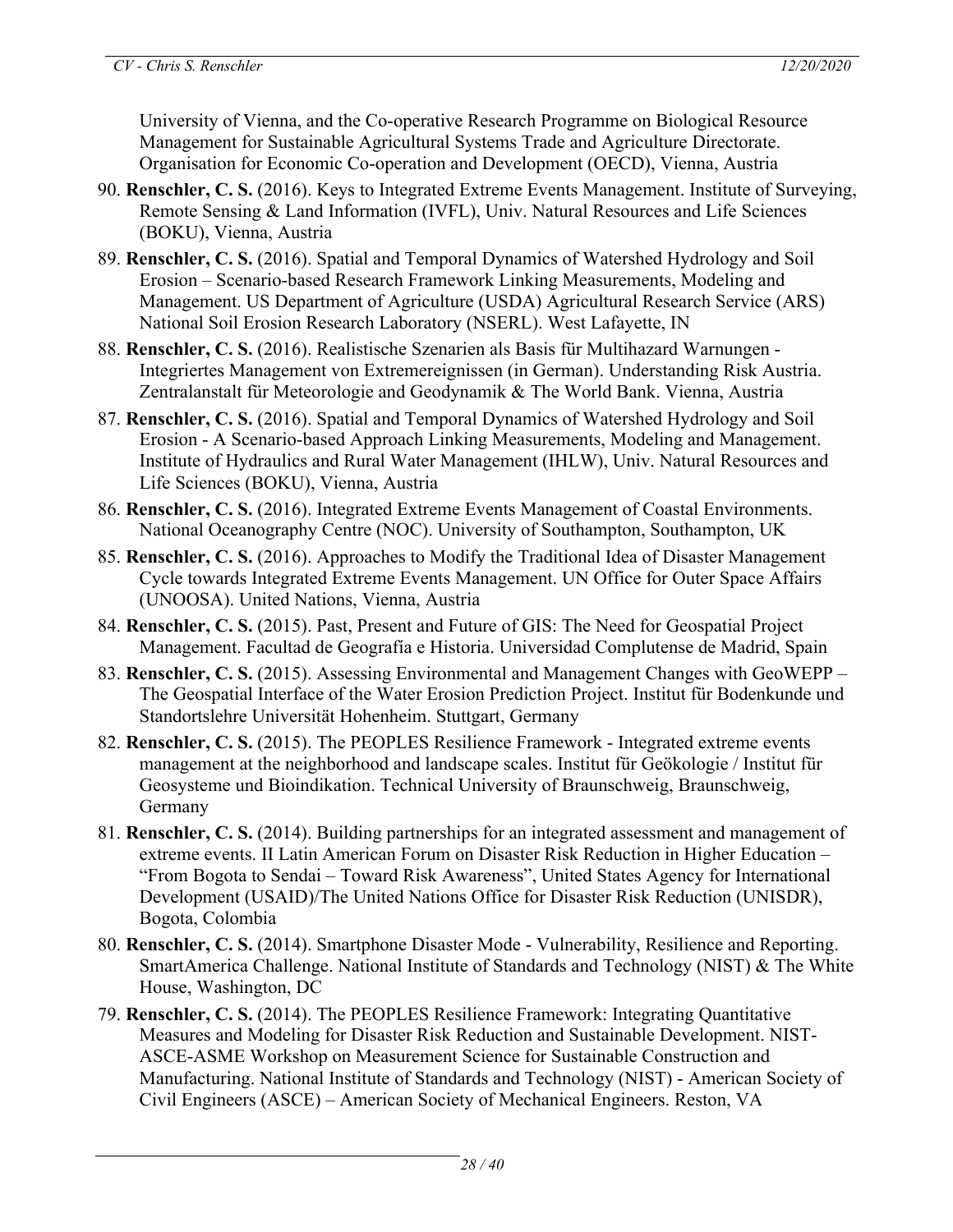- 78. **Renschler, C. S.** (2013). GIScience and Environmental Modeling The Geo-spatial Interface for The Water Erosion Prediction Project (GeoWEPP). State Key Laboratory of Earth Surface Processes and Resource Ecology (ESPRE), Beijing Normal University. Beijing, China
- 77. **Renschler, C. S.** (2013). GIScience and Environmental Modeling The Geo-spatial Interface for The Water Erosion Prediction Project (GeoWEPP). Institute of Geographical Science and Natural Resources Research, Chinese Academy of Sciences. Beijing, China
- 76. **Renschler, C. S.** (2013). GIScience and Extreme Events. College of Resource Environment and Tourism, Capital Normal University. Beijing, China
- 75. **Renschler, C. S.** (2013). Soil Erosion Modeling. College of Resource Environment and Tourism, Capital Normal University. Beijing, China
- 74. **Renschler, C. S.** (2013). Integrated Earth System Science. College of Resource Environment and Tourism, Capital Normal University. Beijing, China
- 73. **Renschler, C. S.** (2013). Governor Andrew Cuomo's Conference on Emergency Preparedness. The Governor's Office. Albany, NY
- 72. **Renschler, C. S.** (2013). An Integrated Analysis of Geoecological and Geopedological Processes to Assess Ecosystem Resilience and Sustainability in Natural and Managed Watersheds. Department of Geography and Regional Research, University of Vienna. Vienna, Austria
- 71. **Renschler, C. S.** (2012). New York State Governor's NYS RESPOND Commission Meeting. Center for Academic and Spiritual Life, New York University. New York City, NY
- 70. **Renschler, C. S.** (2012). 10th International Workshop on Remote Sensing for Post-Disaster Response. International Research Institute of Disaster Science, Tohoku University. Sendai, Japan
- 69. **Renschler, C. S.**, & Minkowski\*, M. (2011). Integrated Extreme Events Modeling: A Remote Sensing Approach to Assess the Impact of Prescribed and Actual Wildland Fires. 9<sup>th</sup> International Workshop on Remote Sensing for Post-Disaster Response. John A. Blume Earthquake Engineering Center - Stanford University. Palo Alto, CA
- 68. **Renschler, C. S.** (2011). Environmental Impact Assessment: Cyber-Infrastructure to support GIScience, Remote Sensing and Models for Planning and Managing Disasters. Faculty of Geo-Information Science and Earth Observation (ITC), University of Twente. Enschede, The **Netherlands**
- 67. **Renschler, C. S.** (2011). Managing Extreme Events through coordinated, continuous Geospatial Project Management (GeoProMT). Département de Géologie-Laboratoire Magmas et Volcans, Université Blaise Pascal. Clermont-Ferrant, France
- 66. **Renschler, C. S.** (2011). Integrated Extreme Events Management: Linking Earth Systems Sciences, GIScience, and Environmental Modeling to Support Sustainable Planning for More Resilient Communities. Dept. of Geology & Geophysics Distinguished Speaker Series. University of Wyoming. Laramie, WY
- 65. **Renschler, C. S.** (2011). The NSF CyberGIS Project Workshop on Participatory Process. University of Washington. Washington, DC
- 64. **Renschler, C. S.** (2010). Geopedology within Earth System Sciences: An Integrated Assessment of Geoecological and Geomorphological Processes in Critical Zones. Joint GFZ & University Potsdam Colloquium. German Research Centre for Geosciences (GFZ). Potsdam, Germany
- 63. **Renschler, C. S.** (2010). The 'PEOPLES Resilience Framework Planning for More Resilient Communities with a Sustainable Future. German Academic Exchange Service (DAAD)  $\&$ Alexander von Humboldt Foundation Conference on Sustainability. New York City, NY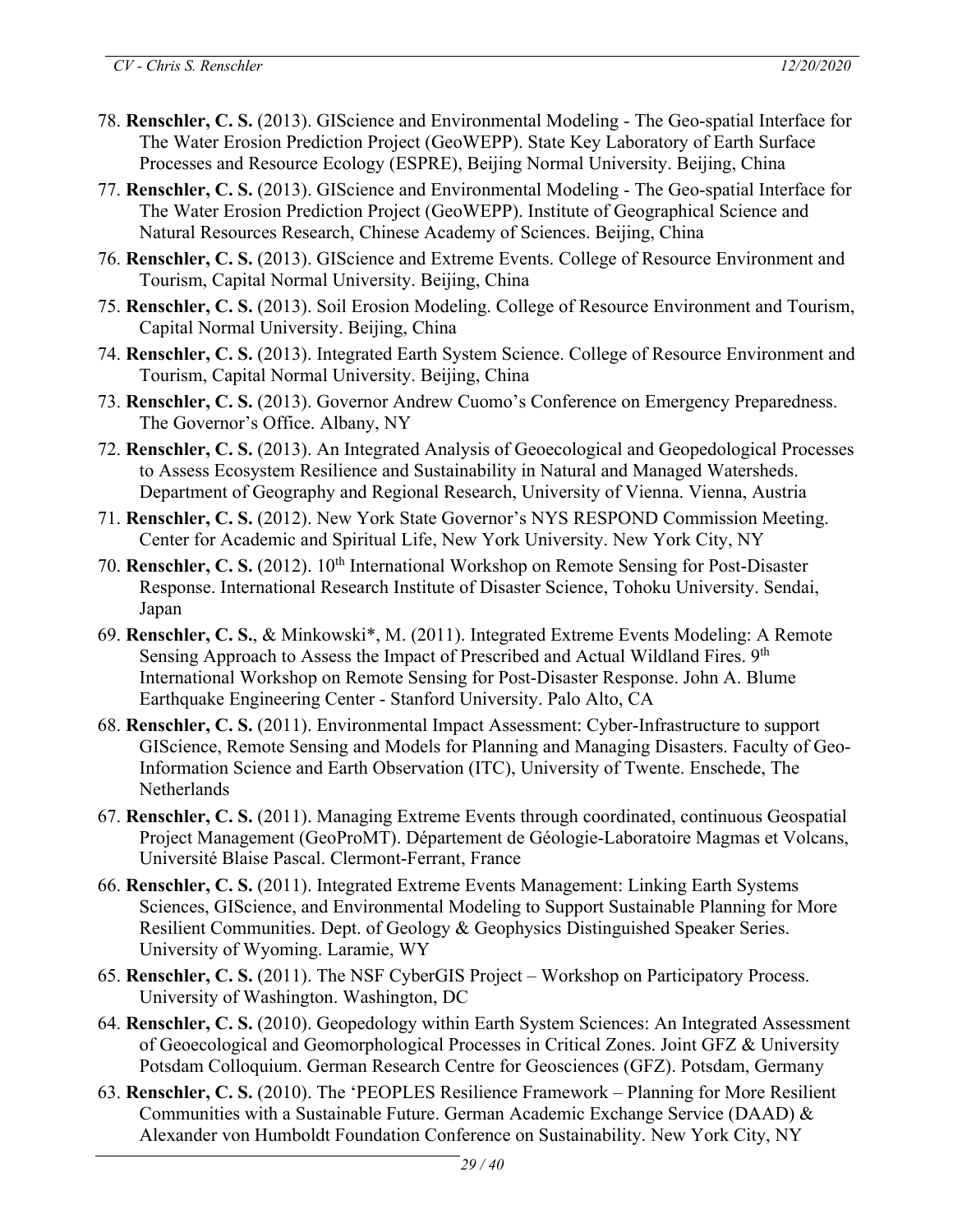- 62. **Renschler, C. S.** (2010). A Remote Sensing Approach to Evaluate Post-Disaster Ecosystem Recovery. 8th International Workshop on Remote Sensing for Post-Disaster Response. Tokyo Institute of Technology. Tokyo, Japan
- 61. **Renschler, C. S.** (2010). Integrated Extreme Events Management. Department of Water Resources Colloquium Series. Faculty of Geo-Information Science and Earth Observation (ITC), University of Twente. Enschede, The Netherlands
- 60. **Renschler, C. S.** (2010). Integrated Watershed Management using GIS, RS and Environmental Modeling – A Case Study with the Seneca Nation of Indians. Faculty of Geo-Information Science and Earth Observation (ITC), University of Twente. Enschede, The Netherlands
- 59. **Renschler, C. S.** (2010). PEOPLES Resilience Framework. Kreditanstalt für Wiederaufbau (German Development Bank). Frankfurt am Main, Germany
- 58. **Renschler, C. S.** (2010). Managing Extreme Events: The PEOPLES Resilience Framework. Climate Service Center (CSC) GKSS-Forschungszentrum Geesthacht GmbH. Hamburg, Germany
- 57. **Renschler, C. S.** (2010). Integrated Extreme Events Management: Developing the PEOPLES Resilience Framework to plan for a more Sustainable Future. Institute for Snow and Avalanche Research (SLF), Davos, Switzerland
- 56. **Renschler, C. S.** (2010). Integrated Information Management For Collaborative Research In GeoHazard Modeling and Simulation. International Research Training Group (IRTG), University of Bremen, Germany
- 55. **Renschler, C. S.** (2010). Developing The 'PEOPLES' Resilience Framework For Defining And Measuring Disaster Resilience At The Community Scale. 9<sup>th</sup> US National/10th Canadian Conference on Earthquake Engineering (EERI), Toronto, Canada
- 54. **Renschler, C. S.** (2010). Mapping a Disaster Supporting the Recovery. UB Reaching Others: The Haiti Earthquake. Office of the Vice President for External Affairs - University at Buffalo, Buffalo, NY
- 53. **Renschler, C. S.** (2010). Jan 12 2010 Haiti Earthquake: Response and Resilience. Congressional Presentation, University Consortium for Geographic Information Science (UCGIS), Washington, DC
- 52. **Renschler, C. S.** (2010). Geospatial Decision-Support Tools for Soil and Water Conservation at Multiple Scales. Congressional Presentation, University Consortium for Geographic Information Science (UCGIS), Washington, DC
- 51. **Renschler, C. S.** (2010). Community Resilience Assessment. Equality Club of Buffalo. Buffalo, NY
- 50. **Renschler, C. S.** (2009). UB Extreme Events Research Remote Sensing, Environmental Modeling and Community Resilience. Erie County Local Emergency Planning Committee. Buffalo, NY
- 49. **Renschler, C. S.** (2009). Information Products Laboratory for Emergency Response (IPLER): A Partnership for Developing Disaster Management Technologies Linking Remote Sensing, GIS and Environmental Modeling. 7<sup>th</sup> International Workshop on Remote Sensing for Post-Disaster Response, University of Texas at Austin/MCEER, Austin, TX
- 48. **Renschler, C. S.** (2009). Integrating Earth Systems Sciences, Earth Observations and GIScience Implementing Process Models for Land Use Management Decision-making under Climate Change. Instituto Nacional de Pesquisas Espaciais (INPE; Brazilian Space Agency). Sao José dos Campos, Brazil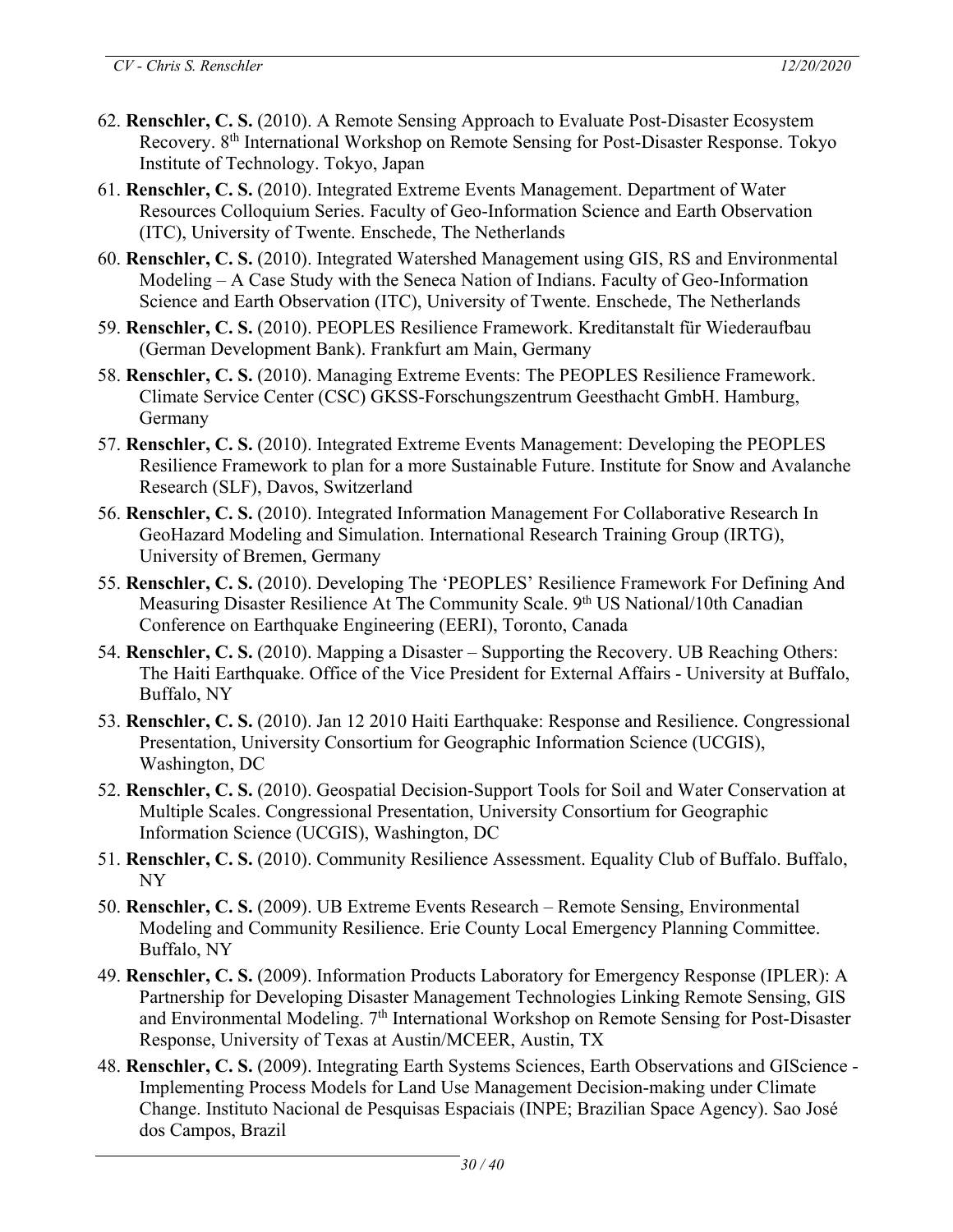- 47. **Renschler, C. S.** (2009). Assessing Spatial Distributed Soil Loss. XIV Brazilian Remote Sensing Symposium (SBSR). Natal, Brazil
- 46. **Renschler, C. S.** (2008). Developing an Integrated Watershed Management Tool: Linking GIS and a Process-based Erosion Model. Department of Water Resources Development & Management, Indian Institute of Technology (IIT Roorkee), Roorkee, India
- 45. **Renschler, C. S.** (2008). Integrated Catchment Management: Linking Sustainability and Resilience against Extreme Events. Dept. of Civil Engineering, Indian Institute of Technology (IIT Delhi), New Delhi, India
- 44. **Renschler, C. S.** (2008). Using GIS & Environmental Modeling to plan a more resilient community: an ecosystem and land use perspective. School of Planning and Architecture. New Delhi, India
- 43. **Renschler, C. S.** (2008). The Geospatial Interface for the Water Erosion Prediction Project (GeoWEPP). Faculty of Environmental Sciences, Griffith University. Brisbane, Australia
- 42. **Renschler, C. S.** (2008). Decision-Support Tools for Integrated Natural Resources and GeoHazards Management: Scientific and Legal Challenges for Development and Implementation. University of New England (UNE) School of Law - Kirby Seminar Series. Armidale, Australia
- 41. **Renschler, C. S.** (2008). Developing a Community Resilience Index: Challenges and Opportunities in using GIS and Environmental Modeling. Center for Ecotoxicology, University of Technology Sydney. Sydney, Australia
- 40. **Renschler, C. S.** (2008). Integrating Natural Resources and GeoHazards Management: Linking Sustainability and Resilience against Extreme Events. Commonwealth Scientific and Industrial Research Organisation (CSIRO). Canberra, Australia
- 39. **Renschler, C. S.** (2008). Integrated Management of Natural Resources and GeoHazards at Multiple Scales: Process-based Decision-Support for Impact Assessment of Extreme Events. Earth Sciences, University of Queensland. Brisbane, Australia
- 38. **Renschler, C. S.** (2008). Integrating Natural Resources and GeoHazards Management: Developing a Watershed Community Resilience Index against Extreme Events. School of Geography Planning and Architecture, University of Queensland. Brisbane, Australia
- 37. **Renschler, C. S.** (2008). Integrated Management of Natural Resources and GeoHazards at Multiple Scales: Using the GeoWEPP Model for Process-Based Decision-Support and Impact Assessment of Extreme Events. Commonwealth Scientific and Industrial Research Organisation (CSIRO) - Water Quality and Environmental Flows Research Group. Townsville, Australia
- 36. **Renschler, C. S.** (2008). Integrating Natural Resources and GeoHazards Management: Linking Sustainability and Resilience against Extreme Events. Sustainable Minerals Institute, University of Queensland. Brisbane, Australia
- 35. **Renschler, C. S.** (2008). GeoProMT Geospatial Project Management of GIS data from Assessment to Resilience. 2<sup>nd</sup> Australasian Hazards Management Conference. Wellington, New Zealand
- 34. **Renschler, C. S.** (2008). Integrating Environmental and Natural Hazard Management: Soil erosion and debris flows. Massey University/Landcare Research. Palmerston North, New Zealand
- 33. **Renschler, C. S.** (2008). Integrated Extreme Events Management: Burned Area Emergency Response (BAER) & Cumulative Watershed Effects (CWE) Analysis with GeoWEPP. Queensland Government-Natural Resources and Water (NRW). Brisbane, Australia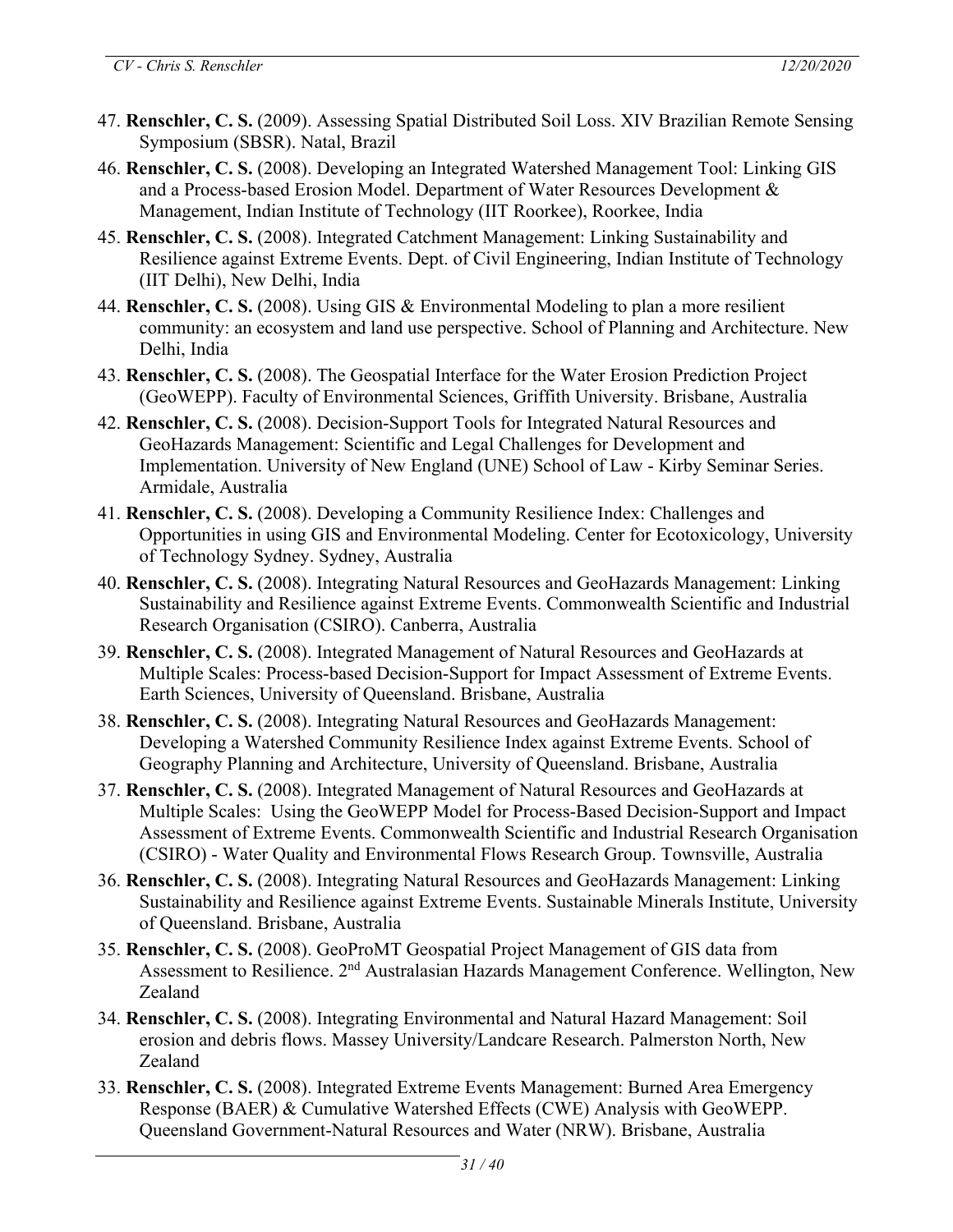- 32. **Renschler, C. S.** (2008). Integration of Geohazard and Natural Resources Management. Pacific Islands Applied Geoscience Commission (SOPAC). Suva, Fiji
- 31. **Renschler, C. S.** (2008). GeoProMT: A Collaborative Platform Supporting Natural Hazards Project Management from Assessment to Resilience. American Geophysical Union (AGU) Joint Assembly: The Meeting of the Americas, Fort Lauderdale, FL
- 30. **Renschler, C. S.** (2007). An Integrated Geospatial Information Management Approach for Disaster Management: Developing the NOAA Community Resilience Index. Gulf of Mexico Alliance (GOMA) Resilience Working Group Meeting, Corpus Christi, TX
- 29. **Renschler, C. S.** (2007). Integrated Natural Resources Management is Integrated Disaster Management: Developing a Watershed Community Resilience Index. Symposium "Katrina Disaster and Sustainable Coastal Development: An Integrated Perspective and the Role of Land and Water Sciences" ASA-CSSA-SSSA International Annual Meetings, New Orleans, LA
- 28. **Renschler, C. S.** (2007). Challenges of Monitoring & Managing the Response to Volcanic Activity - Developing an Integrated Geohazard Mitigation Approach. International Symposium on Remote Sensing Applications to Natural Hazards, George Washington University/MCEER, Washington, DC
- 27. **Renschler, C. S.** (2007). Implementing a Collaborative Platform and Multi-hazard Models to Support the Integrated Management of Extreme Events. 5<sup>th</sup> International Workshop on Remote Sensing for Post-Disaster Response, George Washington University/MCEER, Washington, DC
- 26. **Renschler, C. S.** (2007). Integrating Natural Resources and Disaster Management: A holistic perspective of Earth and GeoInformation Systems. Dept. of Earth Systems and GeoInformation Sciences, George Mason University, Fairfax, VA
- 25. **Renschler, C. S.** (2007). Integration of GIScience and Environmental Modeling: Spatial Analysis and Management Tools for Natural Resources at Multiple Landscape Scales. Dept. of Natural Ressources and Environmental Science, University of Illinois at Urbana-Champaign, Urbana, IL
- 24. **Renschler, C. S.** (2006). Process-based Decision-Support for Impact Assessment of Extreme Events at the Watershed Scale. US and Canadian Chapters of the Soil and Water Conservation Society (SWCS), Milwaukee, WI
- 23. **Renschler, C. S.** (2006). Representation of Landscape Properties and Processes across Scales: Developing Methods and Tools to Facilitate the Interdisciplinary Communication in Extreme Event Analysis and Management. University Consortium for Geographic Information Science (UCGIS), Linthicum Heights, MD
- 22. **Renschler, C. S.** (2006). Spatial Erosion Modeling and the Importance of Spatial Data for Evaluating Models. USDA-ARS Southwest Watershed Research Center, Tucson, AZ
- 21. **Renschler, C. S.** (2006).  $m^4r^4 A$  collaborative platform using GIS and remote sensing to manage extreme events. 4<sup>th</sup> International Workshop on Remote Sensing for Post-Disaster Response, Cambridge University/MCEER, Cambridge, UK
- 20. **Renschler, C. S.** (2006). Integrating GIScience and Environmental Modeling: Design and Implementation of a Cumulative Watershed Effects Analysis and Management Tool. IIHR-Hydroscience & Engineering, College of Engineering, University of Iowa, Iowa City, IA
- 19. **Renschler, C. S.** (2006). Monitoring and Modeling Multi-hazards: An Integrated Geospatial Information Management Approach. 2006 Annual Meeting, MCEER—From Earthquake Engineering to Extreme Events, Washington, DC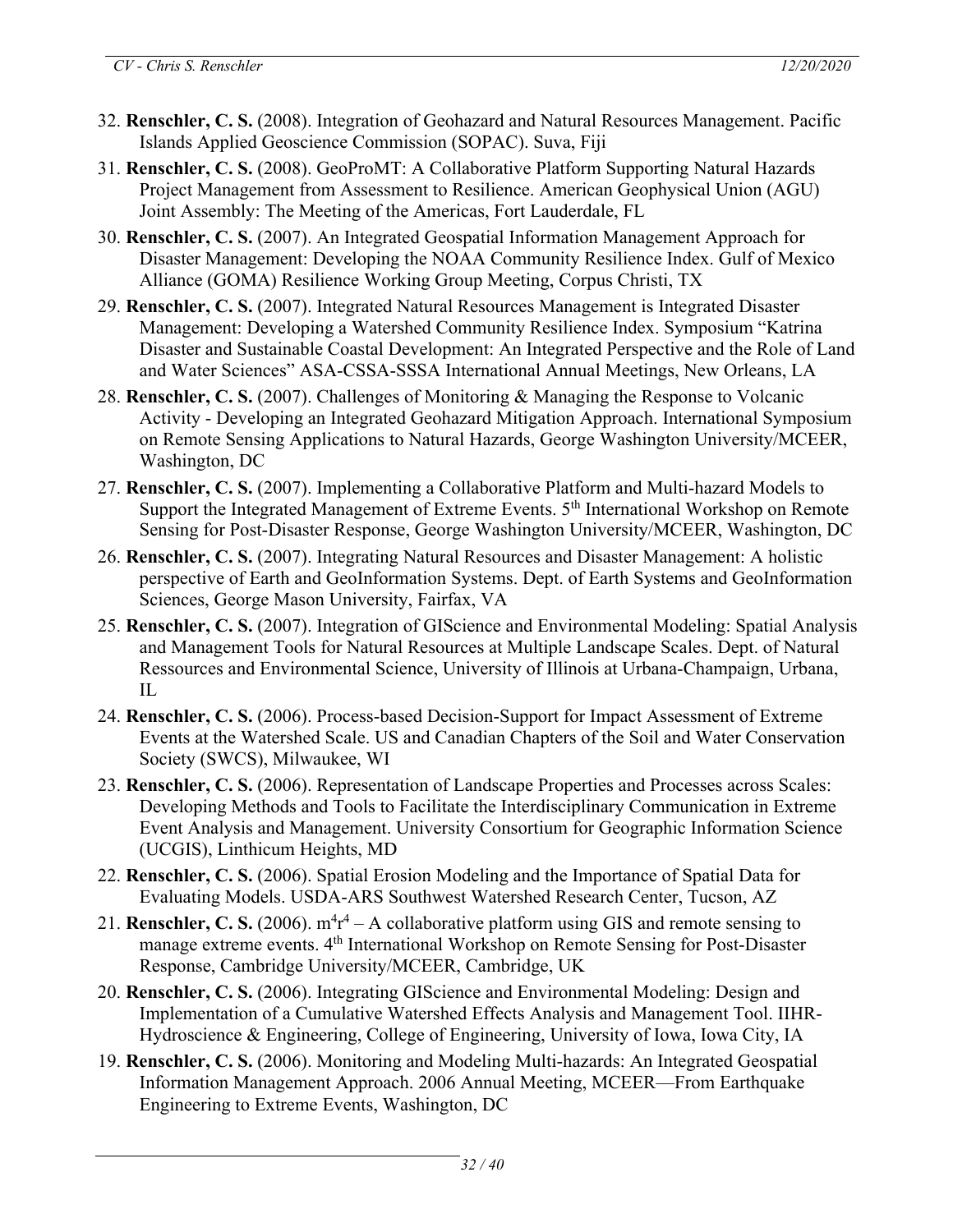- 18. **Renschler, C. S.** (2006). Developing Modeling and Communication Tools for Response and Mitigation. Staff Presentation, New York State Emergency Management Office (NYSEMO)/MCEER, Albany, NY
- 17. **Renschler, C. S.** (2006). Integrated Research and Implementation in GIScience and Extreme Events: Developing Tools for Mitigation and Response. Congressional Presentation, University Consortium for Geographic Information Science (UCGIS), Washington, DC
- 16. **Renschler, C. S.** (2006). Communication about Scales Representing Landscape Properties and Processes in Environmental Models and GIScience. Dept. of Civil Engineering, Indian Institute of Technology (IIT Delhi), New Delhi, India
- 15. **Renschler, C. S.** (2005). Need and Development of Dynamic Integrated GIS Enhancement and Support Tools. 3<sup>rd</sup> International Workshop on Remote Sensing for Post-Disaster Response, Chiba University/MCEER, Chiba, Japan
- 14. **Renschler, C. S.** (2005). Theory and Applications to Represent Landscape Properties and Processes in Environmental Models and GIScience - Effective Communication about Scales in Natural Hazard and Natural Resources Management. Ecology Centre. C.A. University of Kiel, Kiel, Germany
- 13. **Renschler, C. S.** (2005). Linking GIS and Environmental Models for Natural Resources and Natural Hazard Management - Modeling Sediment and Debris Flows across Scales. Department of Earth Systems Analysis, International Institute of Geo-Information Sciences & Earth Observation (ITC), Enschede, The Netherlands
- 12. **Renschler, C. S.** (2005). Communication about Scales Theory and Applications to Represent Landscape Properties and Processes in Environmental Models and GIScience. Institute for Geoinformatics, University of Münster, Münster, Germany
- 11. **Renschler, C. S.** (2005). Representing the Scales of Landscape Properties and Processes for Natural Hazard and Natural Resources Management - Erosion Modeling with GeoWEPP. Dept. of Hydrology, Geoforschungszentrum (GFZ), Potsdam, Germany
- 10. **Renschler, C. S.** (2004). Soil and Water Conservation with GeoWEPP. Dept. of Soil Sciences, North Carolina State University, Raleigh, NC
- 9. **Renschler, C. S.** (2004). Geo-spatial Modeling of Geomorphic Processes after Fires: What, Where and When can one do something about it? Collaborative Investigations of Wildfires, U.S. Geological Survey (USGS), Boulder, CO
- 8. **Renschler, C. S.** (2004). Designing Geospatial-Decision-Support Tools to Assess Land Use Management Options. Integrated Nutrient Management Program Work Group, Cornell University, Ithaca, NY
- 7. **Renschler, C. S.** (2003). Landscape Modeling with GIS. Dept. of Civil, Structural, and Environmental Engineering, University at Buffalo, Buffalo, NY
- 6. **Renschler, C. S.** (2002). The Role of Scales, Process Models and GI Science: Decision Support Tools in Natural Resource Management. Dept. of Crop & Soil Sciences, Cornell University, Ithaca, NY
- 5. **Renschler, C. S.** (2001). The Role of Scales, Models, and GIS in Interdisciplinary Research and Environmental Assessment. Dept. of Geology, University at Buffalo, Buffalo, NY
- 4. **Renschler, C. S.** (2001). Effective Use of GIS and Environmental Models for Environmental Impact and Risk Assessment. Dept. of Geography, Western Michigan University, Kalamazoo, MI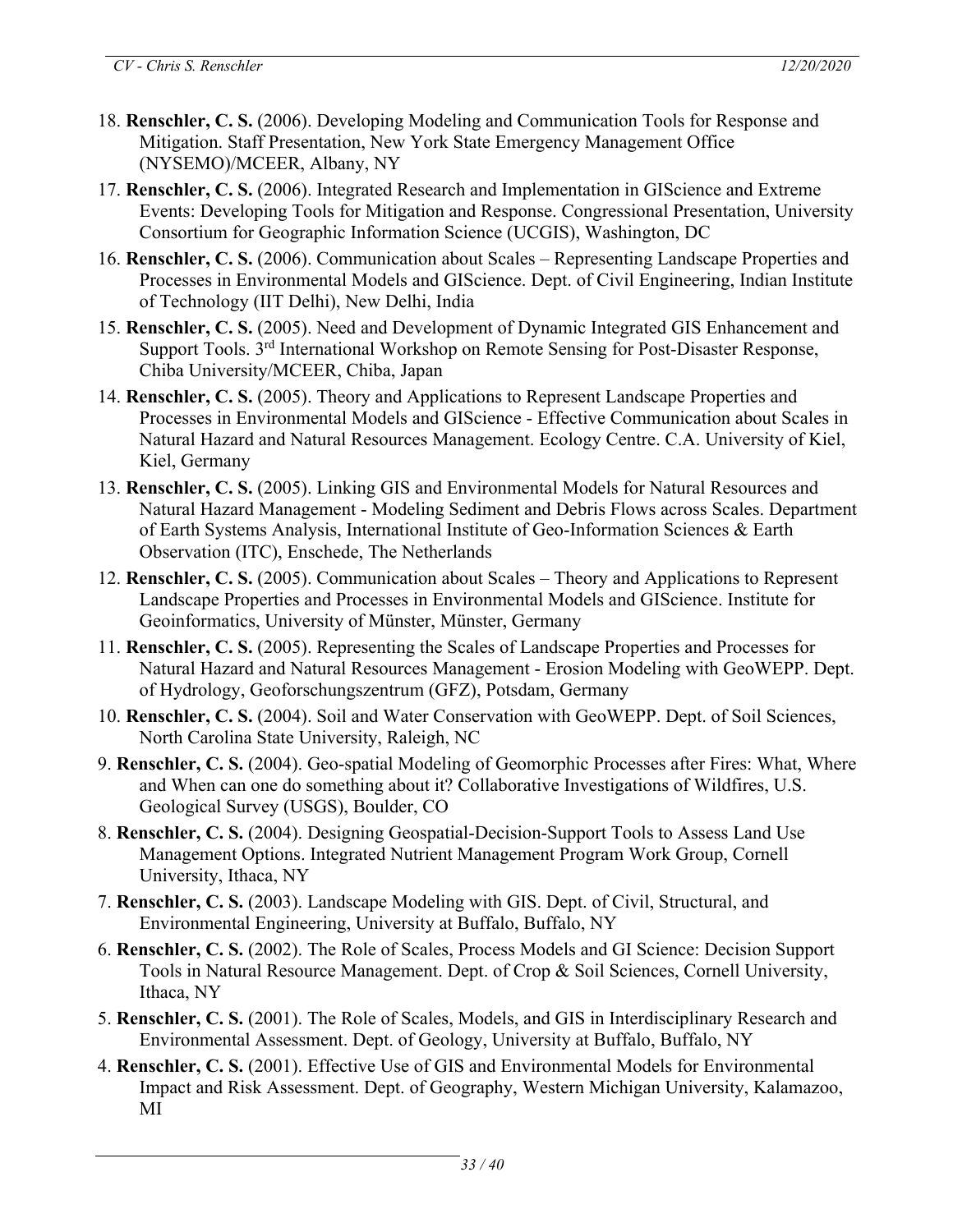- 3. **Renschler, C. S.** (2001). Environmental Modeling and GI Science in Earth System Analysis and Assessment. Dept. of Geography, University of North Carolina at Chapel Hill, Chapel Hill, NC
- 2. **Renschler, C. S.** (2000). GIScience and Environmental Modeling Research Activities, Interests and Plans. Dept. of Geography, Central Michigan University, Mt. Pleasant, MI
- 1. **Renschler, C. S.** (1999). The Role of geomorphologists in land management research and implementation. 30th International Binghamton Geomorphology Symposium "Geomorphology in the Public Eye", Binghamton, NY

#### **Abstracts in Refereed Conference Proceedings**

- 29. Pöppl, R., Lina, D., Haselberger, S., **Renschler, C.**, and Baartman, J. (2019). Modelling the effects of climate and land use change on soil erosion and sediment yield in two small agricultural catchment systems (Fugnitz - Austria, Can Revull - Spain). *Geophysical Research Abstracts* Vol. 21, European Geophysical Union (EGU), Vienna, Austria, April 7–12 2019.
- 28. Luetzenburg, G., Humer, L., Eberhard, G., Calsamiglia, A., Estrany, J., **Renschler, C. S.**, & Poeppl, R. (2019). Modelling the effects of climate and land use change on soil erosion and sediment yield in two small agricultural catchment systems (Fugnitz - Austria, Can Revull - Spain). *Geophysical Research Abstracts* Vol. 21, European Geophysical Union (EGU), Vienna, Austria, April 7–12 2019.
- 27. Yasumiishi\*, M., Nishimura, T., Yamazaki, T., **Renschler, C. S**., Aldstadt, J., & Bittner, T. (2019). Radiocesium inventory and distribution patterns in forest soils in Fukushima - seven years after the nuclear accident. *Geophysical Research Abstracts* Vol. 21, European Geophysical Union (EGU), Vienna, Austria, April 7–12 2019.
- 26. **Renschler, C. S.,** Osawa, K., Yamasaki, T. & Nishimura, T. (2018). Measuring and Modeling Runoff, Soil Erosion and Sediment Yields to assess Management Options in the Post-Fallout Watersheds of Iitate Village, Fukushima, Japan. *2018 American Geophysical Union (AGU) Annual Fall Meeting*, Washington, DC, December 10-14, 2018.
- 25. Yasumiishi\*, M., **Renschler, C. S.,** & Nishimura, T. (2018). Exploring Renewed Methods to Identify the Spatiotemporal Distribution Patterns of Fallout Radiocesium in Watersheds. *2018 American Geophysical Union (AGU) Annual Fall Meeting*, Washington, DC, December 10-14, 2018.
- 24. Yasumiishi\*, M., Nishimura, T., & **Renschler, C. S.** (2018). Assessing the Distribution Patterns of Radiocesium in a Small Watershed in Fukushima, Japan Using Soil Samples and Walkthrough Air Dose Data. *Geophysical Research Abstracts* Vol. 20, European Geophysical Union
	- (EGU), Vienna, Austria, April 8–13 2018.
- 23. Pöppl, R. E., **Renschler, C. S.**, Kraushaar, S., Strauss, P., & Fuchs, M. (2018). Reconstructing human-induced geomorphic change in a small agricultural catchment (HOAL, Lower Austria). *Geophysical Research Abstracts* Vol. 20, European Geophysical Union (EGU), Vienna, Austria, April 8–13 2018.
- 22. **Renschler, C. S.**, Yasumiishi\*, M., Mabit, L., & Benmansour, M. (2017). Watershed Modeling Tools for Stakeholders: Utilizing Fallout Radionuclides to Assess Sustainable Management, Climate Change, Disaster Recovery and Community Resilience. 1<sup>st</sup> Joint Meeting of the Japanese Geophysical Union and American Geophysical Union. Tokyo, Japan, May 20-25, 2017.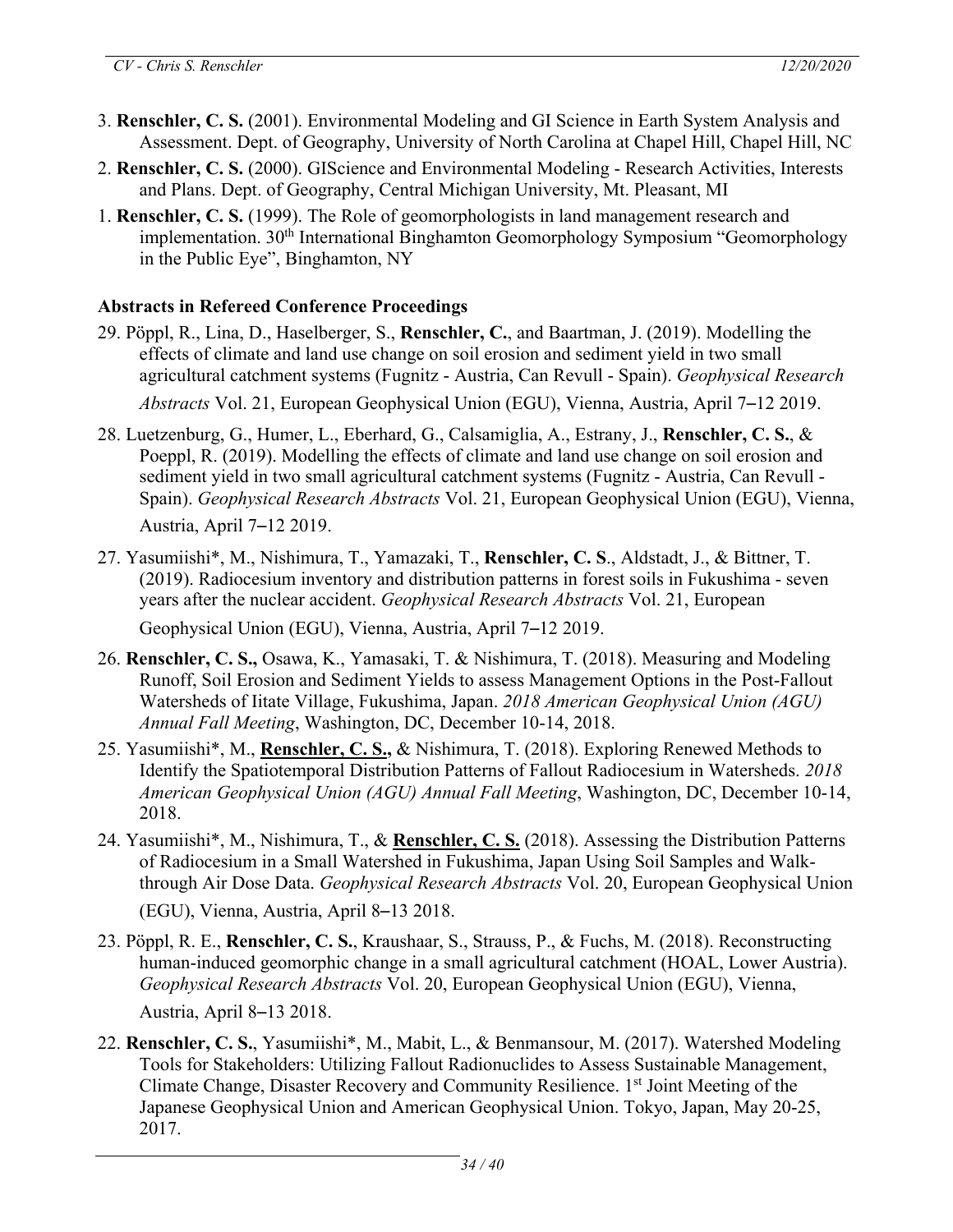- 21. Yasumiishi\*, M., & **Renschler, C. S.** (2017) Application of Soil Radioactivity Data to Environmental Contamination Recovery. 1<sup>st</sup> Joint Meeting of the Japanese Geophysical Union and American Geophysical Union. Tokyo, Japan, May 20-25, 2017.
- 20. Yasumiishi\*, M., Nishimura, T., Osawa, K., & **Renschler, C. S.** (2017). Decoding Environmental Processes Using Radioactive Isotopes for the Post-Radioactive Contamination Recovery Assessment. *Geophysical Research Abstracts Vol.* 19, European Geophysical Union (EGU), Vienna, Austria, April 23–28, 2017.
- 19. Nigus\*, M. D., Flagler, J.\*, **Renschler, C. S.**, Strohmeier, S., Holzmann, H., Feras, Z., Addis, H. Bayu, W., & Klik, A. (2017). Comparison of SWAT and GeoWEPP model in predicting the impact of stone bunds on runoff and erosion processes in the Northern Ethiopian Highlands. *Geophysical Research Abstracts Vol.* 19, European Geophysical Union (EGU), Vienna, Austria, April 23–28, 2017.
- 18. **Renschler, C. S.**, Klik, A., Nigus\*, M., & Omotayo, A.O. (2016). Quantifying impacts of climate and land use changes on soil and water management, community resilience and sustainable development in agricultural watersheds. OECD-CRP-co-sponsored-ERIA-TU Wien-2016-06 Conference: Vulnerability of Agricultural Production Networks and Global Food Value Chains due to Natural Disasters. Vienna, Austria, June 20–24, 2016.
- 17. Calvo\*, L., **Renschler, C.**, Haddad, B., & Palacios, D. (2015). Multidisciplinary determination of Lahar Erosion Dynamics at the Colima Volcano (Mexico). *Geophysical Research Abstracts Vol.* 17, European Geophysical Union (EGU), Vienna, Austria, April 12–17, 2015. 2015-10297- 1.
- 16. Patra, A. K., Connor, C., Webley, P., Jones, M., Charbonnier, S. J., Connor, L., Gallo, S., Bursik, M. I., Valentine, G., Hughes, C. G., Aghakhani, H., **Renschler C. S.**, & Kosar, T. (2014). Developing Sustainable Modeling Software and Necessary Data Repository for Volcanic Hazard Analysis--Some Lessons Learnt. *2014 American Geophysical Union (AGU) Annual Fall Meeting*, San Francisco, CA, December 15-19, 2014.
- 15. Schoorl, J. M., Jetten, V. G., Coulthard, T. J., Hancock, G. R., **Renschler, C. S.**, Irvine, B. J., Cerdan, O., Kirkby, M. J., & Veldkamp, T. (2014). Landscape - Soilscape Modelling: Proposed framework for a model comparison benchmarking exercise, who wants to join? Geophysical Research Abstracts Vol. 16, *European Geophysical Union (EGU),* Vienna, Austria, April 27– May 2, 2014. 2014-12569-1.
- 14. Miller\*, M. E., Russel, A. M., Billmire, M., Endsley, K., Elliot, W. J., Robichaud, P. R., MacDonald, L. H. & **Renschler, C. S.** (2013). Rapid Response Tools and Datasets for Post-fire Erosion Modeling: An Online Database to Support Post-fire Erosion Modeling. *2013 American Geophysical Union (AGU) Annual Fall Meeting*, San Francisco, CA, December 9-13, 2013.
- 13. Valentine, G., Patra, A. K., Bajo\*, J. V., Bursik, M. I., Calder, E., Carn, S. A., Charbonnier, S. J., Connor, C., Connor, L., Courtland, L. M., Gallo, S. Jones, M., Palma Lizana, J. L., Moore-Russo, D., **Renschler, C. S.**, & Rose, W. I. (2013). Online collaboration and model sharing in volcanology via VHub.Org. *2013 American Geophysical Union (AGU) Annual Fall Meeting*, San Francisco, CA, December 9-13, 2013.
- 12. Vodacek, A., Boyd, D.L., van Aardt, J., **Renschler, C. S.**, McKeown, D. M., Collins\*, H., Duvvuri, S., & Pillai, A. H. (2009). Information Products Laboratory for Emergency Response – IPLER. *2009 American Geophysical Union (AGU) Annual Fall Meeting*, San Francisco, CA, December 14-18, 2009.
- 11. Valentine, G. A., Jones, M. D., Bursik, M. I., Calder, E. S., Gall, S. M., Connor, C. Cairn, S., Rose, W. I., Moore-Russo, D., **Renschler, C. S.**, Pitman, B., & Sheridan, M. F. (2009). VHub -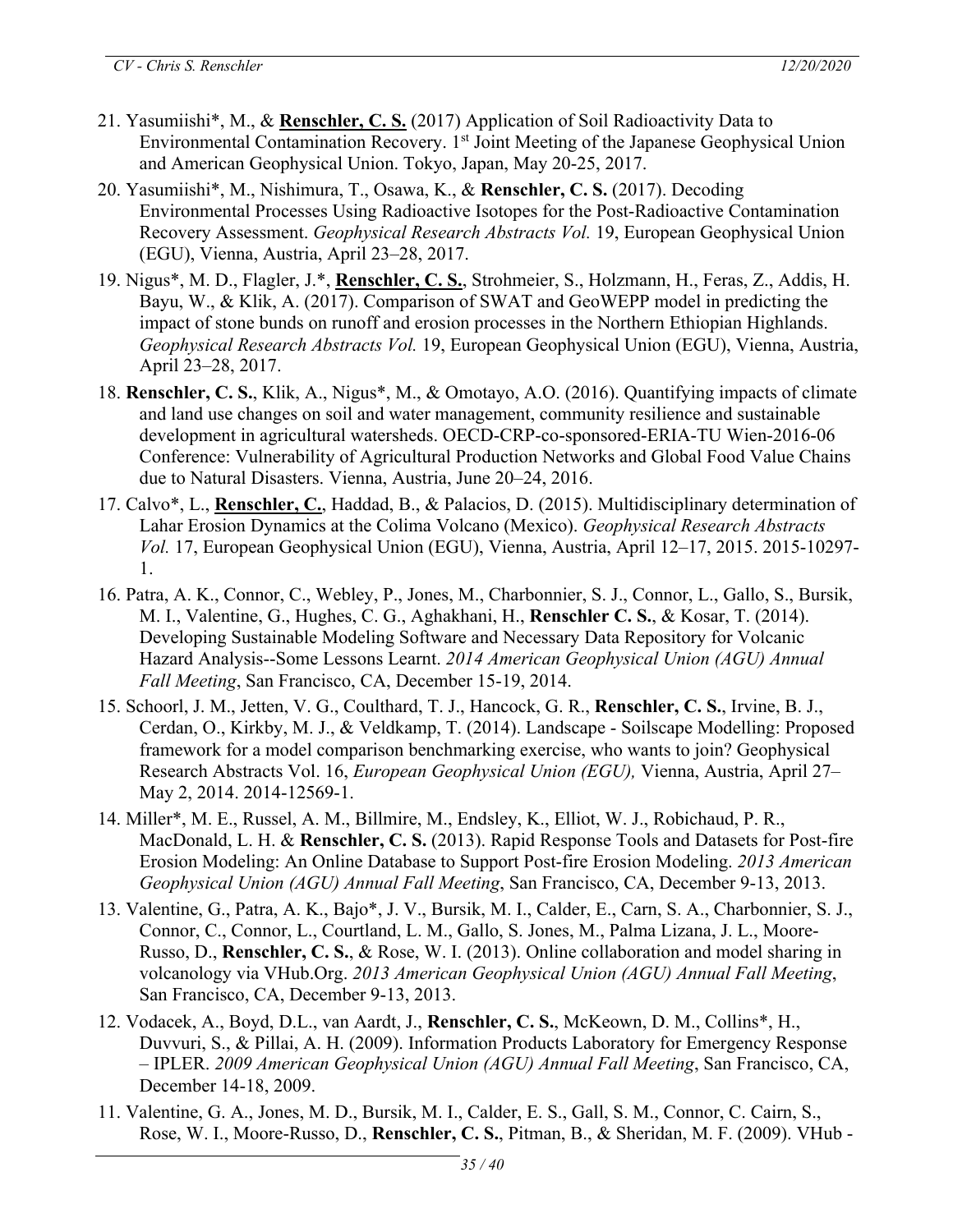Cyberinfrastructure for volcano eruption and hazards modeling and simulation. *2009 American Geophysical Union (AGU) Annual Fall Meeting*, San Francisco, CA, December 14-18, 2009.

- 10. **Renschler, C. S.**, Sheridan, M. F., & Patra, A. (2008). GeoProMT: A Collaborative Platform Supporting Natural Hazards Project Management From Assessment to Resilience. *American Geophysical Union (AGU) Joint Assembly: The Meeting of the Americas.* Fort Lauderdale, FL, May 27-30, 2008.
- 9. Lee\*, T. & **Renschler, C. S.** (2007). Assessing Best Management Practices Effectiveness in a Small Watershed using a Process-based Based Modeling Approach. *Watershed Management to Meet Water Quality Standards and TMDLS (Total Maximum Daily Load),* San Antonio, TX, March 10-14, 2007.
- 8. Schneekloth, L., **Renschler, C. S.**, Shannon, M., Hernández, A., & Roussie\*, S. (2007). Exploring the Niagara Escarpment in New York State: An Inventory Approach to Facilitate Ecogovernance. *Leading Edge 2006: Understanding our Resources*. Niagara Escarpment Commission, Georgetown, Ontario, Canada, October 4-6, 2006.
- 7. **Renschler, C. S.** (2006). A Collaborative GIScience Platform Facilitating Interdisciplinary Communication about Spatiotemporal Scales for Extreme Events. *GIScience 2006*. Muenster, Germany, September 19-23, 2006.
- 6. **Renschler, C. S.** & Elliot, W. J. (2006) Cumulative Watershed Effects Analysis with the Geospatial Interface for the Water Erosion Prediction Project (WEPP) Proceedings of the 8<sup>th</sup> Federal Interagency Sedimentation Conference (8<sup>th</sup> FISC), Reno, NV. April 2-6, 2006.
- 5. Namikawa\*, L. M., & **Renschler, C. S.** (2005). Integrating TITAN2D Geophysical Mass Flow Model with GIS. *Eos Trans. American Geophysical Union* 86(52), Fall Meet. Suppl., Abstract V32A-08. San Francisco, CA, December 5-9, 2005.
- 4. Namikawa\*, L. M., & **Renschler, C. S.** (2005). A Model Performance Measure for Validation of Geophysical Mass Flow Simulations. *8th International Conference on GeoComputation.* University of Michigan, Ann Arbor, MI, 31 July – 3 August, 2005.
- 3. Lee\*, T., & **Renschler, C. S.** (2004). Investigating the Long Term Impact of BMPs What has continuous, spatially-distributed watershed modeling to offer? *American Society of Agric. & Biol. Engineers Annual Meeting 2004*, Ottawa, Canada, August 1-4, 2004.
- 2. Lee\*, T., & **Renschler, C. S.** (2003). Assessing the Long-term Effectiveness of Multiple BMP Settings in Agricultural Watersheds using a GeoWEPP-SWAT Linkage. *Conference on Watershed Management to Meet Water Quality Standards and Emerging TMDL.* Atlanta, GA, 5 March, 2005.
- 1. Meyer, C. R., **Renschler, C.** & Vining R. C. (2002). Implementing quality control techniques for random number generators to improve stochastic weather generators: the CLIGEN experience. *13th Conference on Applied Climatology and the 10th Conference on Aviation, Range, and Aerospace Meteorology*, Portland, OR, May 12-16, 2002.

### **Presenter at Professional Conferences**

| Total                                                                  |  |
|------------------------------------------------------------------------|--|
| Association of American Geographers (AAG)                              |  |
| Soil Science Society of America (SSSA)                                 |  |
| American Geophysical Union (AGU)                                       |  |
| American Society of Agricultural and Biological Engineers (ASABE/ASAE) |  |
| International Environmental Modeling Software Society (iEMSs)          |  |
| 27/10                                                                  |  |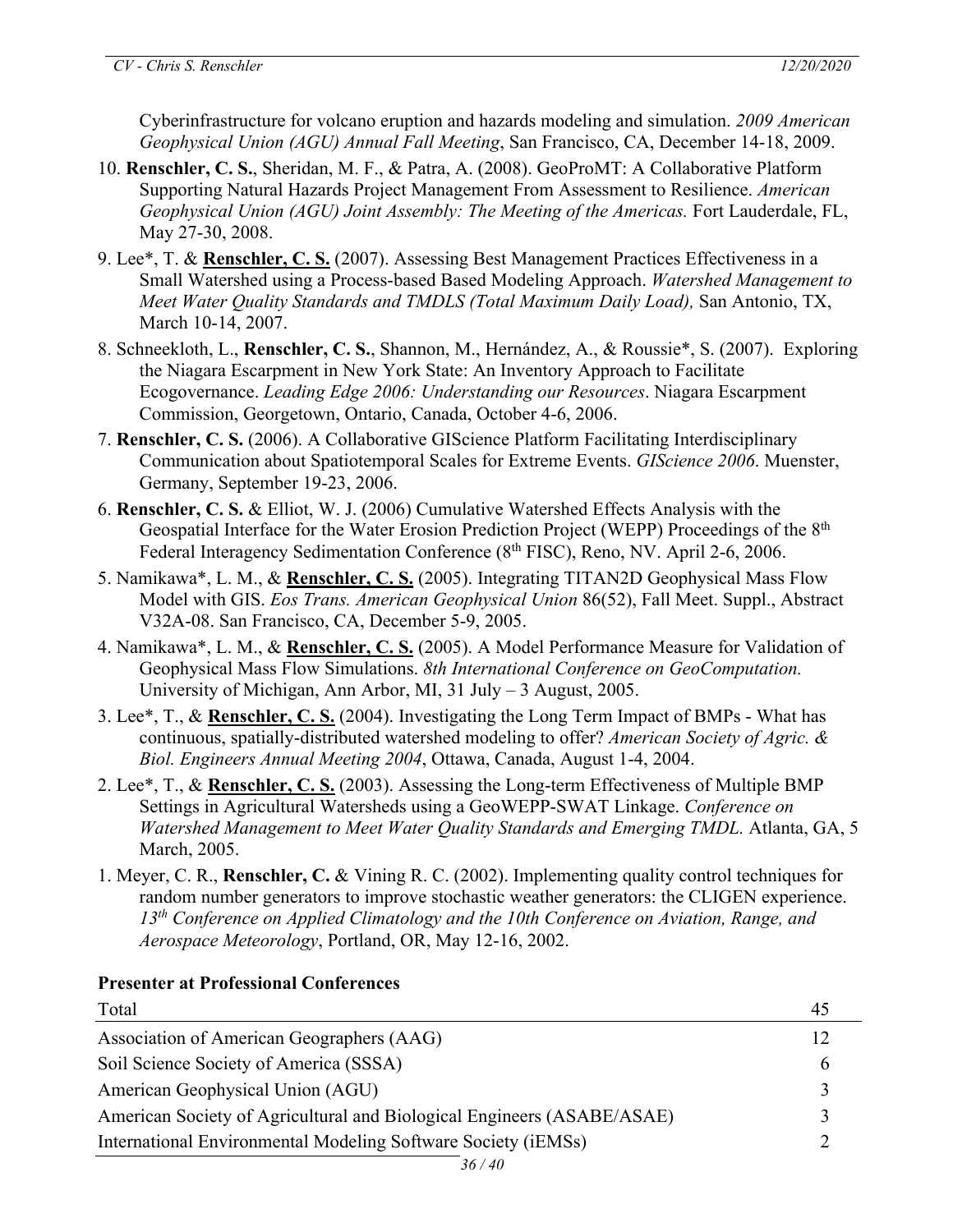| International Union of Geodesy and Geophysics (IUGG) General Assembly      | 2 |
|----------------------------------------------------------------------------|---|
| GeoTech Event/ESRI User Conference                                         | 2 |
| International Association of Geomorphologists (IAG)                        |   |
| International Binghamton Geomorphology Symposium                           |   |
| International Association of Hydrological Sciences (IAHS)                  |   |
| International Conf. on Integrating GIS and Environmental Modeling (GIS/EM) |   |
| International Soil Conservation Organization (ISCO)                        |   |
| World Congress of Soil Science (IUSS)                                      |   |
| Australasian Hazard Management                                             |   |
| British Hydrological Society (BHS)                                         |   |
| Japanese Geophysical Union (JpGU)                                          |   |
| Soil Erosion & Dryland Farming (SEDF)                                      |   |
| Federal Interagency Sedimentation/Hydrologic Modeling Conference           |   |
| GeoTools National Oceanic and Atmospheric Administration (NOAA)            |   |
| Global Change & Terrestrial Ecosystem-Intl. Geosphere-Biosphere Program    |   |
| GeoComputation                                                             |   |
| GIScience                                                                  |   |
| Quake Summit                                                               |   |
| Cities on Volcanoes                                                        |   |

### **Other Relevant Non-Refereed Publications or Reports**

- 5. Clark, S. **Renschler, C.**, & Townsend, J. (2020) Erie County Climate Vulnerability Assessment (Draft) Climate Hazards Summary Report. Department of Environment and Planning, Erie County, NY. Available at: https://www2.erie.gov/environment/sites/www2.erie.gov.environment/files/uploads/CVA\_Clim ate\_Hazards\_Summary\_Draft.pdf
- 5. Bian, L., Aldstadt, J., Bittner, T., Jacquez, G., Larsen, C., Mackay, S., Metcalf, S., Patra, A., **Renschler, C.**, Wang, L., & E. Yoo. (2016) Context-Based Smart Modeling. Response to UCGIS Research Challenges Initiative. University Consortium for Geographic Information Science (UCGIS). Scottsdale, AZ. Available at: http://ucgis.org/sites/default/files/documentsharing-form-files/209/bian.pdf
- 4. Adam\*, M., Challen, G., **Renschler, C.**, Shantharam, S., Vashit, N., & Yasumiishi, M. (2014). *Smartphone Disaster Mode - Saving lives with cyber-physical systems. Smart America Challenge.* National Institute for Standards and Technology/The White House. Available at: https://blue.cse.buffalo.edu/projects/disastermode/
- 3. Boyer, B., Carpenter, B., **Renschler, C.** & Vallone Kellam, R. (2008). *Cattaraugus Creek Watershed Resource Guide and Proposed Watershed Planning Strategy.* Environmental Protection Agency (EPA) Final Project Report. Available at: http://www.lake-erie fff.org/files/Cattaraugus\_Creek\_Watershed.pdf
- 2. Tinkler, K., Bursik, M., & **Renschler, C. S.** (2005). *Fieldtrip Guide: Niagara River, Falls, and Gauge.* 36th Binghamton Geomorphology Symposium 2005 - Geomorphology and Ecosystems. University at Buffalo, Buffalo, NY. 24 p.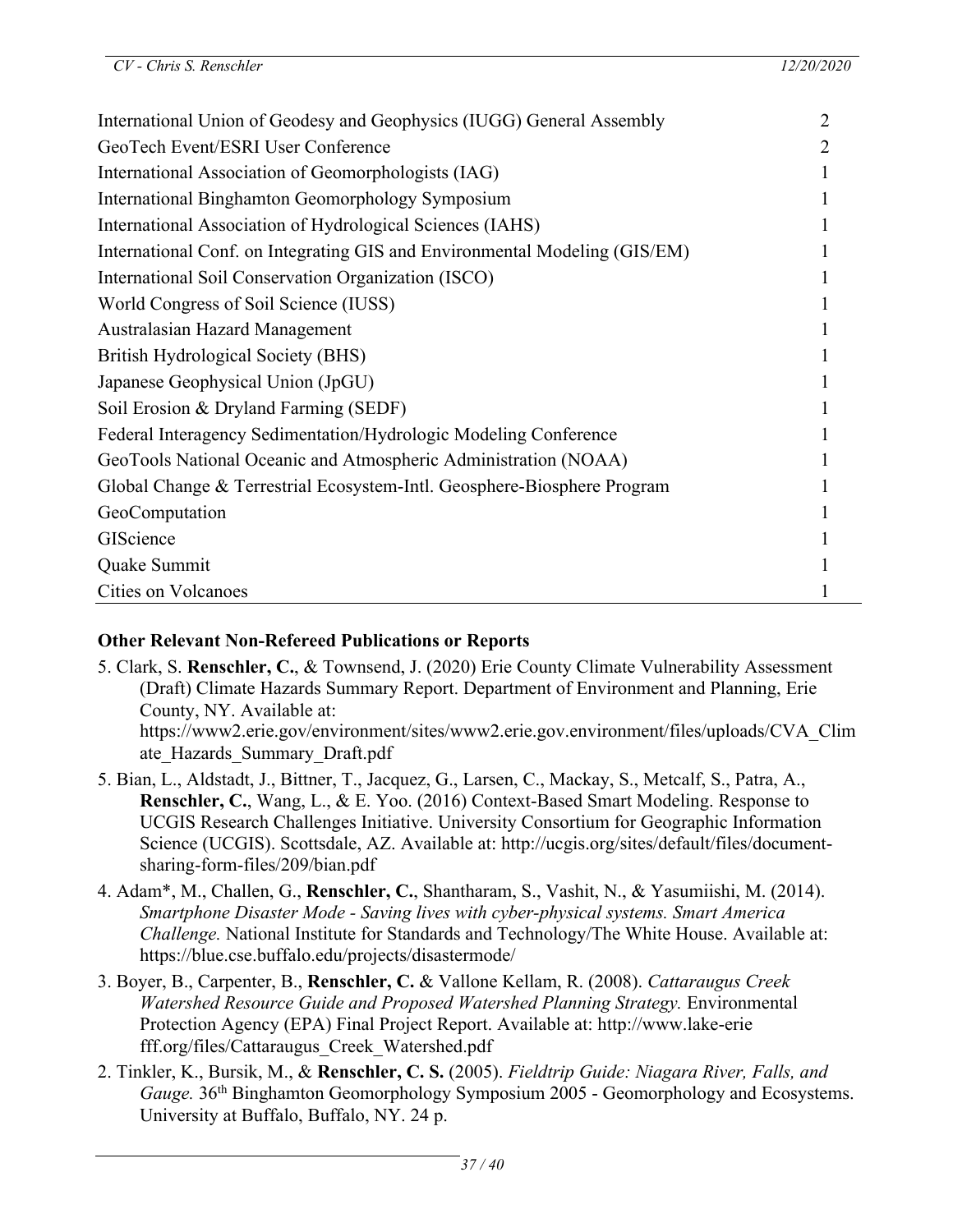1. **Renschler, C.S.** (2002). *Invited Essay: Diplom in Geoökologie, Promotion in Geographie, und dann… Professor in den USA?!* Forum Geökologie 13 (1). Association for Geoecology, Bayreuth, Germany. 2 p. (In German).

# **Other Relevant Internal Non-Refereed Governmental Reports**

- 8. **Renschler, C. S.** (2016). End-of-Mission Report: Enhancing Regional Capacities for Assessing Soil Erosion and the Efficiency of Agricultural Soil Conservation Strategies through Fallout Radionuclides - Centre national de l'énergie, des sciences et des techniques nucléaires (CNESTEN), Rabat, Morocco. Department of Technical Cooperation, International Atomic Energy Agency (IAEA), United Nations, Vienna, Austria. 12 p.
- 7. **Renschler, C. S.** (2016). End-of-Mission Report: Complementing Conventional Approaches with Nuclear Techniques towards Flood Risk Mitigation and Post-Flood Rehabilitation Efforts in Asia. Department of Technical Cooperation, International Atomic Energy Agency (IAEA), United Nations, Vienna, Austria. 11 p.
- 6. Syahril, S., Lee, H. S., **Renschler, C. S.**, Heath, S., & Bradshaw, P. (2016) Mid-term Review Meeting and Decision Makers Awareness Building on Nuclear and Isotopic Techniques involved in Flood Risk Mitigation and Post-Flood Management. RAS/5/069 Complementing Conventional Approaches with Nuclear Techniques towards Flood Risk Mitigation and Post-Flood Rehabilitation Efforts in Asia. IAEA Report. International Atomic Energy Agency (IAEA), United Nations, Vienna, Austria. 3 – 6 May 2016. 41p.
- 5. Allen, T., Penuel, K. B., Barton, D., Heastie, C., Bashaw, P., Berk, B., Brown, L., Burnett, D., Burns, J., Davie, F., Davoren, P.J, Dillon, G., Feldman, E., Gudaitis, P., Hannigan, T., Hauer, J., Heller, S., Hernandez, T., Johnson, B., Manning, T., McManus, M., Mungeer, T., **Renschler, C. S.**, Saviola, M., Schneider, J., Solazzo, M. J., & Weed II., H. L. (2013). *Report of the New York State Respond Commission.* Office of the Governor of New York State, Andrew M. Cuomo. Albany, NY. Internal Report.
- 4. Hayes\*, G. S., **Renschler, C. S.**, Minkowski\*, M. W., Wang\*, Z., & Mendieta\*, R. (2012). *Cattaraugus/ Clear Creek Watershed, New York, Section 516(e) WRDA 1996 Great Lakes Tributary Modeling, Final Report.* February 29, 2012. Internal Report.
- 3. Schoch-Spana, M., Abramson, D., Birkland, T., Chakos, A., Cutter, S., Davidson, M., Eisenman, D., Godschalk, D., Laska, S., Mileti, D., Norwood, A., Nuzzo, J., Olshansky, R., Pine, J. C., Quinn, S. C., **Renschler, C. S.**, Rose, A., Simpson, D., Smith, G., Tierney, K., & Wilbanks, T. (2009). *Policy Brief: Research Findings on Community Resilience and their Implications for Federal Policymaking.* University of Pittsburgh Medical Center (UPMC) Center for Biosecurity - Resilience Research Work Group. Baltimore, MD. Available at: http://www.upmchealthsecurity.org/our-work/events/2009 resilient american communities
- 2. Evans\*, P., & **Renschler, C. S.** (2009). *Stream Flow and Sediment Modeling For the Cattaraugus Creek Watershed Using the Soil and Water Assessment Tool (SWAT).* US Army Corps of Engineers (US ACE) Project Report. Internal Report.
- 1. Bruneau, M., Constantinou, M., Drury, C., Ellis, D., Hay, J., Lee, G. C., MacPherson, A., Mark, D., Mayrose, J., McMahon, T., Mitchell, C. E., Moskal, M., Murphy, T., **Renschler, C. S.**, Russell, M., Ruyechan, W., Sheridan, M., Sternberg, E., & Weber, A. S. (2005). *White Paper: Extreme Events - Mitigation and Response.* Planning Committee UB 2020 Strategic Strengths. University at Buffalo, Buffalo, NY. 30 p.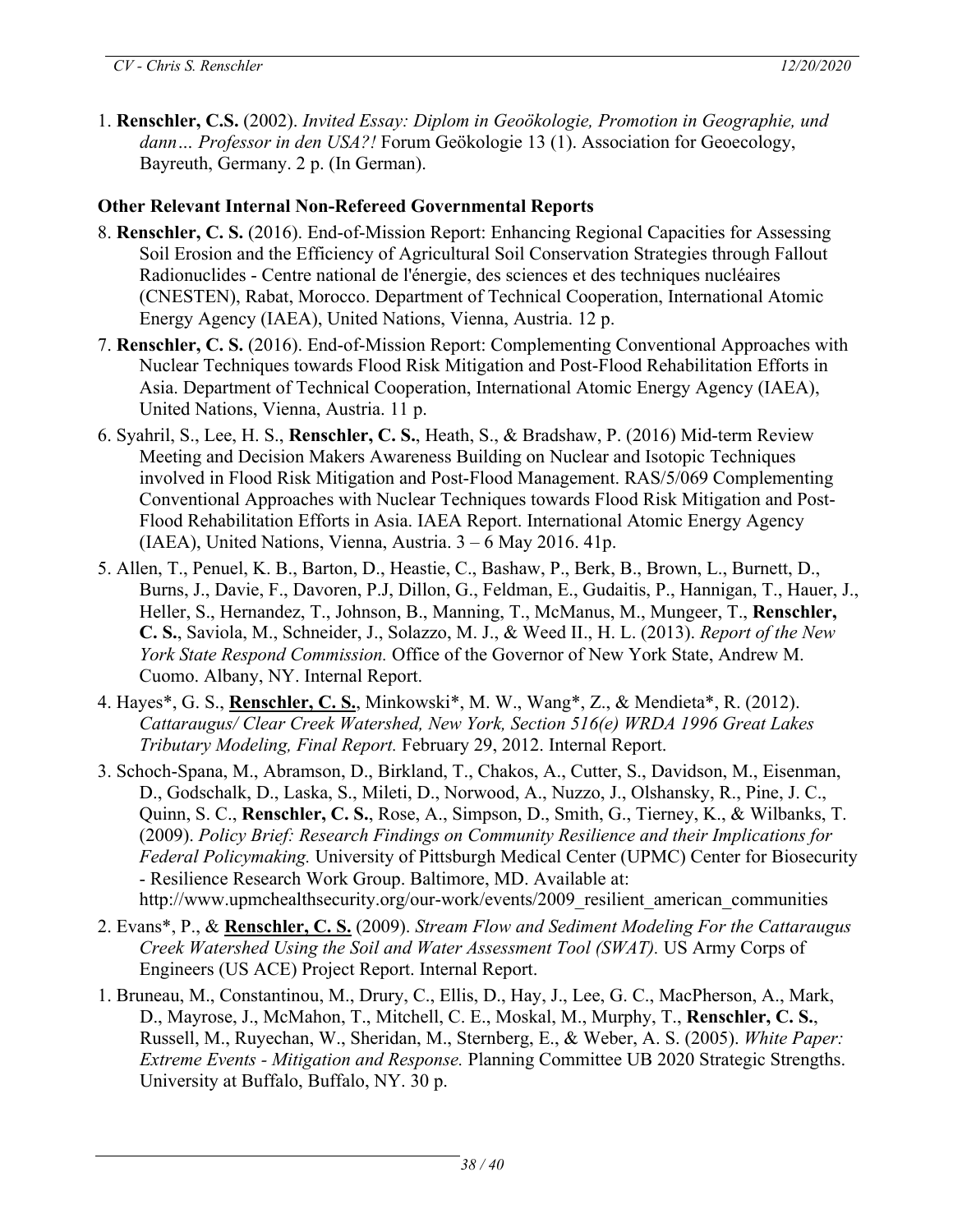# **16. DIGITAL SCHOLARSHIP**

*Note that GeoWEPP manuals and software downloads are available for free at http://geowepp.org. Impact: The GeoWEPP webpage is referred to in 17 citations in Google Scholar (GS) and GeoWEPP had more than 3,000 downloads since 2015. A Web of Science (WoS) Core Collection search for the term GeoWEPP appearing in a publication title lists 15 articles (6 since 2015) with* 197 citations and an h-index of 5. A search for the term GeoWEPP appearing in any field lists 41 *articles (21 since 2015) with 535 citations (335 since 2015) and an h-index of 12.*

#### **Computer Software Development for Research, Instruction and Implementation**

- 11. **Renschler, C. S.**, Yasumiishi\*, M. & Xiong\*, H. (2017). GeoWEPP: Geo-spatial interface for the Water Erosion Prediction Project for ArcGIS 10.4 [computer software]. Available for free at http://geowepp.org **(more than 420 downloads since 2017)**
- 10. **Renschler, C. S.**, Xiong\*, H., Goergen\*, J., Minkowski\*, M., & Yasumiishi\*, M. (2014). GeoWEPP: Geo-spatial interface for the Water Erosion Prediction Project for ArcGIS 10.1, 10.2, 10.3 (Version 1.0) [computer software]. Available for free at http://geowepp.org **(more than 2,200 downloads since 2014)**
- 9. **Renschler, C. S.**, & Rios\*, F. (2014). GeoProMT: Geo-spatial Project Management (Version 1.0) [internet portal]. Available for invited access at http://geopromt.org
- 8. **Renschler, C. S.** & Minkowski\*, M. (2012). GeoWEPP: Geo-spatial interface for the Water Erosion Prediction Project for ArcGIS 9.x [computer software]. Available for free at http://geowepp.org **(more than 340 downloads since 2014)**
- 7. **Renschler, C. S.**, Slomka, T., Hayes\*, G., Martin\*, C., Uppal, A., Mendieta\*, R., Gu, S., & Bajo\*, J. (2013). GeoProMT: Geo-spatial Project Management (Alpha) [internet portal]. Available for free at http://geopromt.org
- 6. **Renschler, C. S.**, Namikawa\*, L. M., Slomka, T., & Sheridan, M. (2006). GeoProMT: Geo-spatial Project Management (Beta) [internet portal]. Available for invited access at http://geopromt.org
- 5. Namikawa\*, L. M. & **Renschler, C. S.** (2006). GRASS GIS Interface for Titan2D: A Parallel Adaptive Numerical Simulation Model for Geophysical Mass Flows (Alpha). [comp. software].
- 4. Sorokine\*, A., & **Renschler, C. S.** (2004). GRASS GIS Interface for Titan2D: A Parallel Adaptive Numerical Simulation Model for Geophysical Mass Flows (Beta) [computer software].
- 3. **Renschler, C. S.**, & Sorokine, A. (2004). GeoDRAT: Geo-spatial Dynamic Response Assessment Tool (Beta). [internet portal].
- 2. **Renschler, C. S.**, & Malinowski\*, M. (2004) Geo-spatial Interface Prototype for Cropware A Cornell University Nutrient Management Software (Beta) [computer software].
- 1. **Renschler, C. S.** (2002). GeoWEPP: Geo-spatial interface for the Water Erosion Prediction Project for ArcView 3.x (Version 1.0) [computer software]. Available for free at http://geowepp.org **(more than 70 downloads since 2014)**

### **Domains, Websites and Software Maintained for Research, Teaching and Outreach**

- Since 2019 OUTSTEPS.ORG Organizing Urban Transects for a Sustainable Transformation of Economic Partnerships (OUTSTEPS)
- Since 2006 GEOPROMT.ORG Geospatial Project Management Tool (GeoProMT)
- Since 2002 GEOWEPP.ORG Geo-spatial Interface for WEPP (GeoWEPP)
- Since 2001 LESAM.ORG Landscape-based Environmental System Analysis & Modeling Laboratory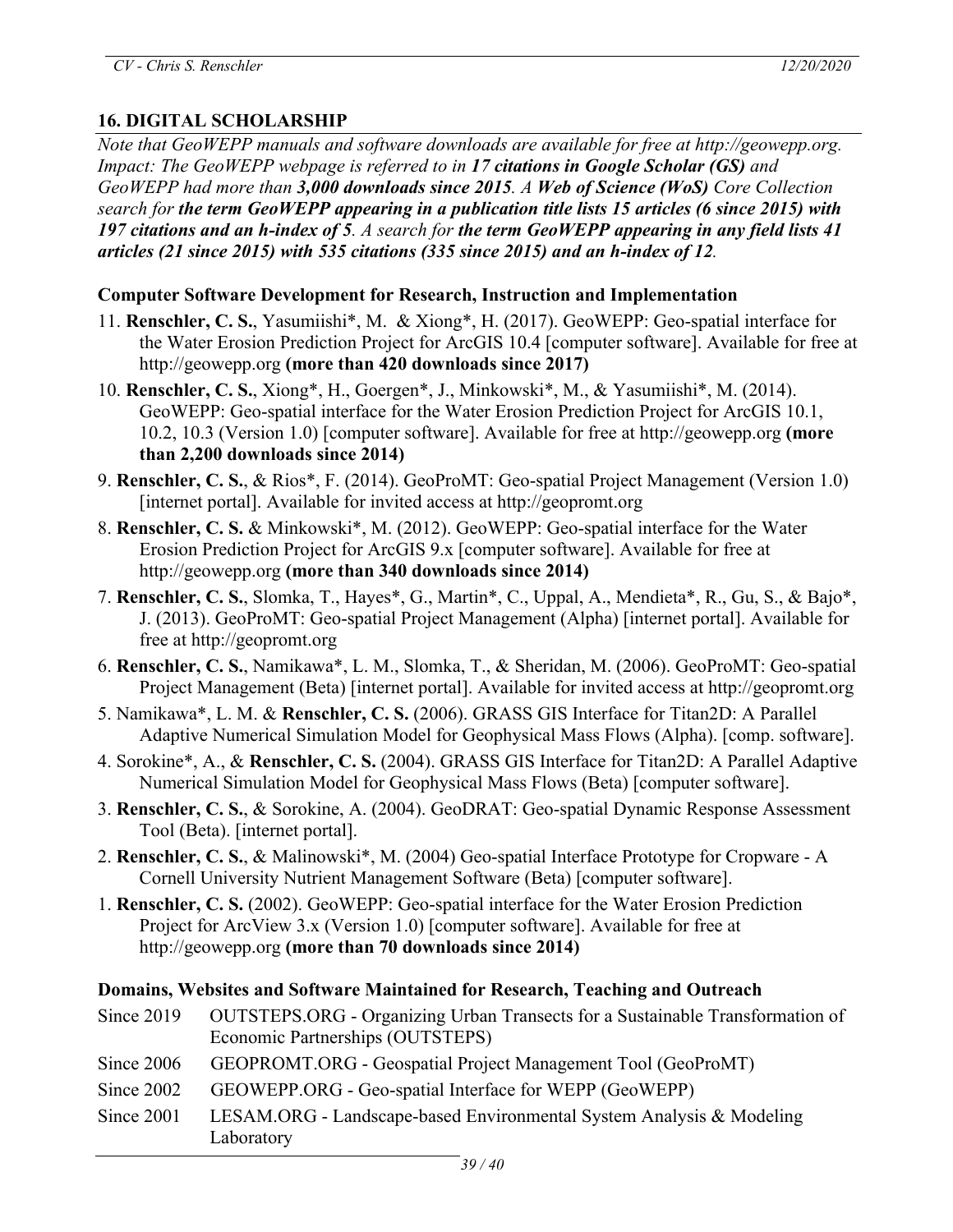## **17. PROFESSIONAL AND PUBLIC NEWS COVERAGE**

# **Professional Newsletter Coverage**

| 2018 | Student-Stakeholder Partnership Aims to Improve Cattaraugus Creek Watershed. U.S.<br>Army Corps of Engineers - News Stories (online). By Shaina Souder, Buffalo District<br>(11/16/2018). |
|------|-------------------------------------------------------------------------------------------------------------------------------------------------------------------------------------------|
| 2018 | Damage Assessment by Laser Could Focus Post-earthquake Response, EOS, 99,<br>American Geophysical Union. https://doi.org/10.1029/2018EO092209. By L.G.<br>Shields (02/06/2018).           |
| 2010 | Helping Haiti – Disaster Response Lab Manages Aerial Data for Earthquake Relief.<br>GeoWorld. (October 2010).                                                                             |
| 2010 | Damage Assessment Activities Following Haiti Quake. MCEER Bulletin, Vol. 24 (1).                                                                                                          |
| 2009 | New Project Seeks to Extend Resilience Framework. MCEER Bulletin, Vol. 23 (1).                                                                                                            |
| 2007 | MCEER Movers & Shakers: Renschler Wins Young Scholar Award. MCEER<br><i>Bulletin, Vol. 21 (3).</i>                                                                                        |
| 2007 | Remote Sensing Institute Receives NOAA CSC Award to Develop Community<br>Resilience Index. MCEER Bulletin, Vol. 21 (3).                                                                   |
| 2007 | Remote Sensing Institute to Focus on Real World Applications. MCEER Bulletin, Vol.<br>$21(1)$ .                                                                                           |
| 2006 | Report on the Winter Meeting 2006 in Washington, DC. Challenges - Newsletter<br>Univ. Consortium Geographic Information Science (Winter 2006).                                            |
| 2004 | New Software Helps Foresters Plan Wildfire Prevention Efforts. The Society of<br>American Foresters' Forestry Source. By Joe Smith (August 2004).                                         |

# **Public Media Coverage**

| 2020 | Microsoft, Energy Department to Develop Disaster-Response AI Tools {Online]                                                                                               |
|------|---------------------------------------------------------------------------------------------------------------------------------------------------------------------------|
|      | The Wallstreet Journal CIO Journal. By Jared Council (08/19/2020).                                                                                                        |
| 2019 | Bahamas Need to Reconsider Building Practices Amid Dorian Clean-Up [Online].<br>The Globe Post. By Imogen Francis (10/09/19).                                             |
| 2019 | Tornado outbreaks reminder to make smartphones disaster-ready [Online]. USA<br>Today. By Madeline Purdue (05/30/19).                                                      |
| 2018 | Soaking rain, flash floods in California could pose a risk of mudslides near wildfire-<br>scorched areas [Online]. AccuWeather.com. By Ashley Williams (11/30/18).        |
| 2018 | Live News Interview to discuss the response and recovery after Hurricane Michael<br>following the top news story [Live TV]. CTV News Canada (11/19/18).                   |
| 2017 | Hurricane Irma illustrates how accurate forecasts, improved communication can help<br>save lives during disasters [Online]. Fox News Weather Center (09/15/2017).         |
| 2017 | Hurricane Irma illustrates how accurate forecasts, improved communication can help<br>save lives during disasters [Online]. By Kevin Byrne, AccuWeather.com (09/16/2017). |
| 2017 | Poisoned region in Japan becomes woman's field of study at UB. By T.J. Pignataro,<br>Buffalo News (Front Page) (03/11/2017).                                              |
|      |                                                                                                                                                                           |